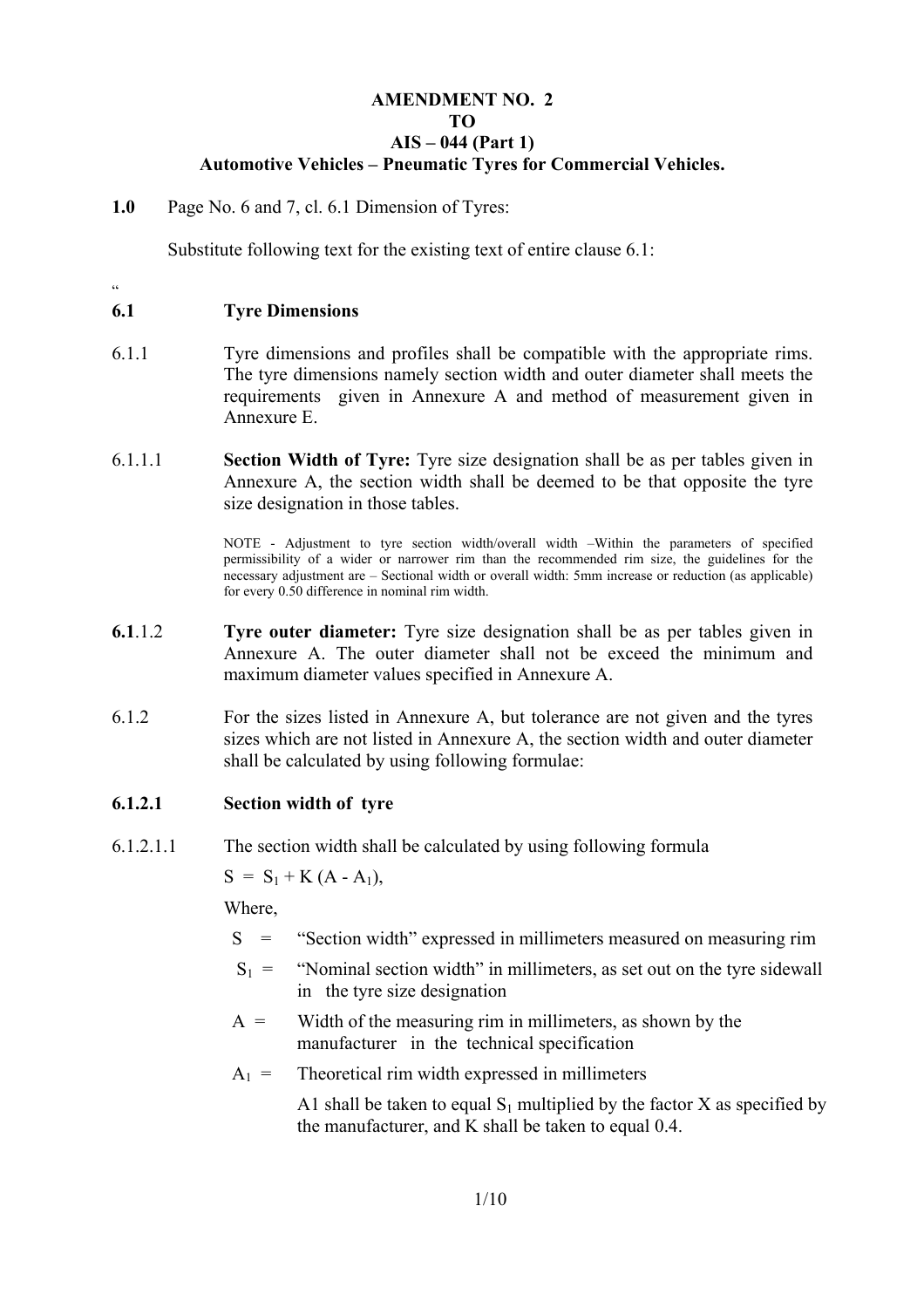- 6.1.2.1.2 For the existing types of tyres whose designation is given in the first column of the table in Annexure A to this standard, the section width shall be deemed to be that given opposite the tyre designation in those tables.
- 6.1.2.1.3 The actual measured overall width of the tyre may be less than the section width determined as detailed in para 6.1.2.1.1 and 6.1.2.1.2.
- 6.1.2.1.4 The measured overall width may exceed by value of 4% in case of radial ply tyre and by 8% in case of diagonal (bias-ply) tyres. However, for tyres for normal section width exceeding 305 mm intended for dual mounting (twinning), the value determined as detailed in para 6.1.2.1.1 and 6.1.2.1.2 shall not exceed by more than 2% for radial ply tyres with nominal aspect ratio higher than 60, or 4% for diagonal (bias-ply) tyres.

# **6.1.2.2 Outer diameter of the tyre**

6.1.2.2.1 The outer diameter of the tyre shall be calculated by using following formula:-

 $D = d + 2H$ .

Where,

 $D =$  outer diameter expressed in mm

- $d =$  nominal rim diameter expressed in mm
- H = nominal tyre height =  $S_1 \times 0.01$  Ra,
- $S_1$  = nominal section width
- $Ra =$  nominal aspect ratio as set out in the description on the tyre sidewall.
- 6.1.2.2.2 For the existing types of tyres whose designation is given in the first column of the table in Annexure A to this standard, the outer diameter shall be deemed to be that given opposite the tyre designation in those tables.
- 6.1.2.2.3 The outer tyre diameter shall not be outside the minimum and maximum diameter values obtained from the following formulae:

 $D_{\text{min}} = d + (2H \times a)$ 

 $D_{max} = d + (2H \times b),$ 

Where,

- (a) For the sizes listed in Annexure-A  $H = 0.5$  (D-d) for references see paragraph 6.1.2.2.1
- (b) For other sizes which are not listed in Annexure-A `H' and `d' are as defined in paragraph 6.1.2.2.1
- (c) Coefficients `a' and `b' are respectively

| Coefficient `a' | በ 97                  |        |          |
|-----------------|-----------------------|--------|----------|
|                 |                       | Radial | Diagonal |
| Coefficient `b' | For normal use tyres  | .04    |          |
|                 | For special use tyres | .06    | N9       |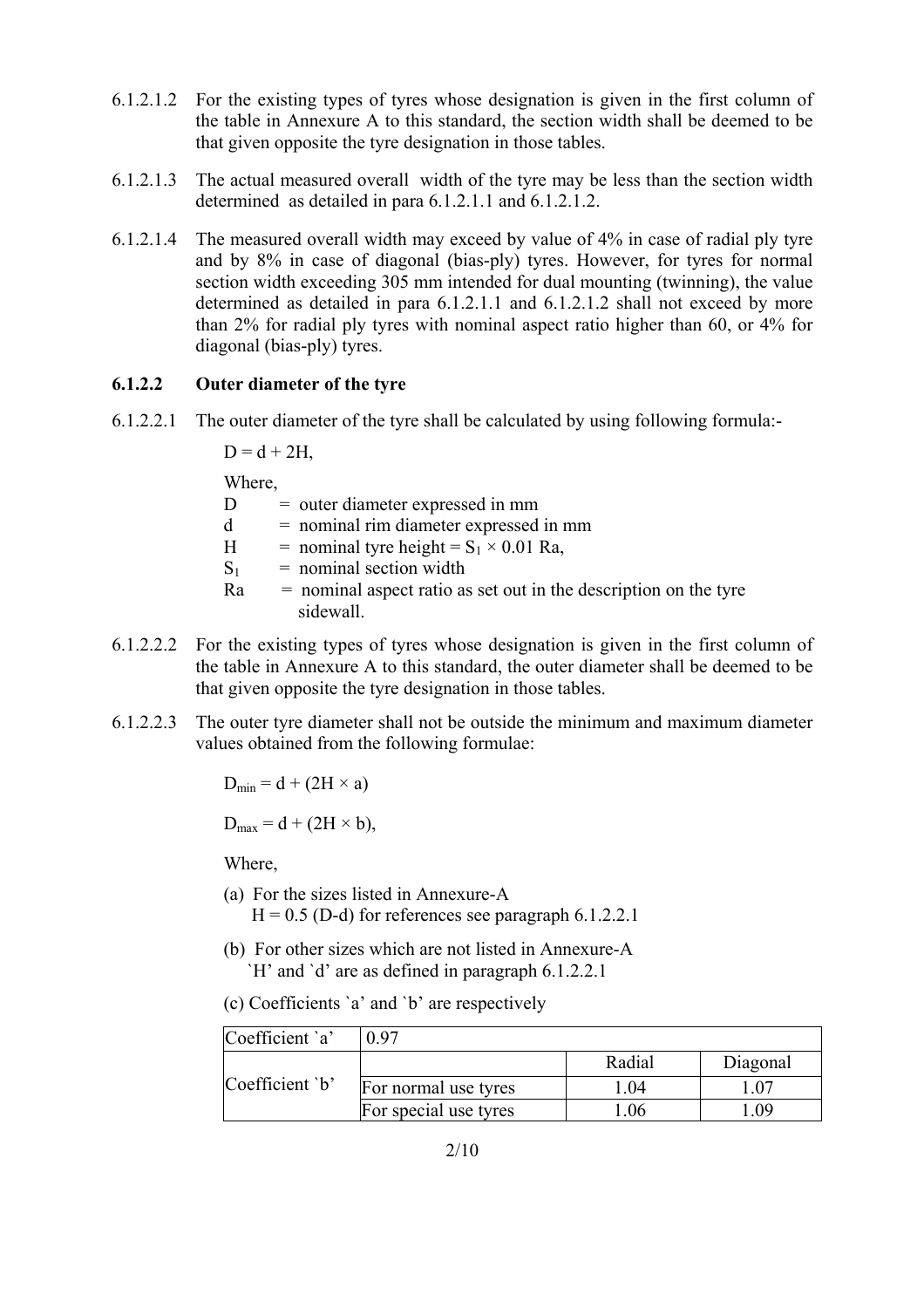**2..0** Page No. 7, cl. 6.3.1

Substitute following text for the existing text:

- " 6.3.1 Each type of pneumatic tyre having Load Index (Max load rating )121 or less and a speed category 150km/h and below shall undergo load/speed tests carried out by the procedure in Annexure G to this standard."
- **3.0** Page No. 9, cl. 6.5.3

Add following text and tables after the existing tables::

# **" Tyre Strength – Ultra Light Truck, Light Truck and Truck and Bus tyres (For which the load capability index is not shown)**

| Sr.              | PR |                          | Ultra Light truck Tyre, Light truck Tyre |               |             | Truck and Bus   |
|------------------|----|--------------------------|------------------------------------------|---------------|-------------|-----------------|
| N <sub>0</sub>   |    | Nominal rim              | Nominal rim                              | Nominal rim   | Tubeless    | With Tube       |
|                  |    | diameter under           | diameter                                 | diameter 14.5 | Joules      | Joules (Kgf.cm) |
|                  |    | 13                       | 13 to 14                                 | or more       | (Kgf.cm)    |                 |
|                  |    | Joules                   | Joules (Kgf.cm)                          | Joules        |             |                 |
|                  |    | (Kgf.cm)                 |                                          | (Kgf.cm)      |             |                 |
| $\overline{1}$   | 4  | 136 (1385)               | 192 (1960)                               | 294 (3000)    |             |                 |
| $\overline{ii}$  | 6  | 203 (2072)               | 271 (2765)                               | 362 (3690)    | 576(5875)   | 768(7830)       |
| $\overline{iii}$ | 8  | 271 (2765)               | 384 (3915)                               | 514(5240)     | 734(7485)   | 893(9105)       |
| iv)              | 10 |                          |                                          | 576 (5875)    | 972(9910)   | 1412 (14400)    |
| V)               | 12 |                          |                                          | 644 (6565)    | 1412(14400) | 1785 (18200)    |
| vi)              | 14 |                          |                                          | 712(7260)     | 1695(17285) | 2282 (23270)    |
| vii)             | 16 |                          |                                          |               | 2090(21310) | 2599 (26500)    |
| viii)            | 18 |                          |                                          |               | 2203(22465) | 2825 (28805)    |
| ix)              | 20 | $\overline{\phantom{a}}$ |                                          |               |             | 3051(31100)     |
| $\mathbf{x})$    | 22 |                          |                                          |               |             | 3220(32835)     |
| xi)              | 24 |                          |                                          |               |             | 3390(34560)     |

### **Diameter of Plunger (for the tyre of which the load capability index is not shown)**

| Ultra Light Truck Tyre, | Truck and Bus Tyres |               |  |  |  |
|-------------------------|---------------------|---------------|--|--|--|
| Light Truck Tyre        | 12 PR or less       | 14 PR or more |  |  |  |
| $19 \pm 0.2$ mm         | $32 \pm 0.3$ mm     | $38\pm0.3$ mm |  |  |  |

- **4.0** Page No. 10, cl. 6.6, Tyre Uniformity Test Delete entire clause 6.6 and Annexure K
- **5.0** Page No. 10, cl. 6.7, Tyre Stiffness Test

Delete entire clause 6.7 and Annexure L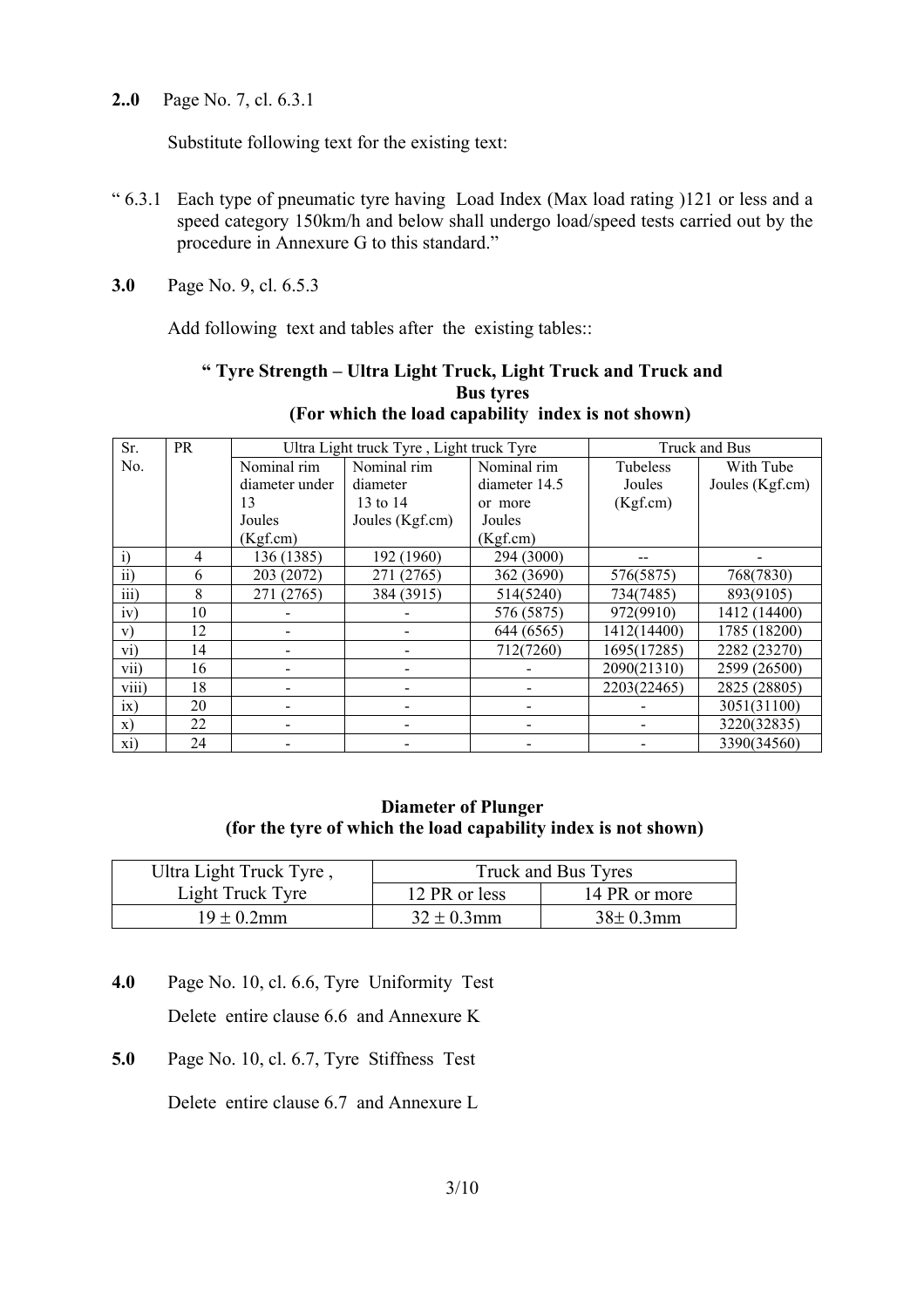# **6.0** Page No. 13 to 19 **Annexure : A**

Substitute following text and tables for existing text and tables:

#### **Annexure A**  ( Refer clause 6.1) **Tyres for Trucks, Buses and Trailers for use in Normal Highway Service**  (**Diagonal Ply) Dimension**

| Sr.               | <b>Tyre Size</b>   | Rim | <b>NEW TYRE-INFLATED</b> |                            |       |        |                        |       |           |           |                |
|-------------------|--------------------|-----|--------------------------|----------------------------|-------|--------|------------------------|-------|-----------|-----------|----------------|
| No                | <b>Designation</b> | Rec |                          | <b>Section Width in mm</b> |       |        | Overall Diameter in mm |       | <b>PR</b> | Max.      | Max            |
|                   |                    | Alt | Design                   | Min.                       | Max.  | Design | Min.                   | Max.  |           | Load (kg) | Cold           |
|                   |                    |     | Width                    | Width                      | Width | Dia.   | Dia.                   | Dia.  |           | Single/   | I. P. $^{(1)}$ |
|                   |                    |     |                          |                            |       | Std./  | Std./                  | Std./ |           | Dual      | (kpa)          |
|                   |                    |     |                          |                            |       | Prem   | Prem                   | Prem  |           |           | Single/        |
|                   |                    |     |                          |                            |       |        |                        |       |           |           | Dual           |
| (1)               | (2)                | (3) | (4)                      | (5)                        | (6)   | (7)    | (8)                    | (9)   | (10)      | (11)      | (12)           |
| $\overline{i}$    | $7.00 - 20$        | 5.5 | 199                      | 193                        | 209   | 904/   | 892/                   | 924/  | 10        | 1430/1250 | 620/550        |
|                   |                    | 5.0 | 194                      | 188                        | 204   |        | ---                    |       |           |           |                |
|                   |                    |     |                          |                            |       |        |                        |       |           |           |                |
| $\overline{ii}$ ) | $7.50 - 20$        | 6.0 | 215                      | 209                        | 226   | 935/   | 922/                   | 956/  | 10        | 1600/1405 | 620/550        |
|                   |                    |     |                          |                            |       |        |                        |       |           |           |                |
|                   |                    | 5.5 | 210                      | 204                        | 221   | 952    | 939                    | 974   | 12        | 1775/1555 | 725/655        |
| iii)              | 8.25-20            | 6.5 | 236                      | 229                        | 248   | 974/   | 960/                   | 997/  | 12        | 2040/1790 | 690/620        |
|                   |                    | 6.0 | 231                      | 224                        | 243   | 992    | 977                    | 1016  | 14        | 2230/1960 | 795/725        |
| iv)               | $9.00 - 20$        | 7.0 | 259                      | 251                        | 272   | 1019/  | 1004/                  | 1045/ | 12        | 2335/2050 | 655/585        |
|                   |                    | 6.5 | 254                      | 246                        | 267   | 1038   | 1022                   | 1065  | 14        | 2570/2255 | 760/690        |
|                   |                    |     |                          |                            |       |        |                        |       | 16        | 2650/2325 | 795/725        |
| $\mathbf{v})$     | 10.00-20           | 7.5 | 278                      | 270                        | 292   | 1054/  | 1038/                  | 1081/ | 14        | 2740/2405 | 690/620        |
|                   |                    | 7.0 | 273                      | 265                        | 287   | 1073   | 1056                   | 1101  | 16        | 3000/2630 | 795/725        |
|                   |                    |     |                          |                            |       |        |                        |       | 18        | 3080/2700 | 825/760        |
| vi)               | 11.00-20           | 8.0 | 293                      | 284                        | 308   | 1085/  | 1068/                  | 1114/ | 14        | 2990/2620 | 690/620        |
|                   |                    | 7.5 | 288                      | 279                        | 303   | 1104   | 1086                   | 1134  | 16        | 3265/2865 | 795/725        |
|                   |                    |     |                          |                            |       |        |                        |       | 18        | 3355/2945 | 825/760        |
| vii)              | 11.00-24           | 8.0 | 293                      | 284                        | 308   | 1186/  | 1169/                  | 1215/ | 14        | 3370/2960 | 690/620        |
|                   |                    | 7.5 | 288                      | 279                        | 303   | ---    | ---                    |       |           |           |                |
| viii)             | 12.00-20           | 8.5 | 315                      | 306                        | 331   | 1125/  | 1106/                  | 1156/ | 14        | 3175/2785 | 620/550        |
|                   |                    | 8.0 | 310                      | 301                        | 326   | 1146   | 1127                   | 1178  | 16        | 3510/3080 | 725/655        |
|                   |                    |     |                          |                            |       |        |                        |       | 18        | 3725/3265 | 795/725        |

#### **Notes**

1 Recommended shown underlined

(1) Inflation pressure

<sup>2</sup> Rims: Sizes not underlined above are permitted, but one and the same tyre may not be suitable for more than two rim widths or flange profiles. Before deciding a rim size/type, the tyre manufacturer should be consulted regarding suitability of the size/type intended to be used with a Permitted Rim. SDC rims provide ease of tyre mounting/demounting, particularly important for the high Ply Rating tyres.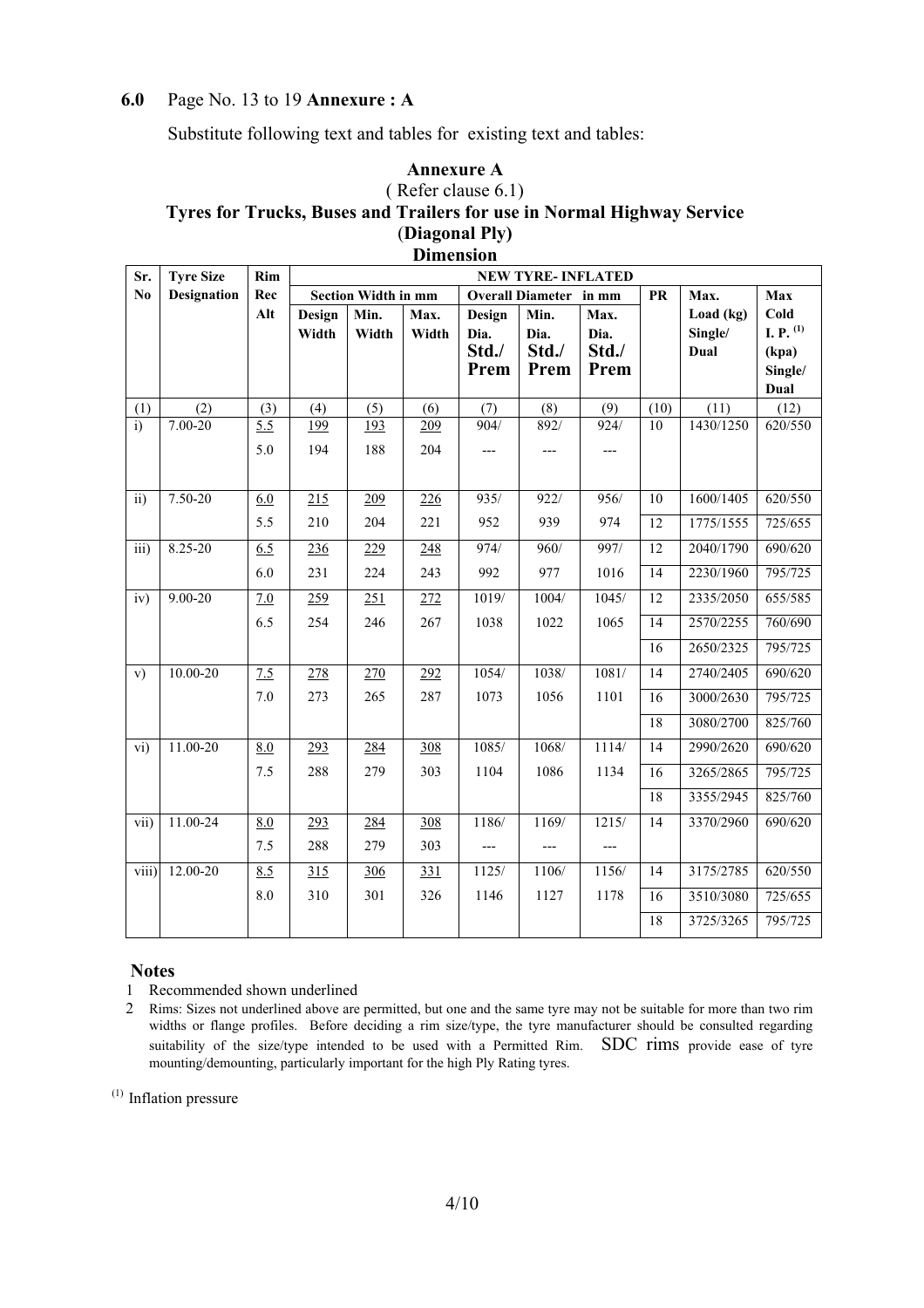#### **Tyres for Light Truck Commercial Vehicles (Diagonal Ply)**

| Sr.              | <b>Tyre Size</b>   | Rim   | <b>NEW TYRE-INFLATED</b> |                            |       |        |                               |       |                 |                  |                 |
|------------------|--------------------|-------|--------------------------|----------------------------|-------|--------|-------------------------------|-------|-----------------|------------------|-----------------|
| No.              | <b>Designation</b> |       |                          | <b>Section Width in mm</b> |       |        | <b>Overall Diameter</b> in mm |       | ${\bf PR}$      | Max.             | <b>Max Cold</b> |
|                  |                    |       | Design                   | Min.                       | Max.  | Design | Min.                          | Max.  |                 | Load             | I. P. $^{(1)}$  |
|                  |                    |       | Width                    | Width                      | Width | Dia.   | Dia.                          | Dia.  |                 | (kg)             | (kpa)           |
|                  |                    |       |                          |                            |       | Std./  | Std./                         | Std./ |                 | Single/          | Single/         |
|                  |                    |       |                          |                            |       | Prem   | Prem                          | Prem  |                 | Dual             | Dual            |
| (1)              | (2)                | (3)   | (4)                      | (5)                        | (6)   | (7)    | (8)                           | (9)   | (10)            | (11)             | (12)            |
| $\ddot{1}$       | $6.00 - 16$        | 4.50E | 166                      | 161                        | 174   | 737/   | 727/                          | 754/  | 6               | 650/570          | 310/310         |
|                  |                    | 4.50E |                          |                            |       | 748    | 738                           | 765   | 8               | 765/670          | 415/415         |
| $\overline{ii}$  | $6.50 - 16$        | 4.50E | $\frac{175}{1}$          | 170                        | 184   | 760/   | 749/                          | 778/  | 6               | 730/645          | 310/310         |
|                  |                    | 4.50E | 180                      | 175                        | 189   | 771    | 760                           | 789   | 8               | 860/755          | 415/415         |
|                  |                    | 5K    |                          |                            |       |        |                               |       |                 |                  |                 |
| $\overline{iii}$ | $6.40 - 15$        | 4.50E | 168                      | 163                        | 176   | 698/   | 688/                          | 714/  | 6               | 600/530          | 310/310         |
|                  |                    |       |                          |                            |       | 706    | 696                           | 722   | 8               | 710/625          | 415/415         |
| iv)              | $6.70 - 15$        | 5K    | 180                      | 175                        | 189   | 715/   | $705/$                        | 732/  | 6               | 695/615          | 310/310         |
|                  |                    | 5.50F | 185                      | 180                        | 194   | 724    | $---$                         | $---$ | 8               | 820/725          | 415/415         |
| V)               | $7.00 - 15$        | 5.50F | 199                      | 193                        | 209   | 758/   | 747/                          | 777/  | 6               | 780/690          | 310/310         |
|                  |                    | 5.50F | 194                      | 188                        | 204   | 769    | 758                           | 788   | 8               | 925/815          | 415/415         |
|                  |                    | 5K    |                          |                            |       |        |                               |       | 10              | 1050/925         | 515/515         |
|                  |                    |       |                          |                            |       |        |                               |       | $\overline{12}$ | 1175/103         | 620/620         |
|                  |                    |       |                          |                            |       |        |                               |       |                 | $\boldsymbol{0}$ |                 |
| $\overline{vi}$  | $7.00 - 16$        | 5.50F | 199                      | 193                        | 209   | 784/   | 773/                          | 803/  | 6               | 815/715          | 310/310         |
|                  |                    | 5.50F | 204                      | 198                        | 214   | 795    | 783                           | 814   | 8               | 965/850          | 415/415         |
|                  |                    | 6.00G |                          |                            |       |        |                               |       | 10              | 1100/965         | 515/515         |
|                  |                    |       |                          |                            |       |        |                               |       | 12              | 1215/106         | 620/620         |
|                  |                    |       |                          |                            |       |        |                               |       |                 | 5                |                 |
|                  |                    |       |                          |                            |       |        |                               |       | 14              | 1315/116         | 690/690         |
|                  |                    |       |                          |                            |       |        |                               |       |                 | $\boldsymbol{0}$ |                 |
| vii)             | $9.00 - 16$        | 8DC   | 257                      | 249                        | 270   | 891/   | 877/                          | 915/  | 16              | 2130/187         | 725/725         |
|                  |                    | 6.50H |                          |                            |       | 903    | 888                           | 928   |                 | 5                |                 |

#### **General Dimension**

1 Recommended shown underlined

**2** Rims: Sizes not underlined above are permitted, but one and the same tyre may not be suitable for more than two rim widths or flange profiles. Before deciding a rim size/type, the tyre manufacturer should be consulted regarding suitability of the size/type intended to be used with a Permitted Rim. SDC rims provide ease of tyre mounting/demounting, particularly important for the high Ply Rating .tyres.

3 Well Base Wheels: Strength- The load and inflation pressure imposed on a rim or wheel must not exceed the rim manufacturer's recommendation. Whenever a high ply rating size is decided for original equipment or replacement of a lower P.R. for O.E., the rim manufacturer must be consulted. To insure that the rim/wheel is of sufficient strength for the load, inflation and service intended. This applies particularly to 6.00-16, 8PR, 6.50-16, 8PR, 7.00-15, 10 PR & 12 PR, 7.00-16, 10 PR, 12PR & 14 PR, 7. 50-16, 10 PR, 12 PR, 14PR & 16 PR tyres on W.B.Rims.

(1) Inflation pressure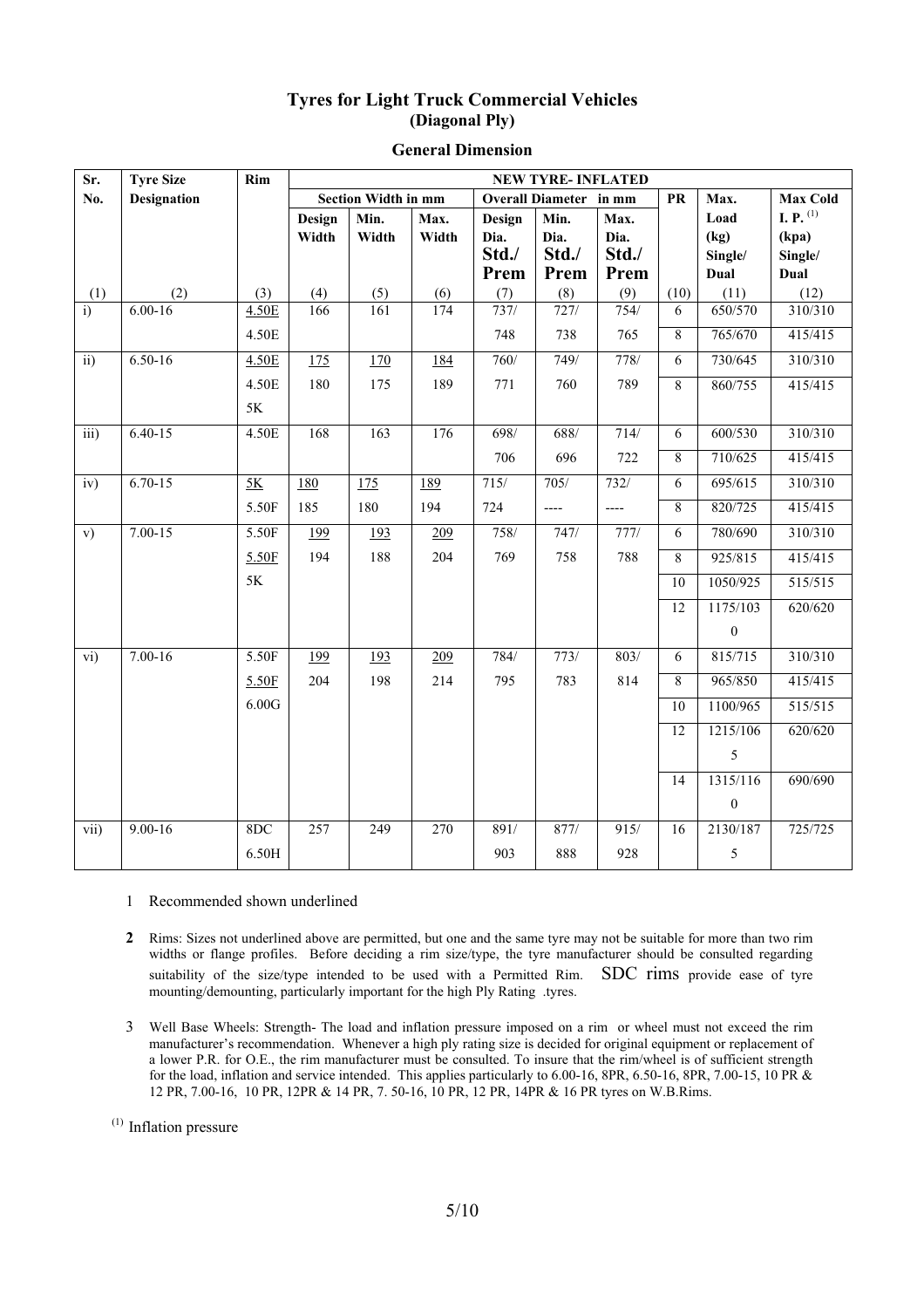#### **Tyres for Light Truck Commercial Vehicles**

| Sr.             | <b>Tyre Size</b>   | Rim   |        |                            |       |                        |       | <b>NEW TYRE-INFLATED</b> |           |           |                    |
|-----------------|--------------------|-------|--------|----------------------------|-------|------------------------|-------|--------------------------|-----------|-----------|--------------------|
| No.             | <b>Designation</b> |       |        | <b>Section Width in mm</b> |       | <b>Overall Dimeter</b> |       | in mm                    | <b>PR</b> | Max. Load | <b>Max Cold</b>    |
|                 |                    |       | Design | Min.                       | Max.  | Design                 | Min.  | Max.                     |           | (kg)      | <b>I.</b> P. $(1)$ |
|                 |                    |       | Width  | Width                      | Width | Dia.                   | Dia.  | Dia.                     |           | Single/   | (kpa)              |
|                 |                    |       |        |                            | Std./ | Std./                  | Std./ | Std./                    |           | Dual      | Single/            |
|                 |                    |       |        |                            | Prem  | Prem                   | Prem  | Prem                     |           |           | Dual               |
| (1)             | (2)                | (3)   | (4)    | (5)                        | (6)   | (7)                    | (8)   | (9)                      | (10)      | (11)      | (12)               |
| i)              | 7.50-16            | 5.50F | 211    | 205                        | 222   | 813/                   | 801/  | 833/                     | 8         | 1105/970  | 415/415            |
|                 |                    | 6.00G | 206    | 200                        | 217   | 824                    | 811   | 845                      | 10        | 1260/1105 | 515/515            |
|                 |                    | 5.50F |        |                            |       |                        |       |                          | 12        | 1405/1240 | 620/620            |
|                 |                    |       |        |                            |       |                        |       |                          | 14        | 1495/1315 | 690/690            |
|                 |                    |       |        |                            |       |                        |       |                          | 16        | 1580/1390 | 760/760            |
| $\overline{11}$ | $8.25 - 16$        | 6.50  | 234    | 227                        | 241   | 854/                   | 845/  | 863/                     | 16        | 1845/1755 | 655/655            |
|                 |                    | 6.0   | 229    | 222                        | 236   | 863                    | 854   | 872                      |           |           |                    |

### **(Diagonal Ply)**

#### **Notes:**

- 1 Recommended shown underlined
- 2 Rims: Sizes not underlined above are permitted, but one and the same tyre may not be suitable for more than two rim widths or flange profiles. Before deciding a rim size/type, the tyre manufacturer should be consulted regarding suitability of the size/type intended to be used with a Permitted Rim. SDC rims provide ease of tyre mounting/demounting, particularly important for the high Ply Rating .tyres.
- 3 Well Base Wheels: Strength- The load and inflation pressure imposed on a rim or wheel must not exceed the rim manufacturer's recommendation. Whenever a high ply rating size is decided for original equipment or replacement of a lower P.R. for O.E., the rim manufacturer must be consulted. To insure that the rim/wheel is of sufficient strength for the load, inflation and service intended. This applies particularly to 6.00-16, 8PR, 6.50-16, 8PR, 7.00-15, 10 PR & 12 PR, 7.00-16, 10 PR, 12PR & 14 PR, 7. 50-16, 10 PR, 12 PR, 14 PR & 16 PR tyres on W.B.Rims.
- (1) Inflation pressure

| Sr.          | <b>Tyre Size</b>   | Rim            |             | <b>NEW TYRE-INFLATED</b>   |       |                           |                  |      |           |         |                       |  |  |
|--------------|--------------------|----------------|-------------|----------------------------|-------|---------------------------|------------------|------|-----------|---------|-----------------------|--|--|
| No.          | <b>Designation</b> | Rec            |             | <b>Section Width in mm</b> |       | <b>Overall Dimeter</b> in |                  |      | <b>PR</b> | Max.    | Max                   |  |  |
|              |                    | Alt            |             |                            |       | mm                        |                  |      |           | Load    | Cold                  |  |  |
|              |                    |                | Design      | Min.<br>Max.               |       |                           | Min.             | Max. |           | (kg)    | <b>I.</b> P. $^{(1)}$ |  |  |
|              |                    |                | Width       | Width                      | Width | Dia.                      | Dia.             | Dia. |           | Single/ | (kpa)                 |  |  |
|              |                    |                |             |                            |       |                           |                  |      |           | Dual    | Single/               |  |  |
|              |                    |                |             |                            |       |                           |                  |      |           |         | Dual                  |  |  |
| (1)          | (2)                | (3)            | (4)         | (5)                        | (6)   | (7)                       | $\left(8\right)$ | (9)  | 10)       | (11)    | (12)                  |  |  |
| $\mathbf{i}$ | $4.50 - 12$        | $3\frac{1}{2}$ | <u> 128</u> | <u> 124</u>                | 136   | 545                       | 537              | 553  | 6         | 355/340 | 300/300               |  |  |
|              | <b>ULT</b>         | 4 <sub>J</sub> | 133         | 129                        | 141   |                           |                  |      | 8         | 415/395 | 400/400               |  |  |

#### **Ultra Light Truck Tyres (Diagonal Ply) General Dimension**

#### **Notes:**

1 Recommended shown underlined

2 Rims: Sizes not underlined above are permitted, but one and the same tyre may not be suitable for more than two rim widths or flange profiles. Before deciding a rim size/type, the tyre manufacturer should be consulted regarding suitability of the size/type intended to be used with a Permitted Rim. SDC rims provide ease of tyre mounting/demounting, particularly important for the high Ply Rating .tyres.

 $<sup>(1)</sup>$  Inflation pressure</sup>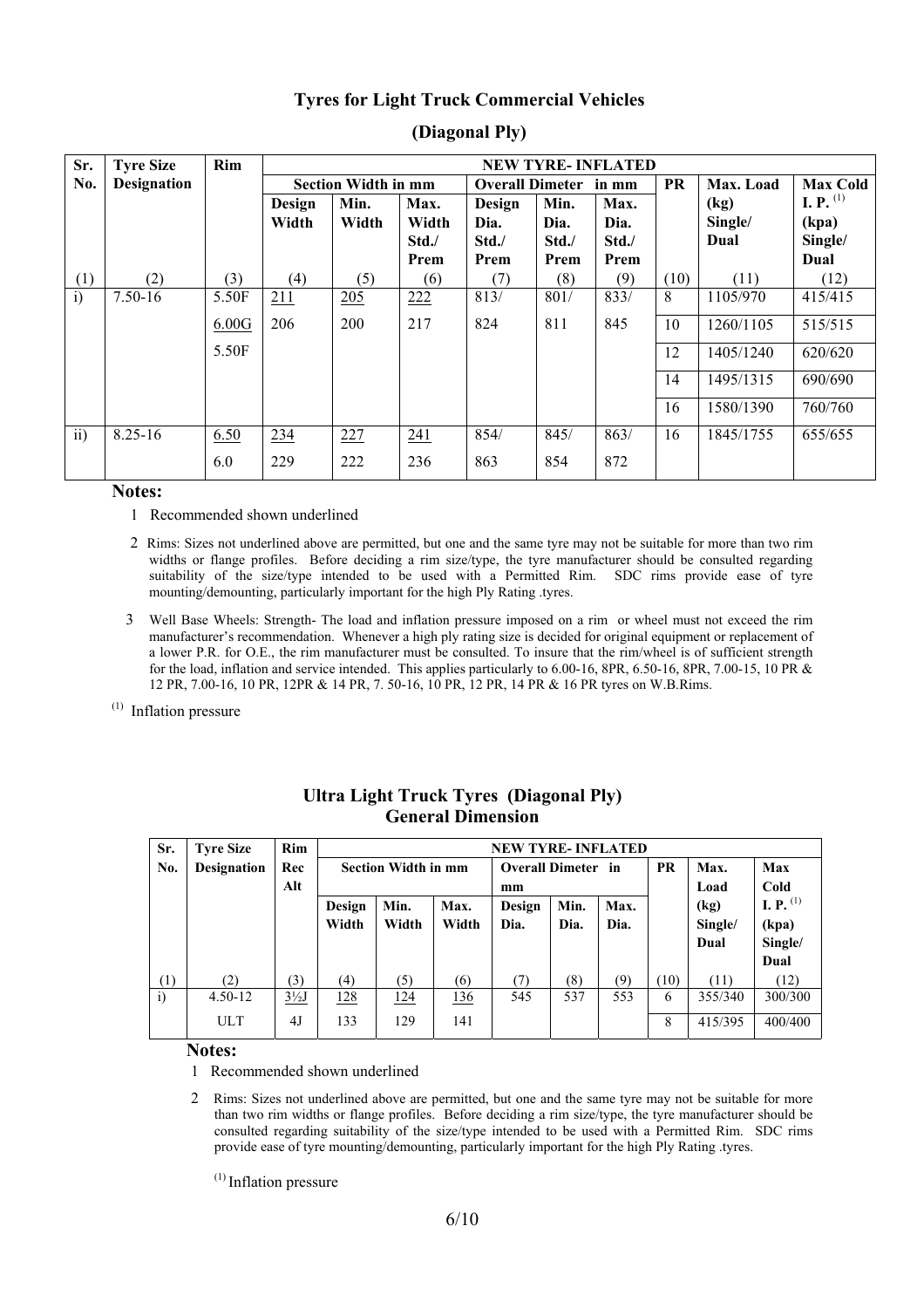| Sr.        | <b>Tyre Size</b>   | <b>Rim</b> |        | <b>NEW TYRE-INFLATED</b>   |       |                           |      |      |           |               |                |  |  |
|------------|--------------------|------------|--------|----------------------------|-------|---------------------------|------|------|-----------|---------------|----------------|--|--|
| No.        | <b>Designation</b> | Rec        |        | <b>Section Width in mm</b> |       | <b>Overall Dimeter</b> in |      |      | <b>PR</b> | Max.          | Max            |  |  |
|            |                    | Alt        |        |                            |       | mm                        |      |      |           | Load          | Cold           |  |  |
|            |                    |            | Design | Min.                       | Max.  | Design                    | Min. | Max. |           | (kg)          | I. P. $^{(1)}$ |  |  |
|            |                    |            | Width  | Width                      | Width | Dia.                      | Dia. | Dia. |           | <b>Single</b> | (kpa)          |  |  |
|            |                    |            |        |                            |       |                           |      |      |           |               | <b>Single</b>  |  |  |
| (1)        | (2)                | (3)        | (4)    | (5)                        | (6)   | (7)                       | (8)  | (9)  | (10)      | (11)          | (12)           |  |  |
| $\ddot{1}$ | $F78 - 15LT$       | 5.50       | 202    | 196                        | 212   | 698                       | 689  | 714  | 6         | 705           | 310            |  |  |
|            |                    |            |        |                            |       |                           |      |      | 8         | 835           | 415            |  |  |

#### **Alpha Numeric Light Truck Tyres (Diagonal Ply) General Dimension**

(1) Inflation pressure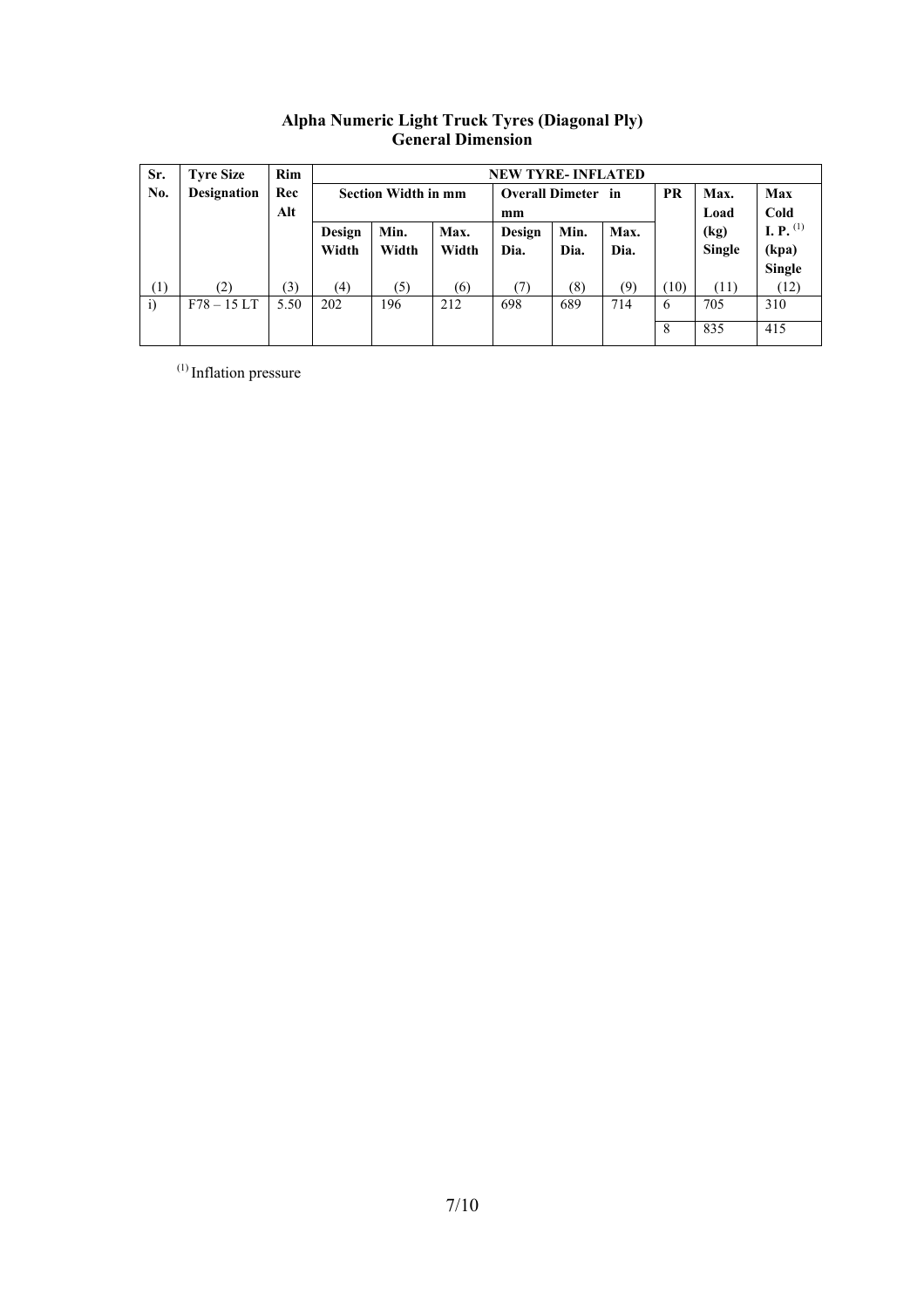| Sr.           | <b>Tyre Size</b> | Rim  | <b>NEW TYRE-INFLATED</b> |                            |       |                               |                   |                   |           |                 |                     |
|---------------|------------------|------|--------------------------|----------------------------|-------|-------------------------------|-------------------|-------------------|-----------|-----------------|---------------------|
| No.           | Desig.           | Sec  |                          | <b>Section Width in mm</b> |       | <b>Overall Diameter in mm</b> |                   |                   | <b>PR</b> | <b>Max</b> load | Max.                |
|               |                  |      | Design                   | Min.                       | Max.  | Design                        | Min.              | Max.              |           | (kg)            | Cold                |
|               |                  |      | width                    | Width                      | width | Dia.                          | Dia.              | Dia               |           | Single/         | $\mathbf{LP}^{(1)}$ |
|               |                  |      |                          |                            |       | $\mathbf{HW}/$                | $\mathbf{HW}/$    | HW/               |           | Dual            | Single/             |
|               |                  |      |                          |                            |       | HT/                           | HT/               | HT/               |           |                 | Dual                |
|               |                  |      |                          |                            |       | $TR$ $^{(2)}$                 | TR <sup>(2)</sup> | TR <sup>(2)</sup> |           |                 |                     |
| (1)           | (2)              | (3)  | (4)                      | (5)                        | (6)   | (7)                           | (8)               | (9)               | (10)      | (11)            | (12)                |
| i)            | 9.00 R20         | 7.00 | 259                      | 251                        | 272   | 1019/                         | 1004/             | 1034/             | 8         | 1850/1750       | 480/480             |
|               |                  |      |                          |                            |       | 1024/<br>1030                 | 1009/             | 1039/             | 10        | 2120/2000       | 590/590             |
|               |                  |      |                          |                            |       |                               | 1014              | 1046              | 12        | 2360/2240       | 690/690             |
|               |                  |      |                          |                            |       |                               |                   |                   | 14        | 2575/2430       | 790/790             |
| $\mathbf{ii}$ | 10.00R20         | 7.5  | 278                      | 270                        | 292   | 1054/                         | 1038/             | 1070/             | 12        | 2500/2360       | 620/620             |
|               |                  |      |                          |                            |       | 1059/                         | 1042/             | 1076/             | 14        | 2800/2650       | 720/720             |
|               |                  |      |                          |                            |       | 1065                          | 1048              | 1082              | 16        | 3000/2725       | 830/830             |
| iii)          | 11.00R20         | 8.00 | 293                      | 284                        | 308   | 1085/                         | 1068/             | 1102/             | 12        | 2725/2575       | 620/620             |
|               |                  |      |                          |                            |       | 1090/                         | 1073/             | 1107/             | 14        | 3000/2725       | 720/720             |
|               |                  |      |                          |                            |       | 1096                          | 1078              | 1114              | 16        | 3350/3075       | 830/830             |
| iv)           | 12.00R20         | 8.5  | 315                      | 306                        | 331   | 1125/                         | 1106/             | 1144/             | 14        | 3250/3000       | 660/660             |
|               |                  |      |                          |                            |       | $-----/$                      | ------/           | $-----/$          |           |                 |                     |
|               |                  |      |                          |                            |       | 1136                          | 1117              | 1155              | 16        | 3550/3250       | 760/760             |
|               |                  |      |                          |                            |       |                               |                   |                   | 18        | 3750/3450       | 830/830             |
| V)            | 11.00R22         | 8.00 | 293                      | 284                        | 308   | 1135/                         | 1118/             | 1152/             | 12        | 2900/2650       | 620/620             |
|               |                  |      |                          |                            |       | 1141/                         | 1124/             | 1158/             | 14        | 3250/3000       | 720/720             |
|               |                  |      |                          |                            |       | 1147                          | 1129              | 1165              | 16        | 3550/3250       | 830/830             |
| vi)           | 12.00R24         | 8.5  | 315                      | 306                        | 331   | 1226/                         | 1208/             | 1244/             | 14        | 3650/3350       | 660/660             |
|               |                  |      |                          |                            |       | ------/                       | ------/           | ------/           | 16        | 4000/3650       | 760/760             |
|               |                  |      |                          |                            |       | 1238                          | 1219              | 1257              | 18        | 4250/3875       | 830/830             |
| vii)          | 11.00R22.5       | 8.25 | 279                      | 271                        | 293   | 1054/                         | 1040/             | 1068/             | 12        | 2500/2360       | 620/620             |
|               |                  |      |                          |                            |       | 1059/                         | 1044/             | 1074/             | 14        | 2800/2650       | 720/720             |
|               |                  |      |                          |                            |       | 1065                          | 1050              | 1080              | 16        | 3000/2725       | 830/830             |

# **Tyres for Trucks, Buses and Trailers in Highway Service Numeric Sizes (Radial Ply)**

(1) Inflation pressure

<sup>(2)</sup> HW – Highway, HT- Heavy Tread, TR-Traction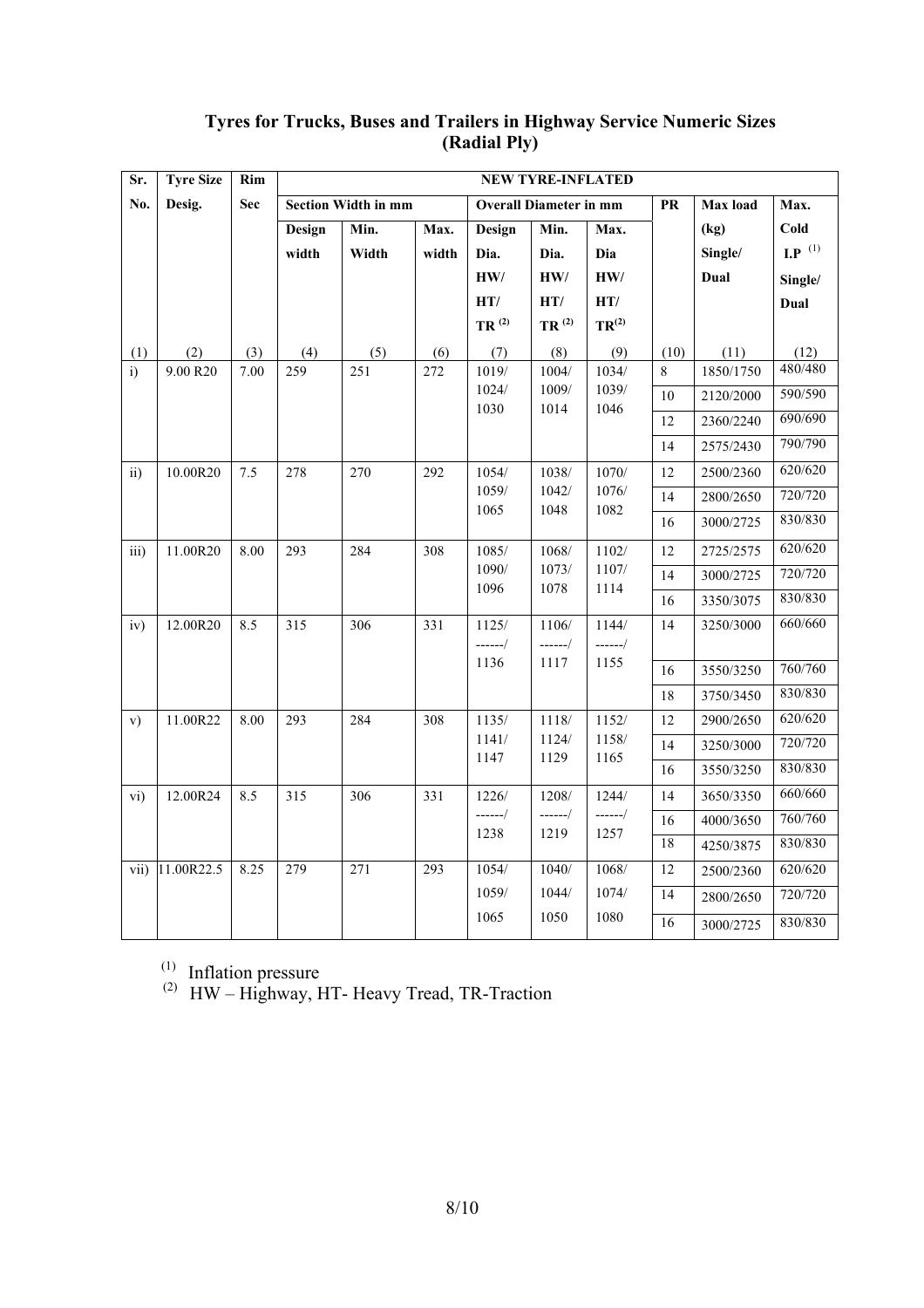#### **NEW TYRE- INFLATED Section Width in mm Overall Dimeter in mm Sr. No. Tyre Size Designation Rim Rec Alt SDC/WB Design Width Min. Width Max. Width Design Dia. Sts/ Prem. Min. Dia. Sts/ Prem. Max. Dia. Sts/ Prem. PR Max. Load (kg) Single/ Dual Max Cold I. P.** (1) **(kpa) Single/ Dual**  $(1)$   $(2)$   $(3)$   $(4)$   $(5)$   $(6)$   $(7)$   $(8)$   $(9)$   $(10)$   $(11)$   $(12)$  6 780/690 345/345 8 925/815 450/450 10 1050/925 550/550<br>12 1175/1030 655/655 i) 7.00R15 5.50F 5.50F 5K 202 197 192 187 216 211 752/ 760 741/ 749 763/ 771 1175/1030 655/655<br>815/715 345/345  $\frac{6}{8}$  815/715 345/345<br>8 965/850 450/450 965/850 ii)  $7.00R16$  5.50F 6.00G 5.50F 202 207 192 197 216 221 778/ 785 767/ 774 789/ 796 10 1100/965 550/550<br>6 935/825 345/345 6 935/825 8 | 1105/970 | 450/450 10 1260/1105 550/550 12 1405/1240 655/655<br>14 1495/1315 725/725 iii)  $7.50R16$  6.00 5.50F 5.50F 211 206 200 195 226 221 808/ 815 796/ 803 820/ 827 14 95 / 1315 725 / 725

# **Tyres for Light Truck Numeric Sizes (Radial Ply) General Dimension Data**

**Notes:** 

1 Recommended shown underlined

 2 Rims: Sizes not underlined above are permitted, but one and the same tyre may not be suitable for more than two rim widths or flange profiles. Before deciding a rim size/type, the tyre manufacturer should be consulted regarding suitability of the size/type intended to be used with a Permitted Rim. SDC rims provide ease of tyre mounting/demounting, particularly important for the high Ply Rating .tyres.

(1) Inflation pressure

| Sr.               | <b>Tyre Size</b>   | Rim              | <b>NEW TYRE-INFLATED</b> |                            |             |        |                        |       |           |                       |  |
|-------------------|--------------------|------------------|--------------------------|----------------------------|-------------|--------|------------------------|-------|-----------|-----------------------|--|
| No.               | <b>Designation</b> | Rec              |                          | <b>Section Width in mm</b> |             |        | <b>Overall Dimeter</b> | in mm | Max.      | <b>Max Cold</b>       |  |
|                   |                    | Alt              | Design                   | Min.                       | Max.        | Design | Min.                   | Max.  | Load (kg) | <b>I.</b> P. $^{(1)}$ |  |
|                   |                    |                  | Width                    | Width                      | Width       | Dia.   | Dia.                   | Dia.  | Single/   | (kpa)                 |  |
|                   |                    |                  |                          |                            |             |        |                        |       | Dual      | Single/               |  |
|                   |                    |                  |                          |                            |             |        |                        |       |           | Dual                  |  |
| (1)               | (2)                | (3)              | (4)                      | (5)                        | (6)         | (7)    | (8)                    | (9)   | (10)      | (11)                  |  |
| i)                | 215/70 R15LT       | $6\frac{1}{2}$   | 221                      | 214                        | 228         | 683    | 674                    | 692   | 975       | 450                   |  |
|                   |                    | 7 <sub>J</sub>   | 226                      | 219                        | 233         |        |                        |       | 925       | 450                   |  |
| $\overline{ii}$ ) | 205/75 R16LT       | $5\frac{1}{2}$   | 203                      | <u> 197</u>                | 209         | 714    | 705                    | 723   | 1150      | 600                   |  |
|                   |                    | 6J               | 208                      | 202                        | 214         |        |                        |       | 1090      | 600                   |  |
| iii)              | 215/75 R15 LT      | <u>6J</u>        | <u>216</u>               | 210                        | 222         | 703    | 693                    | 713   | 1215      | 600                   |  |
|                   |                    | $6\frac{1}{2}$ J | 221                      | 215                        | 227         |        |                        |       | 1150      | 600                   |  |
| iv)               | 225/75 R15 LT      | <u>6J</u>        | 223                      | 216                        | 230         | 719    | 709                    | 729   | 1000      | 450                   |  |
|                   |                    | $6\frac{1}{2}$ J | 228                      | 221                        | 235         |        |                        |       | 900       | 450                   |  |
| V)                | 195/80 R15 LT      | $5\frac{1}{2}$   | 196                      | <u>190</u>                 | 202         | 693    | 684                    | 702   | 975       | 450                   |  |
|                   |                    | 6J               | 201                      | 195                        | 207         |        |                        |       | 925       | 450                   |  |
| vi)               | 215/80 R14 LT      | <u>6J</u>        | 216                      | 210                        | 222         | 700    | 690                    | 710   | 1120      | 450                   |  |
|                   |                    | $6\frac{1}{2}$   | 221                      | 215                        | 227         |        |                        |       | 1060      | 450                   |  |
| vii)              | 185/85 R16 LT      | <u>5J</u>        | <u>184</u>               | <u>178</u>                 | <u> 190</u> | 720    | 711                    | 729   | 925       | 450                   |  |
|                   |                    | $5\frac{1}{2}$ J | 189                      | 183                        | 195         |        |                        |       | 875       | 450                   |  |

### **Millimetric Light Truck Tyres (Radial Ply)**

(1) Inflation pressure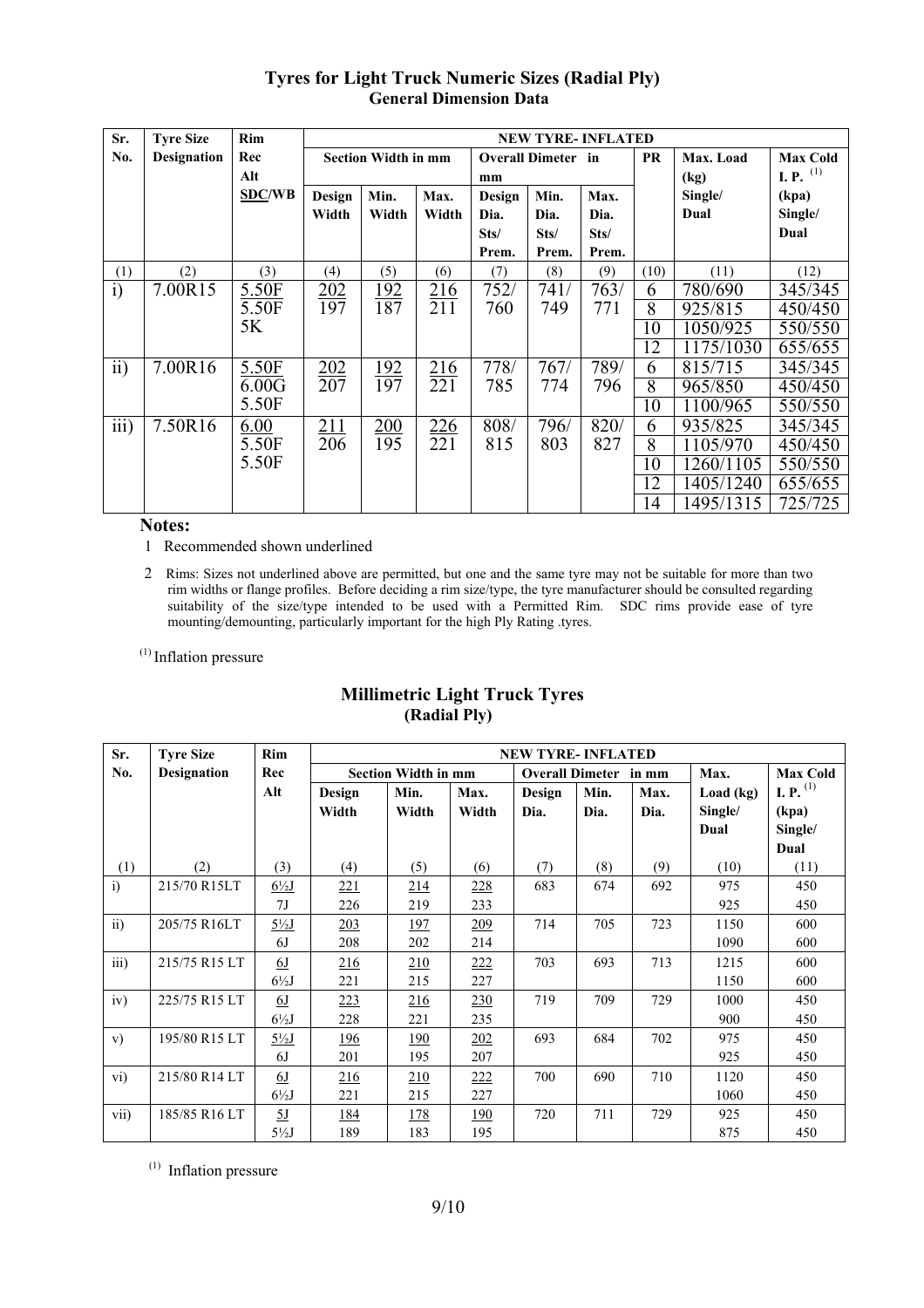| Sr.             | <b>Tyre Size</b>   | Rim              |             |                            |       | <b>NEW TYRE-INFLATED</b>  |      |           |           |           |                    |
|-----------------|--------------------|------------------|-------------|----------------------------|-------|---------------------------|------|-----------|-----------|-----------|--------------------|
| No.             | <b>Designation</b> | Rec              |             | <b>Section Width in mm</b> |       | <b>Overall Dimeter</b> in |      |           | <b>PR</b> | Max.      | Max                |
|                 |                    | Alt              | mm          |                            |       |                           |      | Load (kg) | Cold      |           |                    |
|                 |                    |                  | Design      | Min.                       | Max.  | Design                    | Min. | Max.      |           | Single/   | <b>I.</b> P. $(1)$ |
|                 |                    |                  | Width       | Width                      | Width | Dia.                      | Dia. | Dia.      |           | Dual      | (kpa)              |
|                 |                    |                  |             |                            |       |                           |      |           |           |           | Single/            |
|                 |                    |                  |             |                            |       |                           |      |           |           |           | Dual               |
| (1)             | (2)                | (3)              | (4)         | (5)                        | (6)   | (7)                       | (8)  | (9)       | (10)      | (11)      | (12)               |
| i)              | 145 R12 LT         | 4J               | 145         | <u> 141</u>                | 149   | 543                       | 535  | 550       | 6         | 450/425   | 515/515            |
|                 |                    | $3\frac{1}{2}$ J | 140         | 136                        | 144   |                           |      |           | 8         | 530/500   | 450/450            |
| $\overline{ii}$ | 155 R13 LT         | $4\frac{1}{2}$   | <u> 157</u> | 152                        | 165   | 582                       | 574  | 590       | 6         | 515/487   | 350/350            |
|                 |                    | 5J               | 162         | 157                        | 170   |                           |      |           | 8         | 600/580   | 450/450            |
| iii)            | 175 R14LT          | 5J               | 178         | <u> 173</u>                | 187   | 638                       | 630  | 646       | 6         | 710/670   | 375/375            |
|                 |                    | $5\frac{1}{2}$ J | 183         | 178                        | 192   |                           |      |           | 8         | 775/750   | 450/450            |
| iv)             | 185 R14 LT         | $5\frac{1}{2}$   | 188         | 182                        | 197   | 653                       | 643  | 662       | 6         | 775/730   | 375/375            |
|                 |                    | 6J               | 193         | 187                        | 202   |                           |      |           | 8         | 850/800   | 450/450            |
| V)              | 215 R14 LT         | <u>6J</u>        | 216         | 210                        | 227   | 704                       | 694  | 715       | 8         | 1120/1060 | 450/450            |
|                 |                    | $6\frac{1}{2}$ J | 221         | 215                        | 232   |                           |      |           |           |           |                    |

# **Metric Size Designated Light Truck Tyres (Radial Ply)**

#### **Notes:**

- 1 Recommended shown underlined
- 2 Rims: Sizes not underlined above are permitted, but one and the same tyre may not be suitable for more than two rim widths or flange profiles. Before deciding a rim size/type, the tyre manufacturer should be consulted regarding suitability of the size/type intended to be used with a Permitted Rim. SDC rims provide ease of tyre mounting/demounting, particularly important for the high Ply Rating .tyres.

(1) Inflation pressure

#### PRINTED BY

#### THE AUTOMOTIVE RESEARCH ASSOCIATION OF INDIA P.B. NO. 832, PUNE 412 004

#### ON BEHALF OF

#### AUTOMOTIVE INDUSTRY STANDARDS COMMITTEE

#### UNDER

#### CENTRAL MOTOR VEHICLE RULES - TECHNICAL STANDING COMMITTEE

#### SET-UP BY

# MINISTRY OF SHIPPING, ROAD TRANSPORT & HIGHWAYS ( DEPARTMENT OF ROAD TRANSPORT & HIGHWAYS ) GOVERNMENT OF INDIA

#### September 2005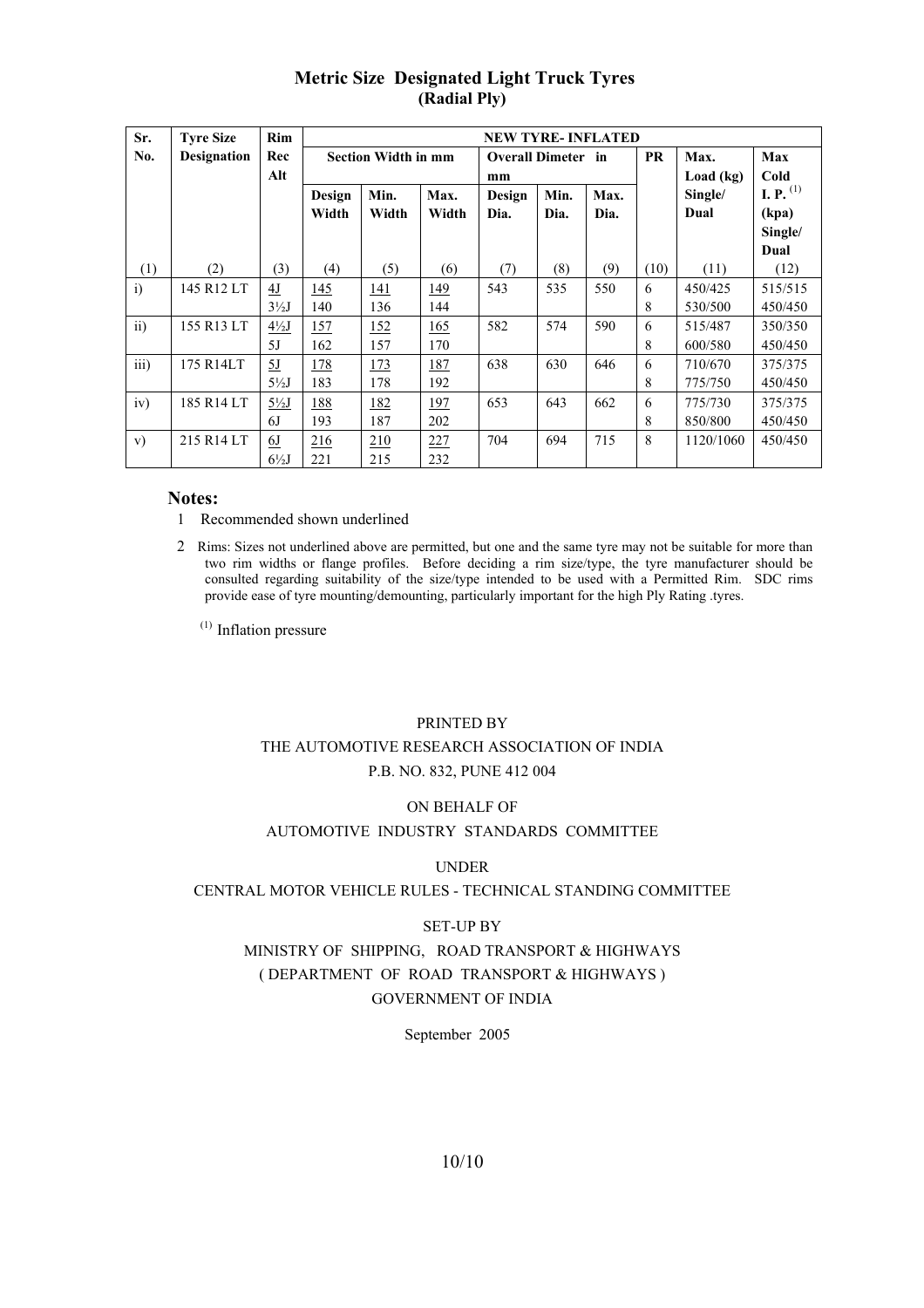#### **AMENDMENT NO. 1 TO AIS – 044 (Part 1) Automotive Vehicles – Pneumatic Tyres for Commercial Vehicles.**

1. Page no. 6, Add new cl. 4.3.1 as follows:

#### 4.3.1 **Family of Tyre**

The understanding of " Family / Range of Tyres " would mean tyres which do not differ in the following parameters:

- a) Registered name of the company
- b) Manufacturing country
- c) Manufacturing plant
- d) Application category ( ordinary or snow )
- e) Construction type ( Standard or reinforced )
- f) Construction cord material ( Nylon / Polyester / Polyamide – one type and any other material different family )
- g) Structure ( Diagonal / Radial / Bias belted )
- h) Tyre size designation
- i) Speed category
- j) Tube / Tubeless (worst case is tubeless)
- k) Load index or Load capacity
- l) Ply rating of tyres

 but having different brand names / trade names and trade descriptions or trade marks.

#### PRINTED BY:

#### THE AUTOMOTIVE RESEARCH ASSOCIATION OF INDIA P. B. NO. 832. PUNE 411 004

#### ON BEHALF OF : AUTOMOTIVE INDUSTRY STANDARDS COMMITTEE

UNDER CENTRAL MOTOR VEHICLE RULES - TECHNICAL STANDING COMMITTEE

#### SET-UP BY MINISTRY OF ROAD TRANSPORT & HIGHWAYS GOVERNMENT OF INDIA

# October 2004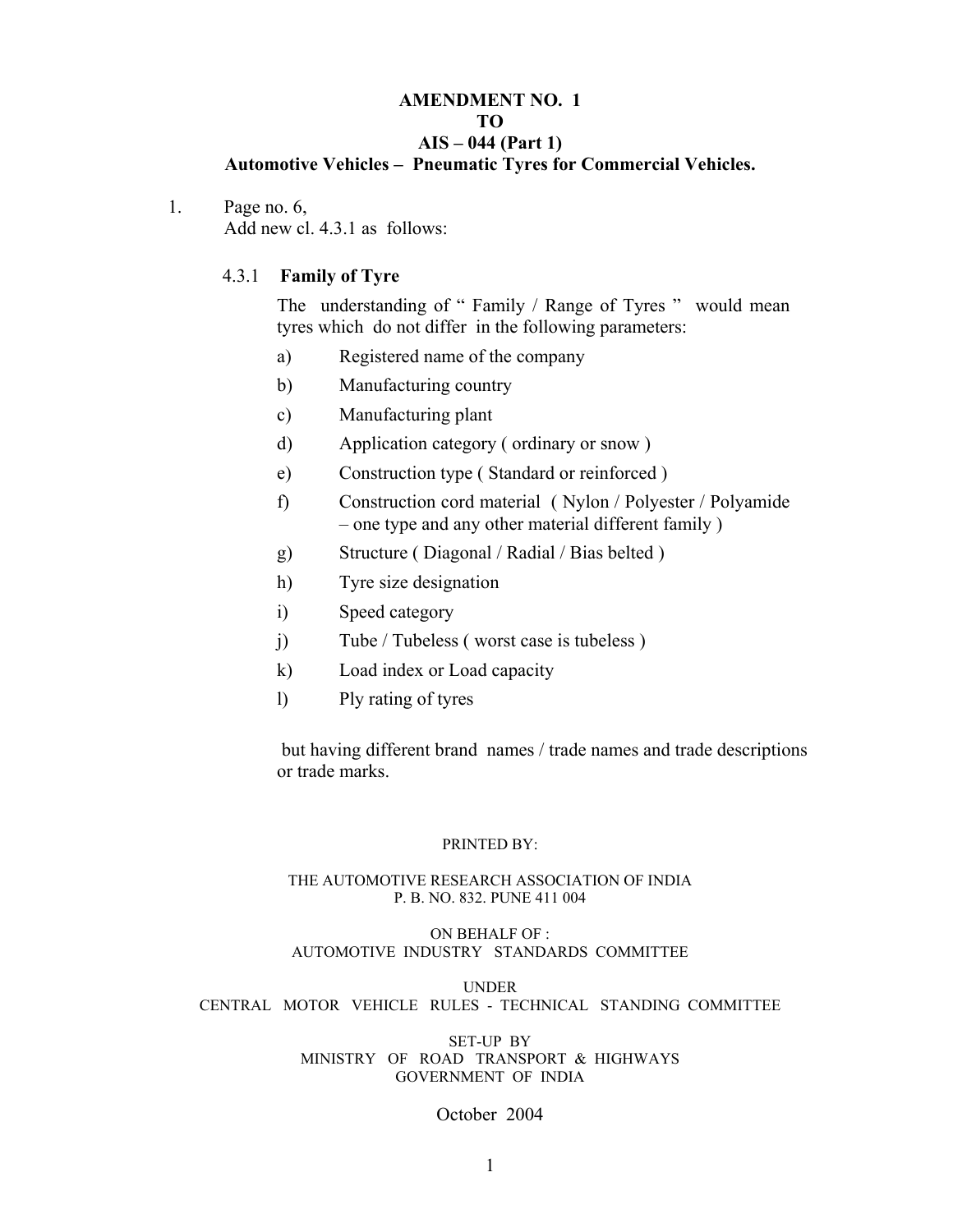# **AIS-044 (Part 1)**

# AUTOMOTIVE INDUSTRY STANDARD

# **Automotive Vehicles – Pneumatic Tyres for Commercial Vehicles**

PRINTED BY:

THE AUTOMOTIVE RESEARCH ASSOCIATION OF INDIA P.B.NO.832, PUNE 411 004

ON BEHALF OF: AUTOMOTIVE INDUSTRY STANDARDS COMMITTEE

UNDER CENTRAL MOTOR VEHICLES RULES – TECHNICAL STANDING COMMITTEE

> SET-UP BY MINISTRY OF ROAD TRANSPORT & HIGHWAYS GOVERNMENT OF INDIA

> > March 2004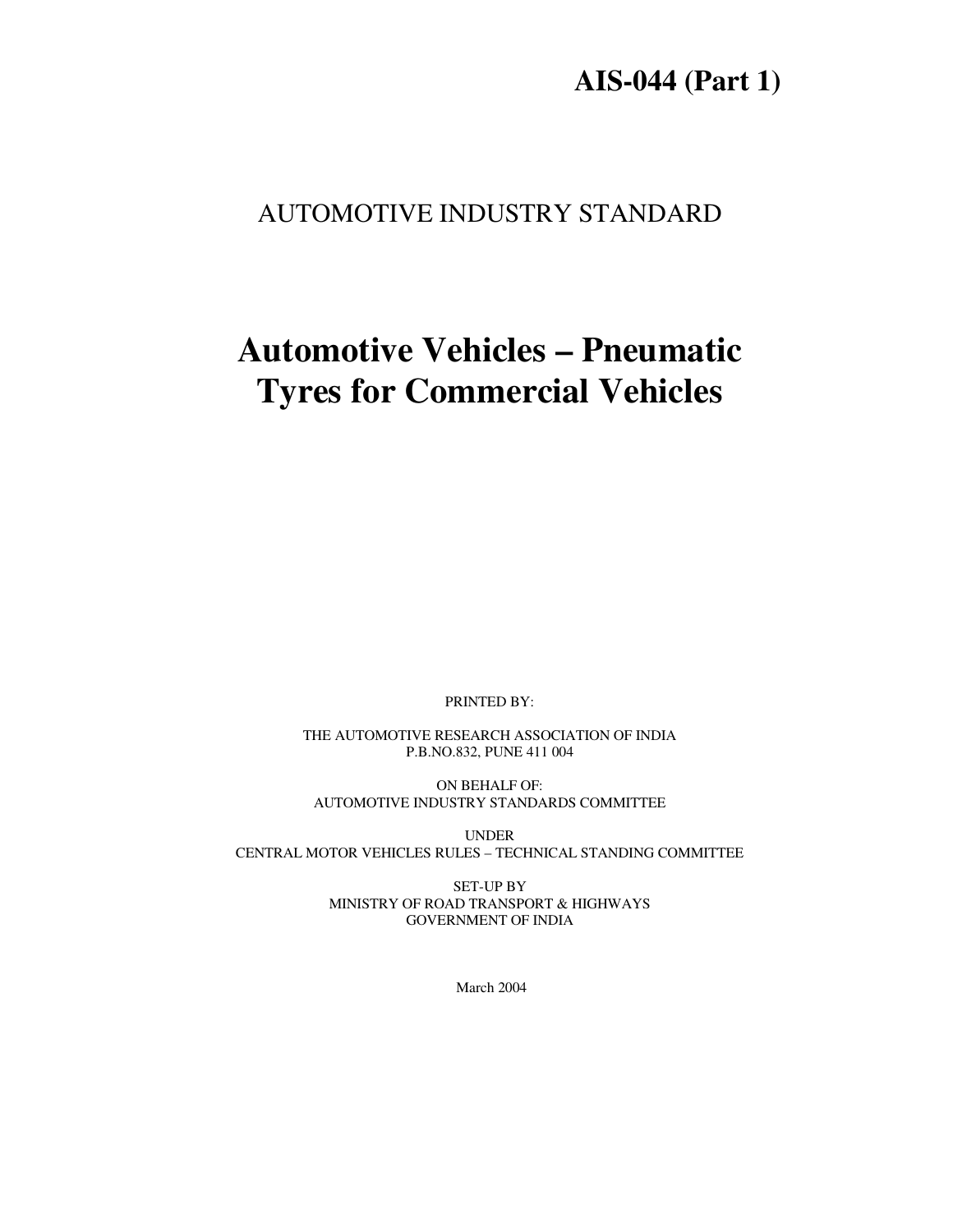AIS–044 (Part 1)

# Status chart of the Standard to be used by the purchaser for updating the record

| Sr.<br>No. | Corri-<br>genda | Amend-<br>ment | <b>Revision</b> | <b>Date</b> | <b>Remark</b> | Misc. |
|------------|-----------------|----------------|-----------------|-------------|---------------|-------|
|            |                 |                |                 |             |               |       |
|            |                 |                |                 |             |               |       |
|            |                 |                |                 |             |               |       |
|            |                 |                |                 |             |               |       |
|            |                 |                |                 |             |               |       |
|            |                 |                |                 |             |               |       |
|            |                 |                |                 |             |               |       |

**General remarks:**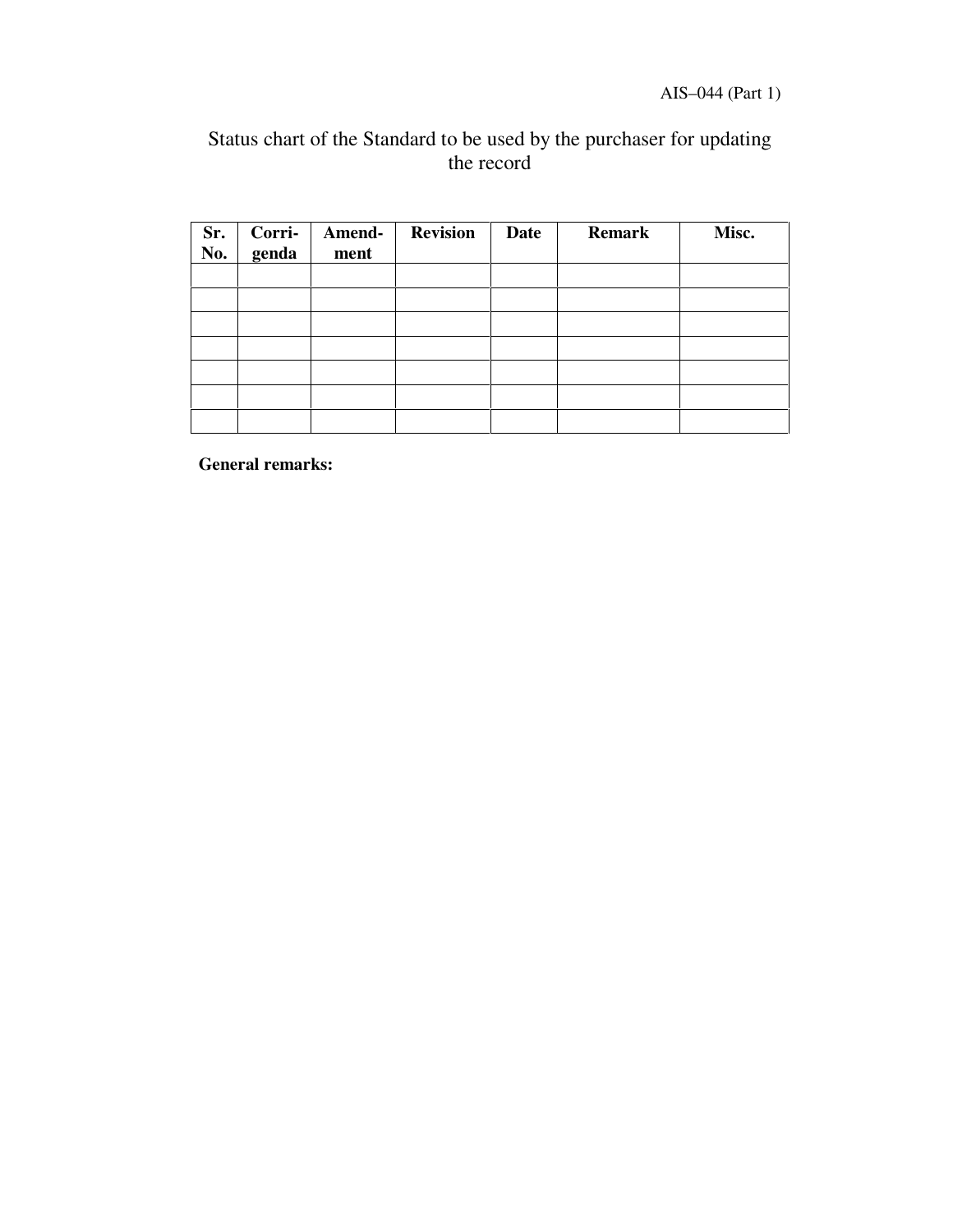#### **Introduction**

The Government of India felt the need for a permanent agency to expedite the publication of standards and development of test facilities in parallel when the work on the preparation of the standards is going on, as the development of improved safety critical parts can be undertaken only after the publication of the standard and commissioning of test facilities. To this end, the Ministry of Surface Transport (MoST) has constituted a permanent Automotive Industry Standards Committee (AISC) vide order No. RT-11028/11/97-MVL dated September 15, 1997. The standards prepared by AISC will be approved by the permanent CMVR Technical Standing Committee (CTSC). After approval, the Automotive Research Association of India, (ARAI), Pune, being the secretariat of the AIS Committee, has published this standard. For better dissemination of this information ARAI may publish this document on their Web site.

The pneumatic tyre is an important safety critical item. With the new generation vehicles and development in road infrastructure facilities the vehicle speeds are increasing day by day. To ensure, safety of operation of tyres and vehicles, there was a need for a standard specifying the performance requirements of the pneumatic tyres.

Considerable assistance has been taken from ECE R-54 "Uniform provisions concerning the approval of pneumatic tyres for commercial vehicles and their trailers" and National, International standards of tyres.

The Automotive Industry Standards Committee (AISC) responsible for preparation of this standard is given in Annexure :N.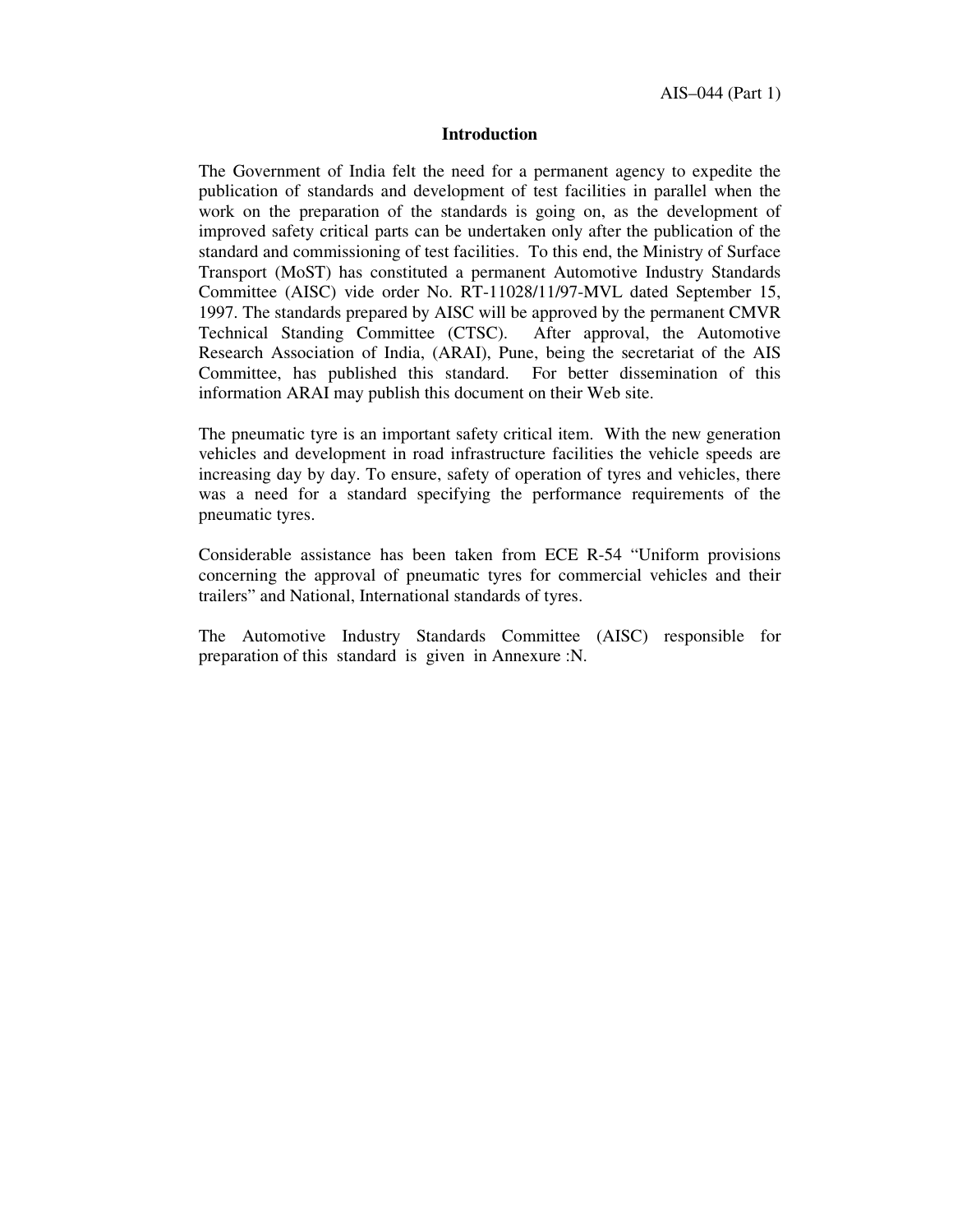# **Automotive Vehicles – Pneumatic Tyres for Commercial Vehicles**

#### **1.0 SCOPE**

1.1 This standard prescribes the general, dimensional and performance requirements of new pneumatic tyres designed for vehicles in categories M2, M3, N, T3 & T4.

#### **2.0 DEFINITIONS**

- **2.1 "Type of Pneumatic Tyre"** means a category of pneumatic tyres, which do not differ in such essential respects as:
- 2.1.1 The manufactures name and brand name.
- 2.1.2 Tyre-size designation
- 2.1.3 Category of use

|          | Normal: normal-road-use tyres;                                |
|----------|---------------------------------------------------------------|
| Special: | special-use tyre e.g. tyre for mixed use (both on and off the |
|          | road) and/or at restricted speed:                             |
|          |                                                               |

Snow tyre:

- 2.1.4 Structure (diagonal (bias-ply), radial);
- 2.1.5 Speed category
- 2.1.6 Load-capacity indices or maximum load and ply rating
- 2.1.7 Cross-section; Dimension when fitted to a specified rim
- **2.2** "**Snow tyre**" means a tyre whose tread pattern and whose structure are primarily designed to ensure in mud and fresh or melting snow a performance better than of an ordinary (road-type) tyre. The tread pattern of a snow tyre generally consists of groove (rib) and /or solid block elements more widely spaced than on an ordinary (road type) tyre.
- **2.3 "Structure"** of a pneumatic tyre means the technical characteristics of the tyres carcass. A distinction is made between the following structure in particular:
- 2.3.1 **"Diagonal"** or **"bias-ply"** describes a pneumatic-tyre structure in which the ply cords extend to the beads and are laid at alternate angles substantially less than 90  $\degree$  to the centerline of the tread.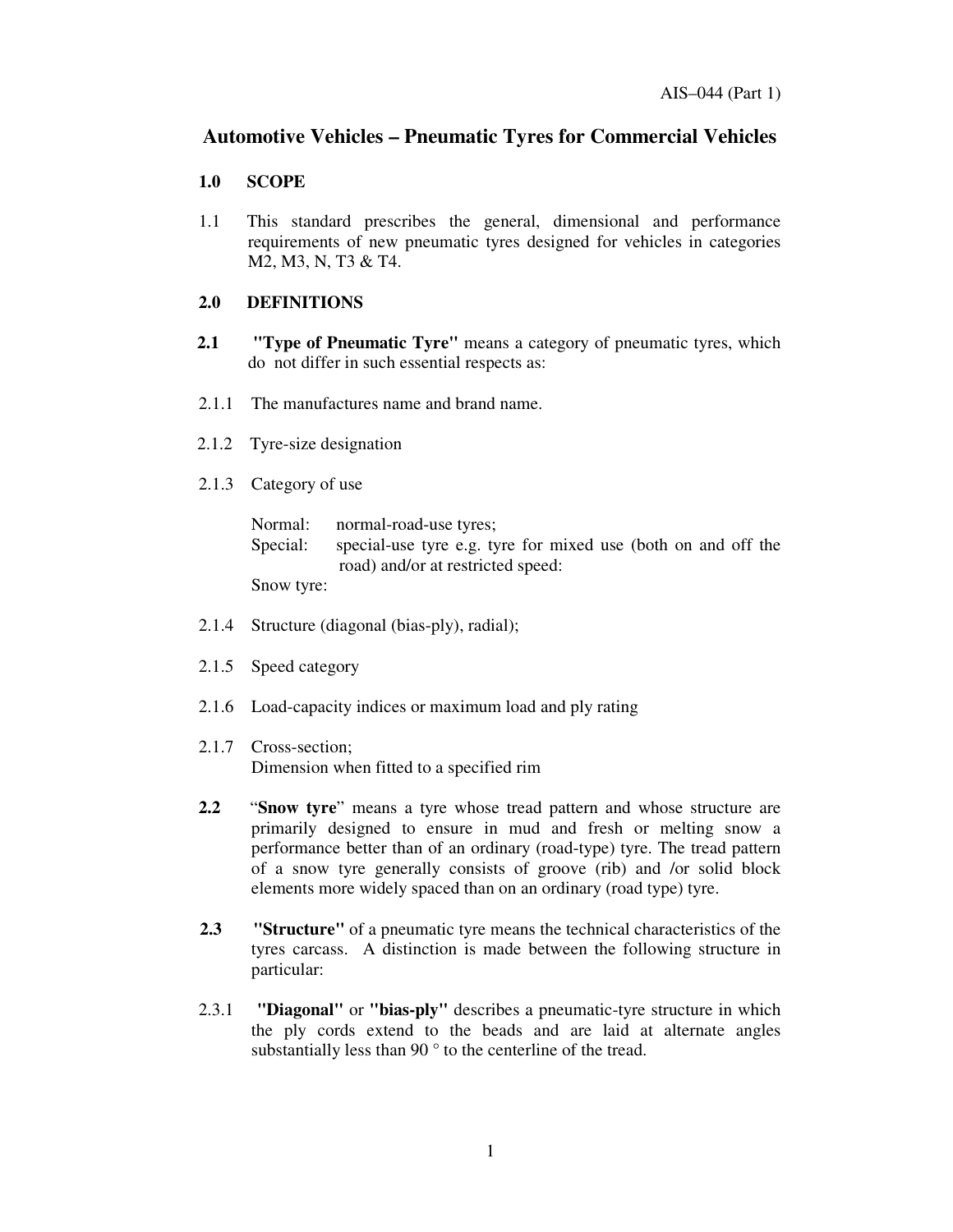- 2.3.2 **"Radial"** describes a pneumatic-tyre structure in which the ply cords extend to the beads and are laid substantially at 90° to the centerline of the tread, the carcass being stabilized by an essentially inextensible circumferential belt.
- **2.4 "Bead"** means the part of a pneumatic tyre which is of such shape and structure as to fit the rim and to hold the tyre on it; see Figure 1.
- **2.5 "Cord"** means the strands forming the fabric of the plies in the pneumatic tyre; see Figure 1.
- **2.6 "Ply"** means a layer of rubber-coated parallel cords; see Figure 1.
- **2.7 "Carcass"** means that part of a pneumatic tyre other than the tread and the rubber sidewalls which, when inflated, bears the load; see Figure 1.
- **2.8 "Tread"** means that part of a pneumatic tyre which comes into contact with the ground protects the carcass against mechanical damage and contributes to ground adhesion; see Figure 1.
- **2.9 "Sidewall"** means the part of a pneumatic tyre between the tread and the area designed to be covered by the rim flange; see Figure 1.
- **2.10 "Lower Sidewall"** means the area included between the line of maximum section width of the tyre and the area designed to be covered by the rim flange;
- **2.11 "Tread Groove'** means the space between two adjacent ribs and/or blocks in the tread pattern; see Figure 1.
- **2.12 "Section Width (S)"**means the linear distance between the outsides of the sidewalls of an inflated pneumatic tyre, excluding elevations due to labeling (marking), decoration or protective bands or ribs; see Figure 1.
- **2.13 "Overall Width"** means the linear distance between the outsides of the sidewalls of an inflated pneumatic tyre, including labeling (marking), decoration and protective bands or ribs; see Figure 1.
- **2.14 "Section Height (H)"** means a distance equal to half the difference between the outer diameter of the tyre and the nominal rim diameter.
- **2.15 "Nominal Aspect Ratio (Ra)"** means one hundred times the number obtained by dividing the number expressing the section height (H) by the number expressing the nominal section width  $(S_1)$  both dimensions expressed in the same units.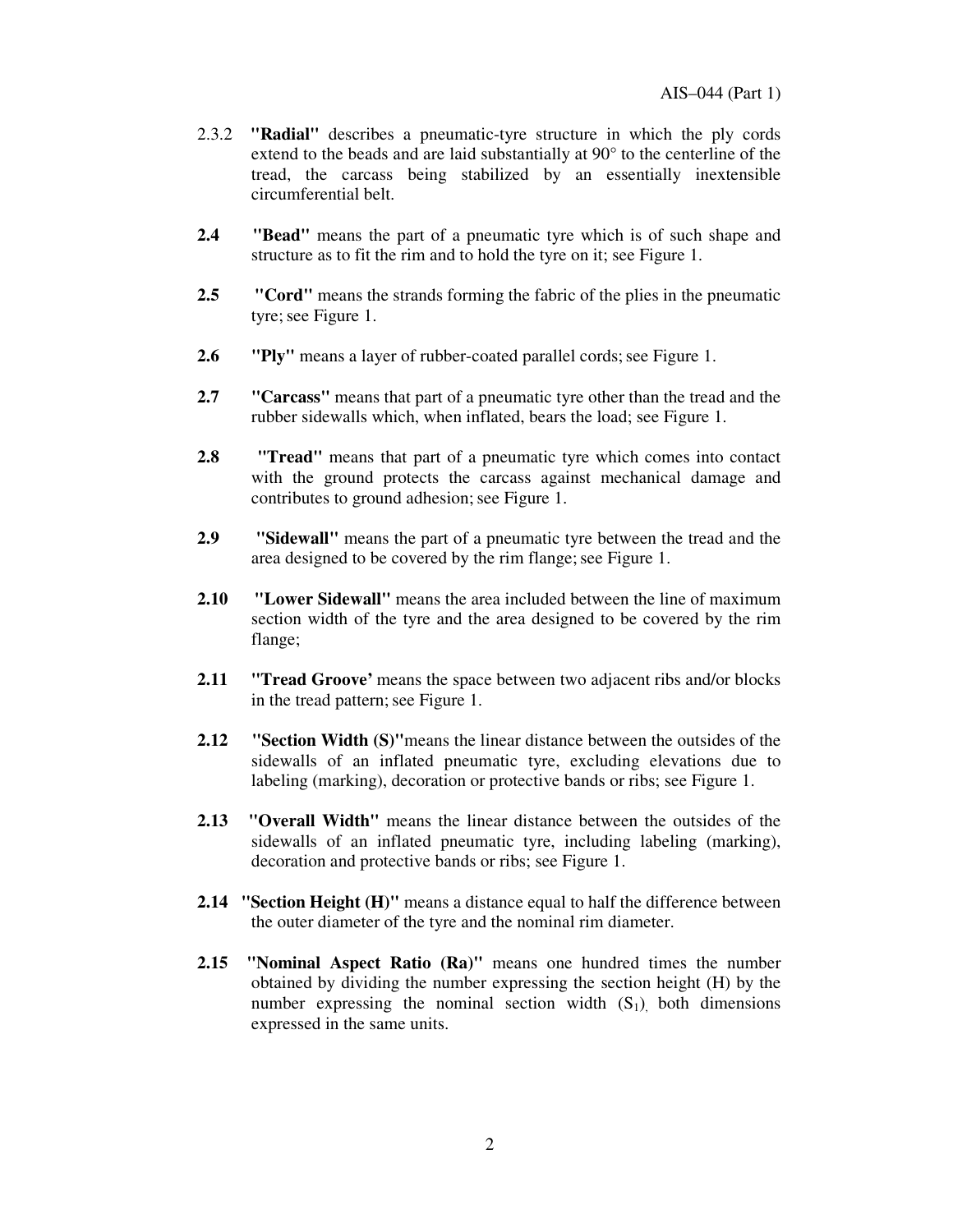- **2.16 "Outer Diameter (D)** means the overall diameter of an inflated new pneumatic tyre. see Figure 1.
- **2.17 "Tyre-size Designation"** means
- 2.17.1 A designation showing:
- 2.17.1.1 The nominal tyre section width means a tyre section width indicated in the tyre size –designation (Refer Annexure - D).
- 2.17.1.2 The nominal aspect ratio.
- 2.17.1.3 The nominal rim diameter code.
- **2.18 "Nominal Rim Diameter (d)"** means the diameter of the rim on which a tyre is designed to be mounted; see Figure 1.
- **2.19 "Rim"** means the support for a tyre-and-tube assembly, or for a tubeless tyre, on which support the tyre beads are seated; see Figure 1.
- **2.20 "Theoretical Rim"** means a rim whose width would be equal to 'x' times the nominal section width of a tyre, the value of 'x' shall be specified by the manufacturer of the tyre.
- **2.21 "Measuring Rim"** means the rim on which a tyre must be fitted for dimensional measurements;
- **2.22 "Test Rim"** means the rim on which a tyre must be fitted for endurance testing, load / speed test, plunger test;
- **2.23 "Chunking"** means the breaking away of pieces of rubber from the tread;
- **2.24 "Cord separation"** means the parting of the cords from their coating;
- **2.25 "Ply separation"** means the parting of adjacent plies;
- **2.26 "Tread separation"** means the pulling away of the tread from the carcass;
- **2.27 "Load-Capacity Index"** means one or two numbers which indicate the load the tyre can carry in single or in single and dual operation at the speed corresponding to the associated speed category and when operated in conformity with the requirements governing utilisation specified by the manufacturer.

The list of the Load –capacity indices and their corresponding loads is given in Annexure - B.

#### **2.28 " Speed Category"** means:

2.28.1 The speeds, indicated by a symbol, at which the tyre can carry the load indicated by the associated load-capacity index or maximum rated load;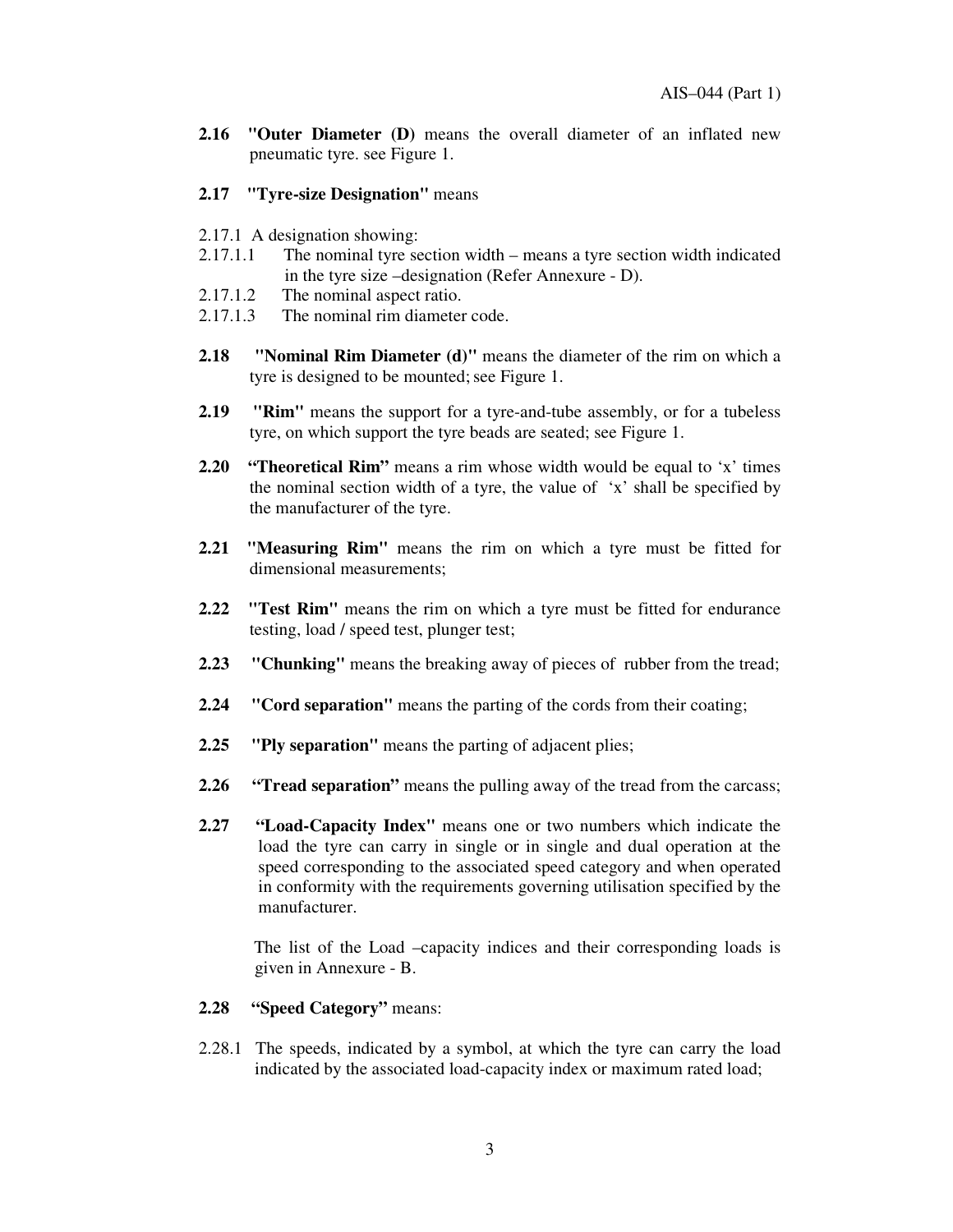| Speed-category symbol | Corresponding speed (km/h) |
|-----------------------|----------------------------|
| F                     | 80                         |
| G                     | 90                         |
|                       | 100                        |
| K                     | 110                        |
|                       | 120                        |
| M                     | 130                        |
| N                     | 140                        |
| $\mathbf P$           | 150                        |
|                       | 160                        |
| R                     | 170                        |
| S                     | 180                        |
| T                     | 190                        |
|                       | 200                        |
| Η                     | 210                        |

|  | 2.28.2 The speed categories are as shown in the table below. |  |  |
|--|--------------------------------------------------------------|--|--|
|  |                                                              |  |  |

#### **2.29 " Table Load-Capacity Variation with Speed"** means:

The table, in Annexure C, showing as a function of the load-capacity indices and nominal-speed-category symbols the load variations which a pneumatic tyre can withstand when used at speeds different from that conforming to its nominal-speed-category symbol.

- **2.30 " International Tyre Standard"** means any one of the following standard documents:
	- a) The European Tyre and Rim Technical Organisation (ETRTO): 'Standard Manual'
	- b) The Tire and Rim Association Inc. (TRA):'Year Book'
	- c) The Japanese Automobile Tire Manufacturers Association (JATMA): 'Year Book'
	- d) Economic Commission of Europe Regulation (ECE R-54):

#### **3.0 MARKINGS**

- **3.1** Pneumatic tyres submitted for approval shall display on both sidewall in the case of symmetrical tyres and at least on the outer sidewall in the case of asymmetrical tyres following markings:
- 3.1.1 The manufacturer's name or trade name (may be placed on one side wall only).
- 3.1.2 The tyre size designation as defined in para. 2.17.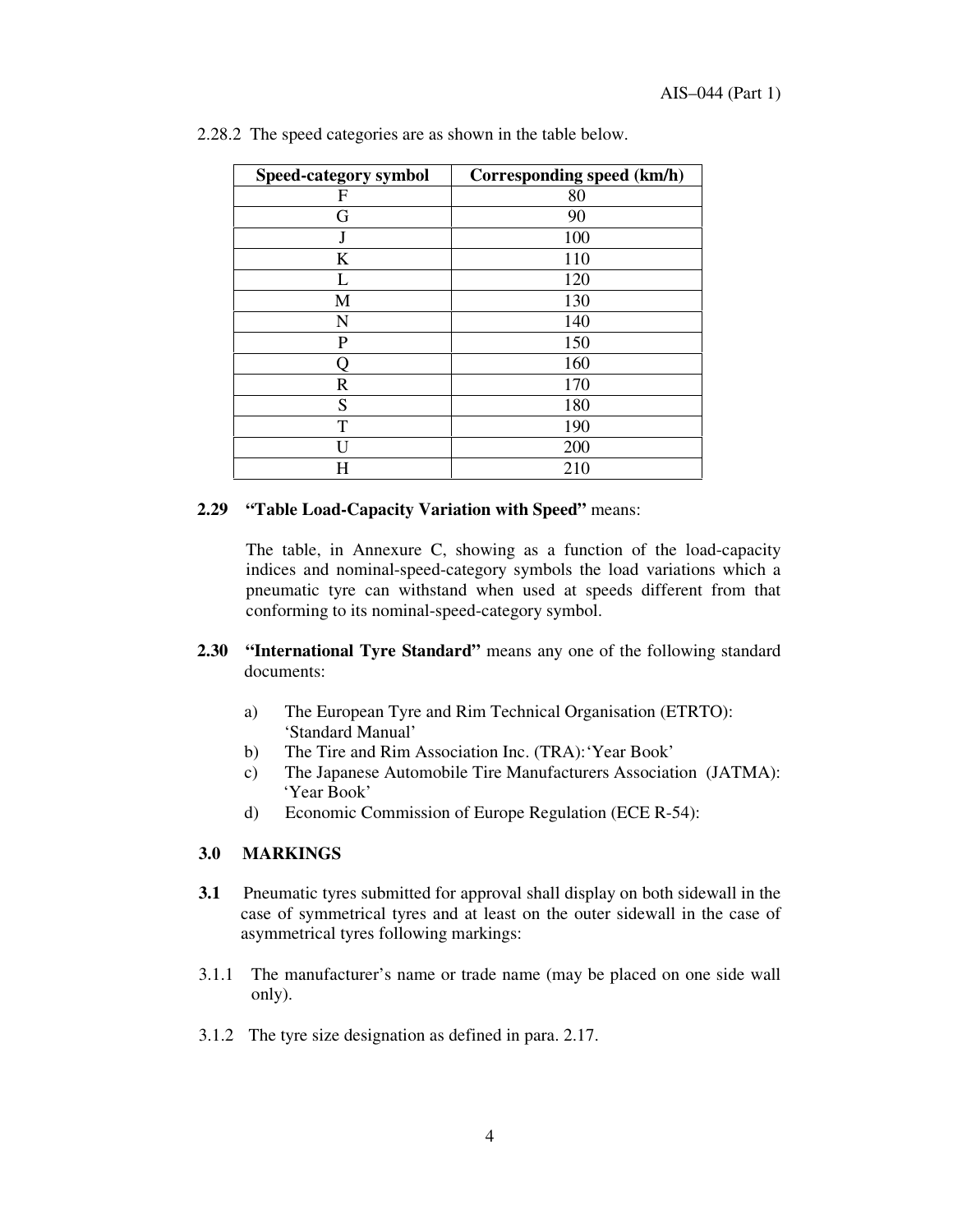- 3.1.3 An indication of the structure as follows:
- 3.1.3.1 On diagonal (bias-ply) tyres: No marking or the letter "–", or the letter "D" placed in front of the rim-diameter marking
- 3.1.3.2 On radial-ply tyres: the letter "R" placed in front of the rimdiameter marking and, optionally, the word "RADIAL",
- 3.1.4 The speed –category symbol;
- 3.1.4.1 An indication of the tyre's nominal speed category in the form of the symbol prescribed in para. 2.28 above
- 3.1.5 The load-capacity indices as defined in para 2.27 of this Regulation or maximum permissible load in kg and ply rating.
- 3.1.6 The inscription M+S or M.S or M&S in the case of a snow tyre.
- 3.1.7 Tyre inflation pressure in kPa or bar or kg/cm<sup>2</sup> or any combination of this units.
- 3.1.8 The word "TUBELESS" if the tyre is designed for use without an inner tube;
- 3.1.9 Manufacturer's code (may be placed on one side wall only).
- 3.1.10 Week and year code or Month and Year code of Manufacture (may be placed on one side wall only).
- 3.1.11 In the case of tyres which can be regrooved, symbol " $U''$  at least 20 mm in diameter, or the word "REGROOVABLE", moulded into or on to each sidewall.
- 3.1.12 Tread wear indicators mark shall be provided at minimum six/four (as applicable) places along the circumference to give indication to the user for location of tread wear indicator.
- **3.2** Annexure D provides layout for the tyre markings.
- **3.3** The markings referred to in para 3.1 and the approval mark prescribed in AIS-037 shall be moulded into or onto the tyres. They shall be clearly legible and shall, except for the marking referred in para 3.1.1 above, be located on at least one lower sidewall.
- **3.4** Tyre shall exhibit a free space sufficiently large to accommodate an approval mark.
- **3.5** Examples of tyre size designations are given in Annexure J.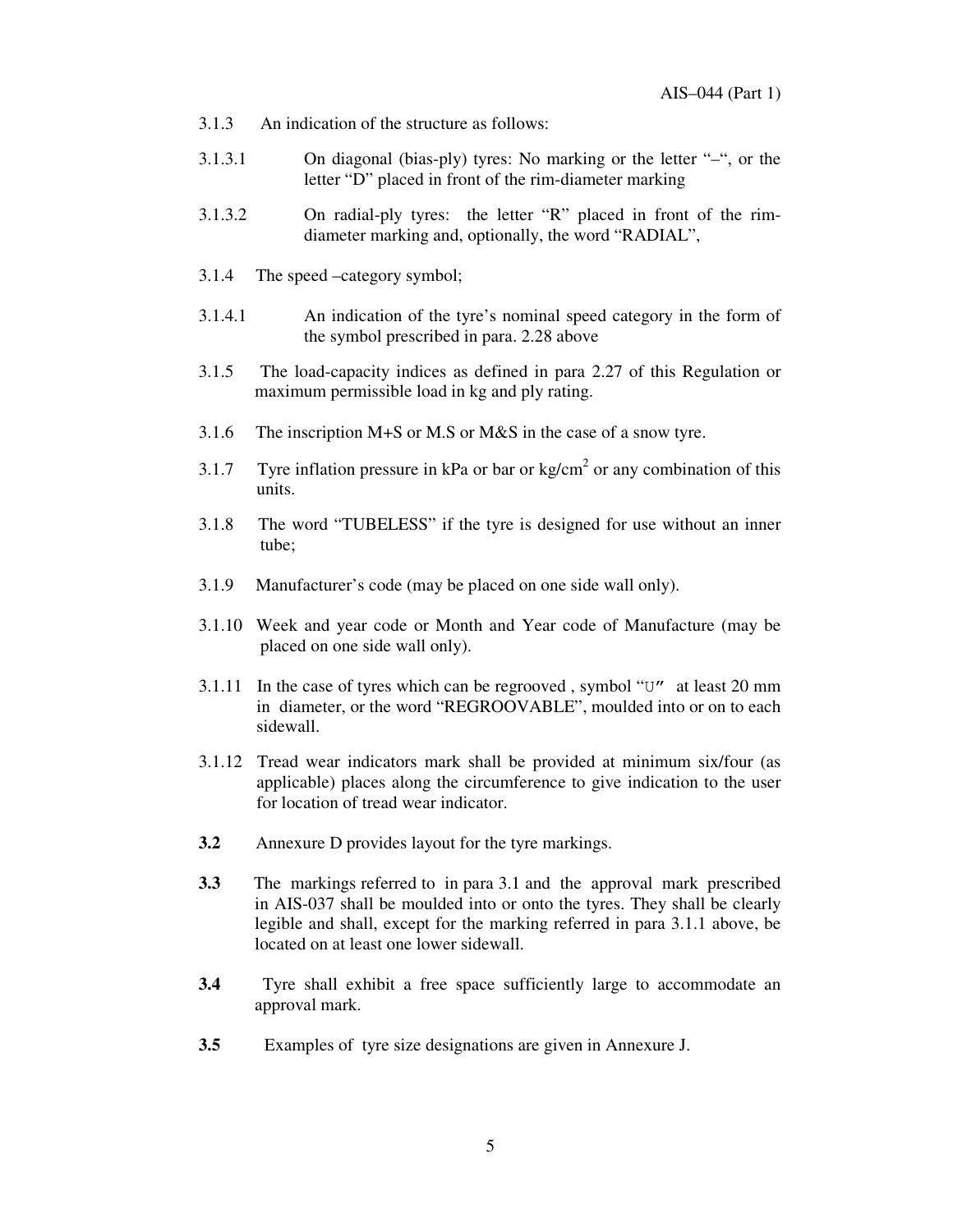#### **4.0 APPLICATION FOR TYPE APPROVAL**

- 4.1 The manufacturer shall submit the details as specified in Annexure M.
- 4.2 Number of tyre to be provided shall be minimum " 3 " numbers or at the discretion of test agency.
- 4.3 For Type Approval of tyre belonging to one family of tyre, brand of the tyre to be selected for type approval shall be left to test agency. Worst-case selection may be made at the discretion of the test agency.
- 4.4 Type approval procedure shall be as decided by Central Motor Vehicles Rules - Technical Standing Committee (CMVR-TSC) and Ministry of Road Transport and Highways (MoRT&H).

#### **5.0 TYPE APPROVAL**

- 5.1 If the type of pneumatic tyre submitted for approval in pursuance of this standard meets the requirements of para 3.1 above and para 6.0 below, approval of that type of tyre shall be granted. However, uniformity test mentioned at para 6.6 shall be carried out, when test facility is established by test agency
- 5.2 Approval number shall be as decided by CMVR-TSC and MoRT&H.

### **6.0 REQUIREMENTS**

#### **6.1 Dimensions of Tyres**

- 6.1.1 Section width of a tyre
- 6.1.1.1 For the existing types of tyre whose size designation shall be as per the tables in Annexure A, the section width shall be deemed to be that given opposite the tyre size designation in those tables.
- 6.1.2 Tyre section width specifications:
- 6.1.2.1 The overall width of a tyre shall conform to dimensions mentioned in Annexure A
- 6.1.3 Tyre outer diameter
- 6.1.3.1 For the existing types of tyre whose size designation shall be as per the tables in Annexure A, the outer diameter shall be deemed to be that given opposite the tyre size designation in those tables.
- 6.1.4 Tyre outer diameter specifications:
- 6.1.4.1 The outer diameter of a tyre shall conform to dimensions mentioned in Annexure A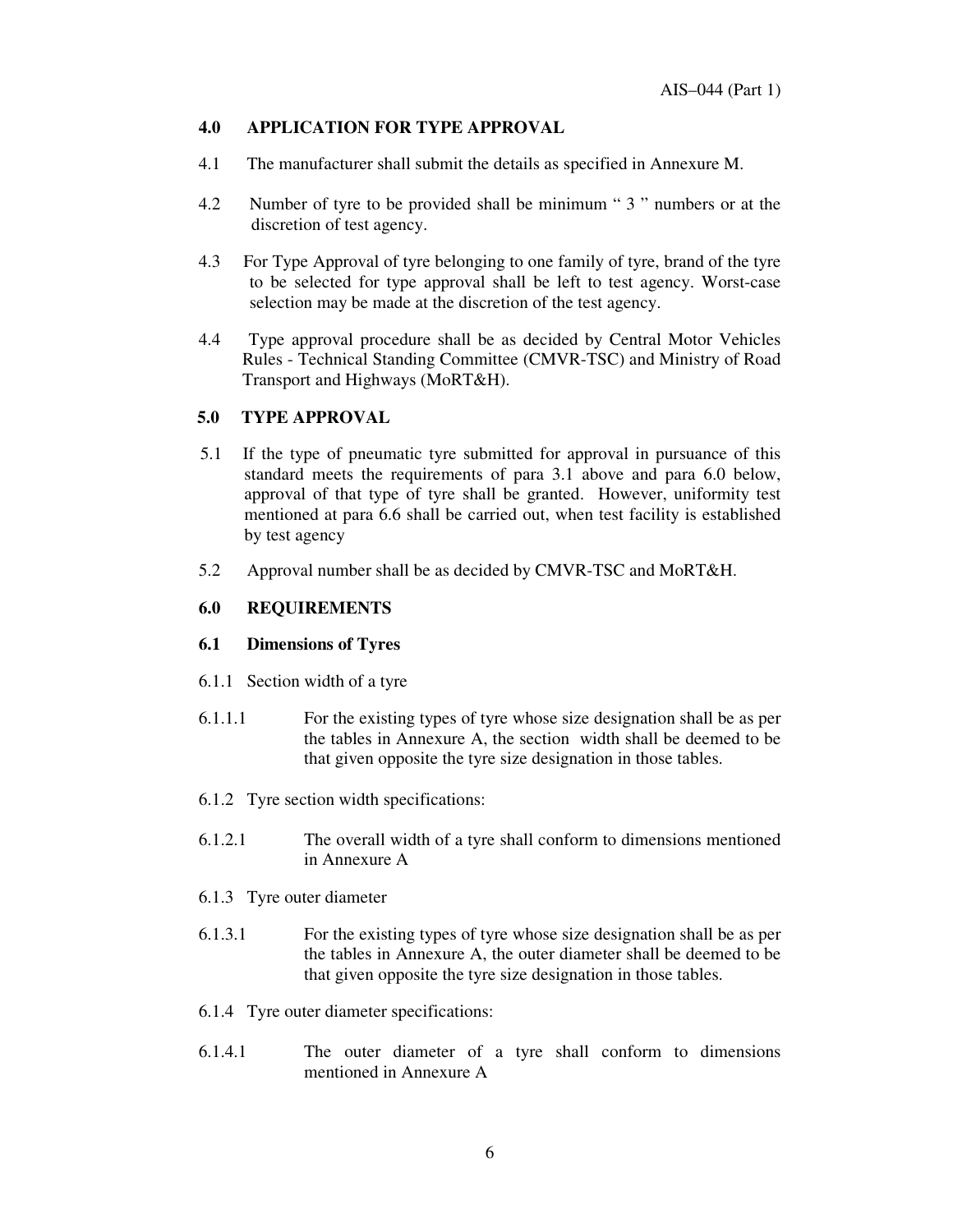6.1.5 Tyre Measuring Method

The tyre dimensions shall be measured by the procedure as specified in Annexure E.

6.1.6 Tyre sizes covered in other International tyre standard (ECE, JATMA, ETRTO and T&RA) shall meet the dimensional requirements of respective standards. Further, if same size of tyre with different dimensions appears in more than one standard. It shall meet the dimension requirement of any one standard as per priority ITTAC, T&RA, JATMA, ECE, ETRTO.

#### **6.2 Endurance Test**

- 6.2.1 Each type of pneumatic tyre shall undergo at least one endurance tests carried out by the procedure described in Annexure F to this Standard.
- 6.2.2 A tyre which, after undergoing the endurance test, does not exhibit any tread separation, ply separation, cord separation, chunking or broken cords shall be deemed to have passed the test.
- 6.2.3 The outer diameter of the tyre, measured six hours after the endurance test, must not differ by more than  $\pm 3.5\%$  from the outer diameter as measured before the test.
- 6.2.4 Where application is made for the approval of a type of pneumatic tyre for the load/speed combination given in the table in Annexure C, the endurance test prescribed in para 6.2.1 above need not be carried out for load and speed values other than the nominal values

#### **6.3 Load / Speed Test**

- 6.3.1 Each type of pneumatic tyre having
	- a) Load index (Max load rating) 122 or more,
	- b) Load index (Max load rating) 121 or less and a speed category 150 km/h and below,

shall undergo load / speed tests carried out by the procedure described in Annexure G to this Standard.

6.3.2 A tyre which, after undergoing the load / speed test, does not exhibit any tread separation, ply separation, cord separation, chunking or broken cords shall be deemed to have passed the test.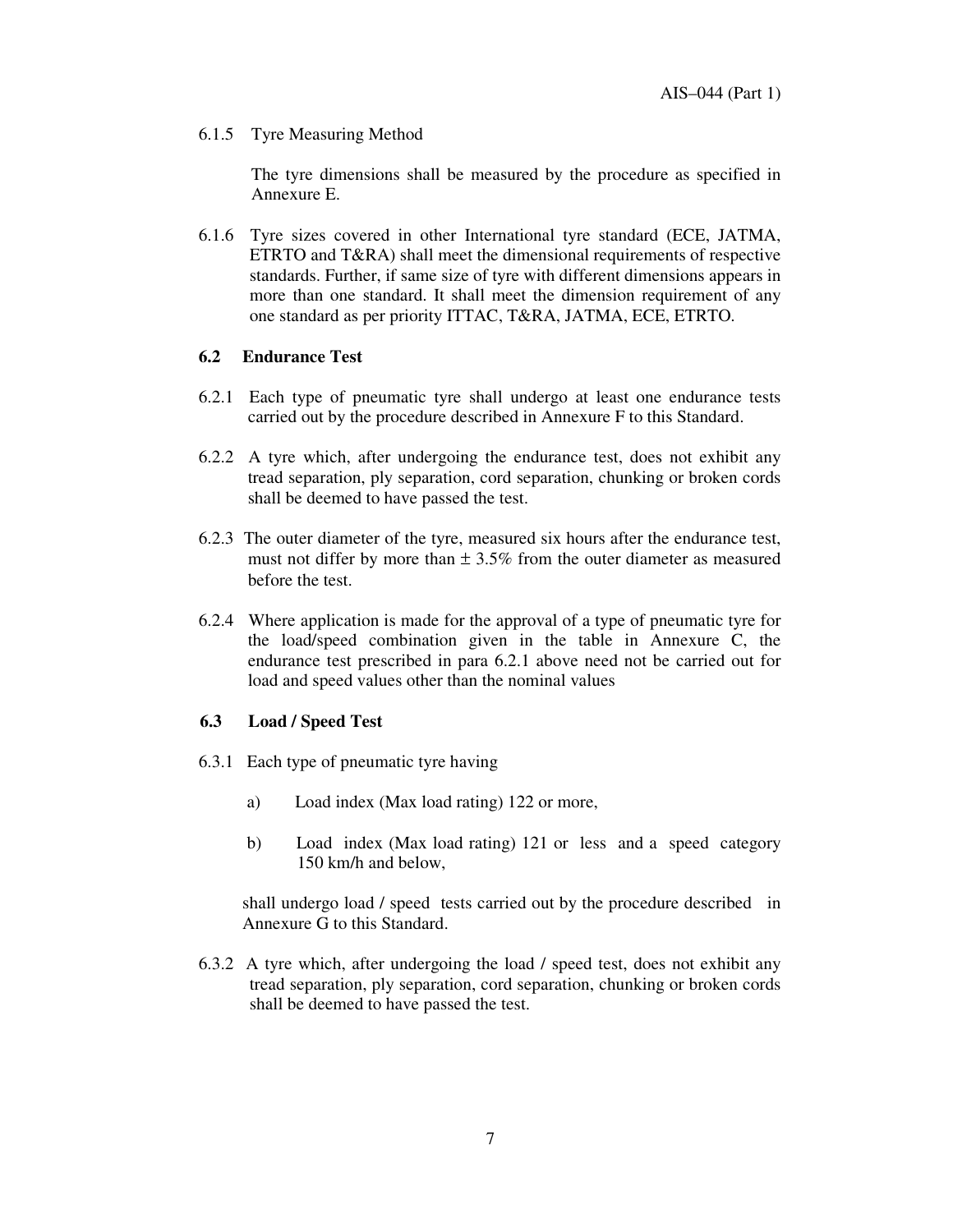#### **6.4 Tread-wear Indicators**

- 6.4.1 The pneumatic tyre shall include not less than six transverse rows of wear indicators, approximately equally spaced and situated in the principal grooves of the tread. The tread-wear indicators shall be such that they cannot be confused with the rubber ridges between the ribs or blocks of the tread.
- 6.4.2 However, in the case of tyres of dimensions appropriate for mounting on rims of a nominal diameter of 12 or less, minimum 4 no of tread-wear indicators shall be accepted.
- 6.4.3 The tread-wear indicators must provide a means of indicating with a tolerance of  $+0.60/-0.00$  mm., when the tread grooves are no longer more than 1.6 mm. deep.
- 6.4.4 The height of tread-wear indicators is determined by measuring the difference between the depth, from the tread's surface, to the top of the tread-wear indicator and to the bottom of the tread groove close to the slope at the base of the tread-wear indicator.

#### **6.5 Tyre Strength Test**

- 6.5.1 The tyre strength test (Plunger Test) shall be carried out on a tyre in accordance with the method set out in Annexure H.
- 6.5.2 Tyre should conform to the following requirements as mentioned below (for which load index is not shown) when tested as per Annexure H.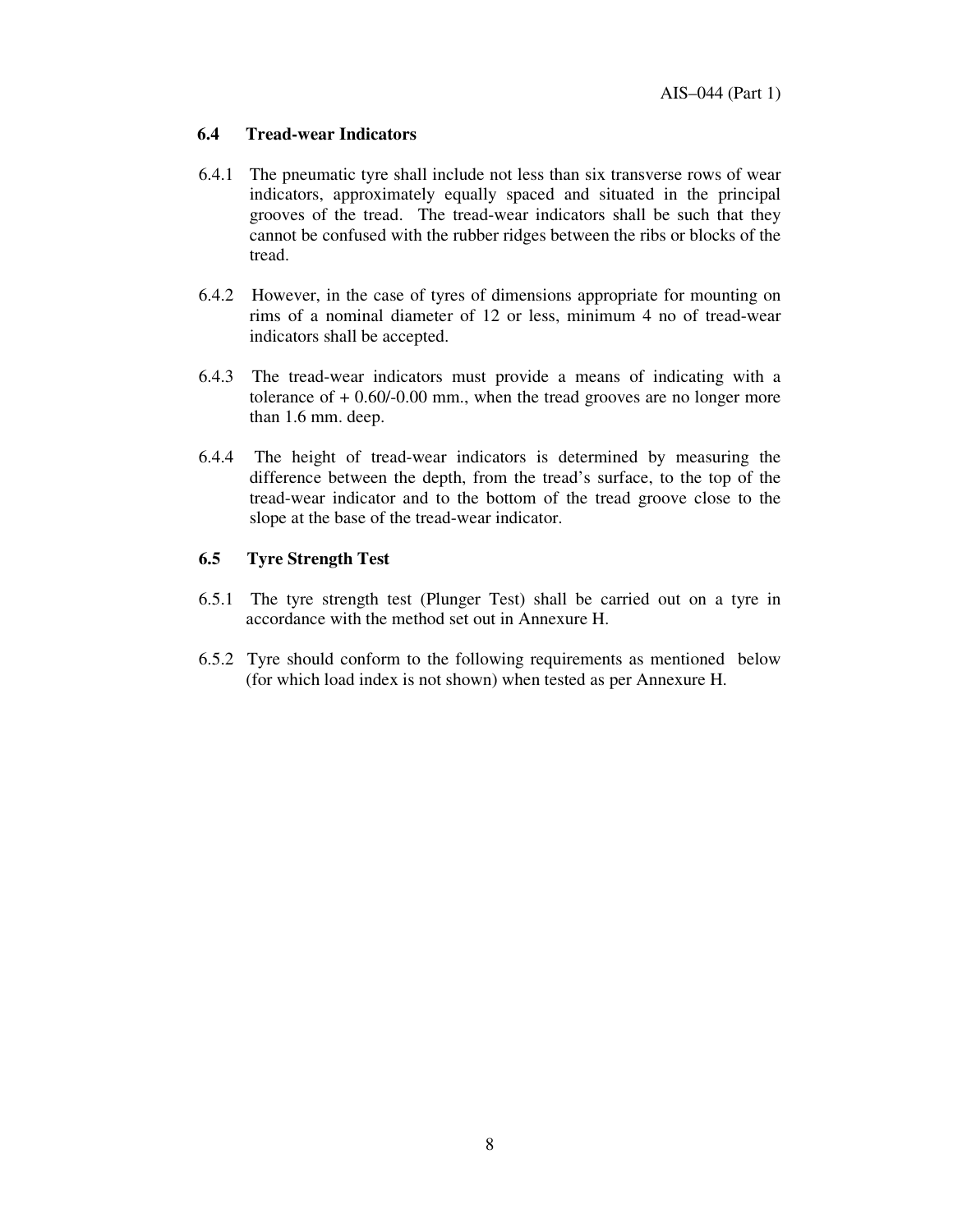| Tyre range and size       | <b>Ply</b> | <b>Plunger</b> | <b>Test inflation</b> | <b>Breaking</b> |
|---------------------------|------------|----------------|-----------------------|-----------------|
| designations              | rating     | diameter       | pressure              | energy (min.)   |
|                           | (PR)       | mm.            | kPa                   | J               |
| <b>Ultra Light Trucks</b> |            |                |                       |                 |
|                           |            |                |                       |                 |
| $4.50 - 12$               | 6          | $19 \pm 0.2$   | <b>MSP</b>            | 203             |
| 4.50-12                   | 8          | $19 \pm 0.2$   | <b>MSP</b>            | 271             |
| <b>Light truck</b>        |            |                |                       |                 |
| All Sizes                 | 6          | $19 \pm 0.2$   | <b>MSP</b>            | 362             |
| All Sizes                 | 8          | $19 \pm 0.2$   | <b>MSP</b>            | 514             |
| All Sizes                 | 10         | $19 \pm 0.2$   | <b>MSP</b>            | 576             |
| All Sizes                 | 12         | $19 \pm 0.2$   | <b>MSP</b>            | 644             |
| All Sizes                 | 14         | $19 \pm 0.2$   | <b>MSP</b>            | 721             |
| <b>All Sizes</b>          | 16         | $19 \pm 0.2$   | <b>MSP</b>            | 768             |
| <b>Truck/Bus</b>          |            |                |                       |                 |
| <b>All Sizes</b>          | 10         | $32 \pm 0.3$   | <b>MSP</b>            | 1412            |
| <b>All Sizes</b>          | 12         | $32 \pm 0.3$   | <b>MSP</b>            | 1785            |
| All Sizes                 | 14         | $38 \pm 0.3$   | <b>MSP</b>            | 2282            |
| All Sizes                 | 16         | $38 \pm 0.3$   | <b>MSP</b>            | 2599            |
| All Sizes                 | 18         | $38 \pm 0.3$   | <b>MSP</b>            | 2825            |
| All Sizes                 | 20         | $38 \pm 0.3$   | <b>MSP</b>            | 3051            |
| All Sizes                 | 22         | $38 \pm 0.3$   | <b>MSP</b>            | 3220            |
| All Sizes                 | 24         | $38 \pm 0.3$   | <b>MSP</b>            | 3390            |

**NOTES:**

1. Inflate to the pressure corresponding to the maximum load, or maximum dual load where there is both single and dual load marked on the tyre.

2. For rayon tyres, the minimum requirement shall be 60 percent of the above values for the corresponding size and ply rating tested under identical conditions.

**3. MSP – Maximum schedule pressure applicable to the tyre size and ply rating.**

6.5.3 Tyre strength of Light Truck and Truck and Bus tyres (for which the load capability index is shown).

| Air pressure<br>corresponding to      |                                                           | Load capability index (single wheel) 121<br>max.            | <b>Load capability</b><br>index (single wheel) |  |  |
|---------------------------------------|-----------------------------------------------------------|-------------------------------------------------------------|------------------------------------------------|--|--|
| the maximum<br>load capability<br>kPa | <b>Nominal rim</b><br>diameter under 13<br>kgfcm (Joules) | <b>Nominal rim</b><br>diameter 13 or more<br>kgfcm (Joules) | 122 or more<br>kgfcm (Joules)                  |  |  |
| 250 or less                           | 1385 (136)                                                | 3000 (294)                                                  |                                                |  |  |
| 251 to 350                            | 2072 (203)                                                | 3690 (362)                                                  |                                                |  |  |
| 351 to 450                            | 2765 (271)                                                | 5240 (514)                                                  |                                                |  |  |
| 451 to 550                            |                                                           | 5875 (576)                                                  | 9910 (972)                                     |  |  |
| 551 to 650                            |                                                           | 6565 (644)                                                  | 14400 (1412)                                   |  |  |
| 651 to 750                            |                                                           | 7260 (712)                                                  | 17285 (1695)                                   |  |  |
| 751 to 850                            |                                                           |                                                             | 21310 (2090)                                   |  |  |
| 851 or more                           |                                                           |                                                             | 22465 (2203)                                   |  |  |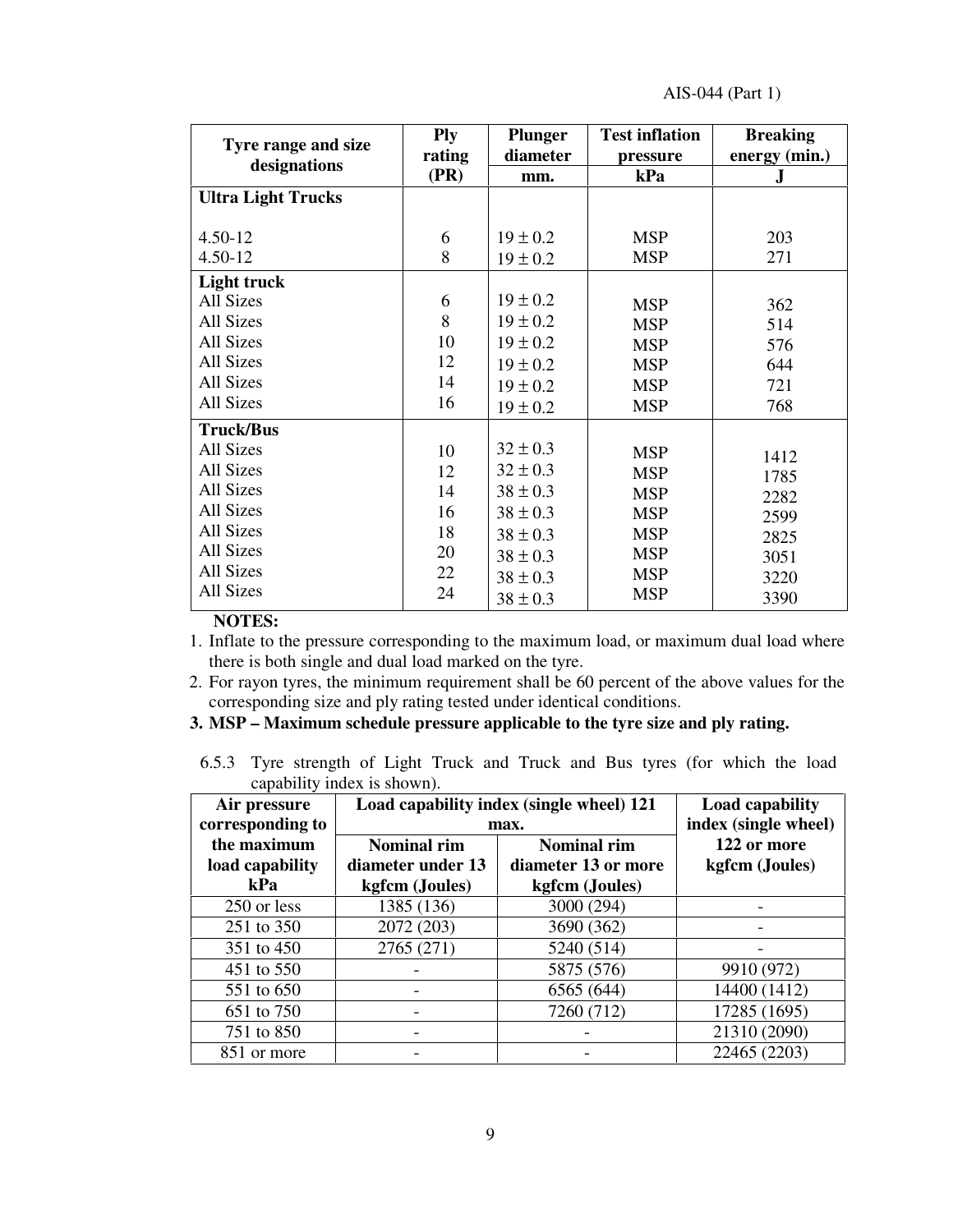| <b>Light Truck, Truck and Bus Tyres</b> |                       |                       |  |  |  |  |  |  |  |  |
|-----------------------------------------|-----------------------|-----------------------|--|--|--|--|--|--|--|--|
| Load capability index                   | Load capability index | Load capability index |  |  |  |  |  |  |  |  |
| (single wheel)                          | (single wheel)        | (single wheel)        |  |  |  |  |  |  |  |  |
| 121 or less                             | 122 or 134            | 135 or more           |  |  |  |  |  |  |  |  |
| 19 mm                                   | $32 \text{ mm}$       | $38 \text{ mm}$       |  |  |  |  |  |  |  |  |

Diameter of plunger (for the tyre of which the load capability index is shown)

#### **6.6 Tyre Uniformity Test**

- 6.6.1 Each type of pneumatic tyre shall undergo tyre uniformity test carried out by the procedure described in Annexure K to this Standard.
- 6.6.2 This test shall be for record only.

#### **6.7 Tyre Stiffness Test**

- 6.7.1 Each type of pneumatic tyre shall undergo tyre stiffness test carried out by the procedure described in Annexure L to this Standard.
- 6.7.2 This test shall be for record only.

#### **7.0 MODIFICATIONS AND EXTENSION OF APPROVAL OF TYRE TYPE**

- 7.1 Every modification of the type of pneumatic tyre shall be notified to testing agency which approved the type of pneumatic tyre. The test agency may then either;
- 7.1.1 Consider that the modifications made are unlikely to have an appreciable adverse effect and that in any case, the pneumatic tyre still compiles with the requirements; or
- 7.1.2 Require a further test report from the testing agency responsible for conducting the test.
- 7.2 A modification of the tread pattern of the tyre shall not be considered to necessitate a repetition of the tests prescribed in para 6 of this standard.

For considering whether any further verification is required or not, guidelines given in para 7.3 (Criteria for Extension of Approval) may be used.

#### **7.3 Criteria for Extension of Approval**

7.3.1 In case of following changes, the verification shall be carried out for establishing compliance of the changed parameters to the requirements specified in this standard: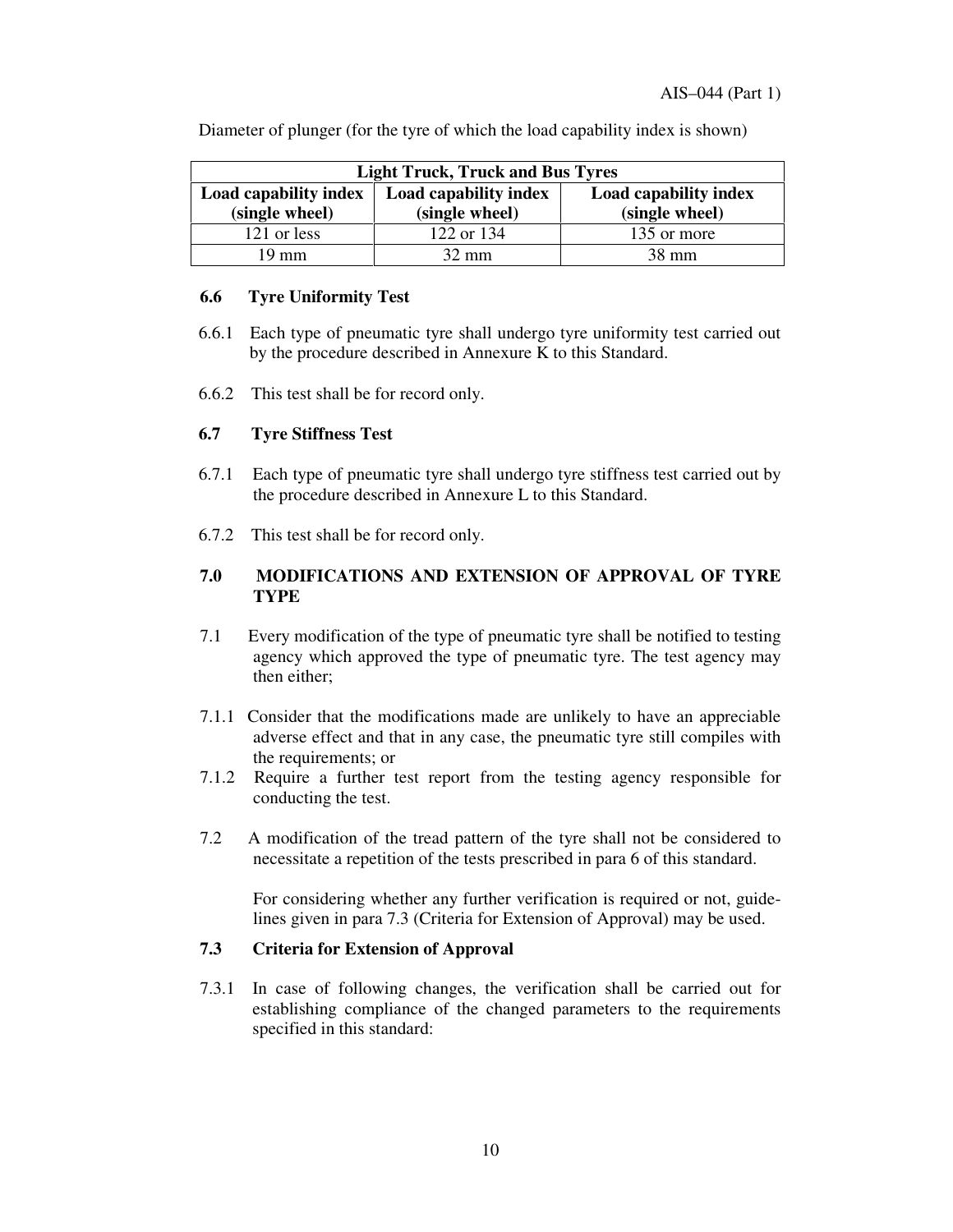- 7.3.1.1 Size designation:
- 7.3.1.2 If the rim diameter is within, and the section is not more than already type approved sizes, test need not be carried out for approval
- 7.3.1.3 Material-Fabric Style (e.g. Rayon, nylon etc.)
- 7.3.1.4 Tyre Construction (e.g. diagonal / bias ply, radial, reinforced, etc.)
- 7.3.1.5 Increase in Speed category.
- 7.3.1.6 Increase in Load Capacity Index/ Maximum load carrying capacity.
- 7.3.1.7 Colour of side wall if changed to white.

#### **8.0 CONFORMITY OF PRODUCTION**

- 8.1 Tyres approved under this regulation shall be so manufactured as to conform to the type approved, by meeting the requirements set forth in paras. 6.1 and 3.0, 6.2, 6.3 and 6.5 for the following tests respectively:
- 8.1.1 Dimensions and marking
- 8.1.2 Endurance Test
- 8.1.3 Load / Speed Test
- 8.1.4 Tyre Strength Test
- 8.2 The authority, which has granted type approval, may at any time verify the conformity control methods applied in each production facility
- . 8.3 Conformity of Production Procedure shall be as decided by CMVR-TSC and MoRT&H.

#### **9.0 PENALTIES FOR NON-CONFORMITY OF PRODUCTION**

9.1 As and when decided by CMVR-TSC and MoRT&H.

#### **10.0 PRODUCTION DEFINITELY DISCONTINUED**

10.1 As and when decided by CMVR-TSC and MoRT&H.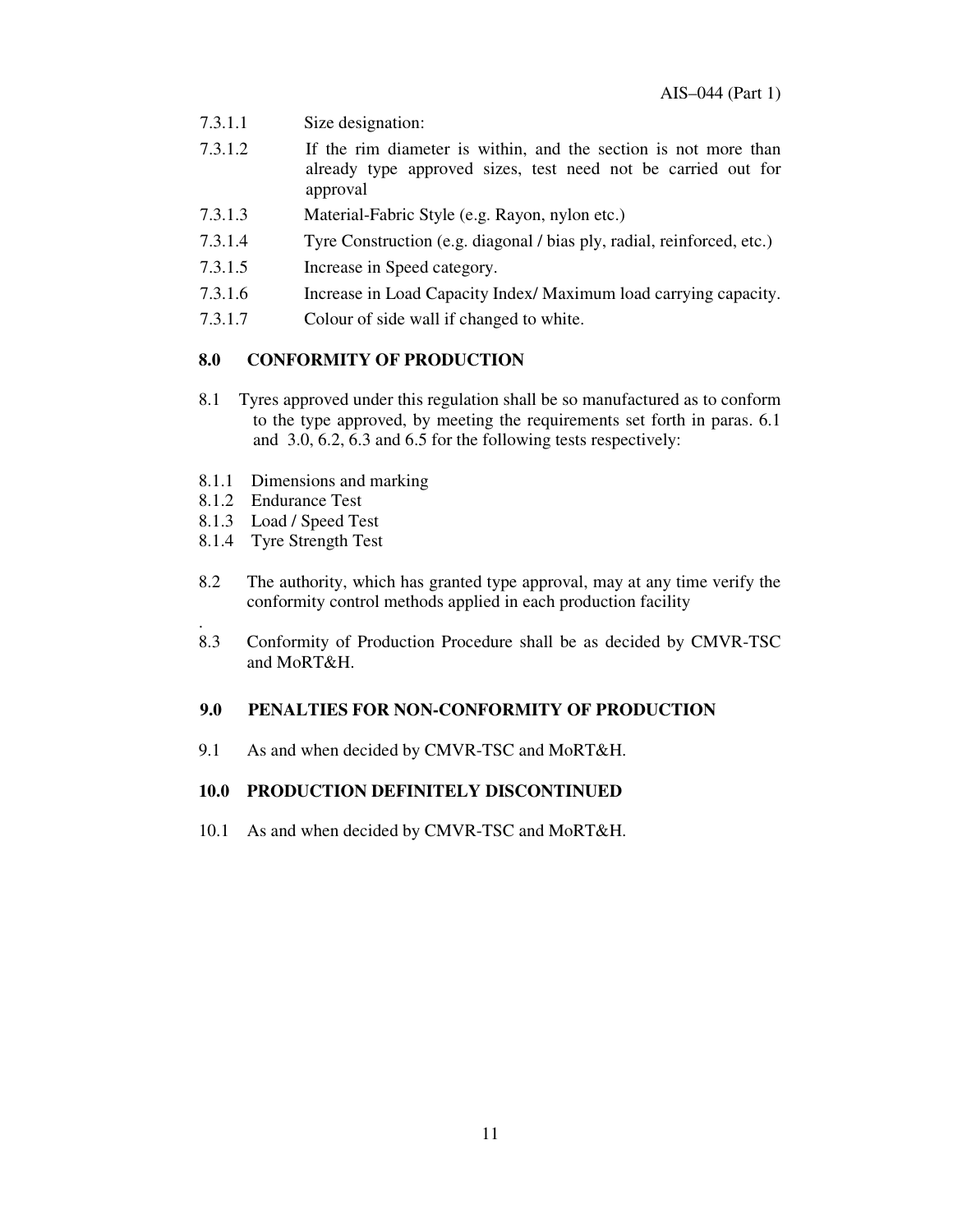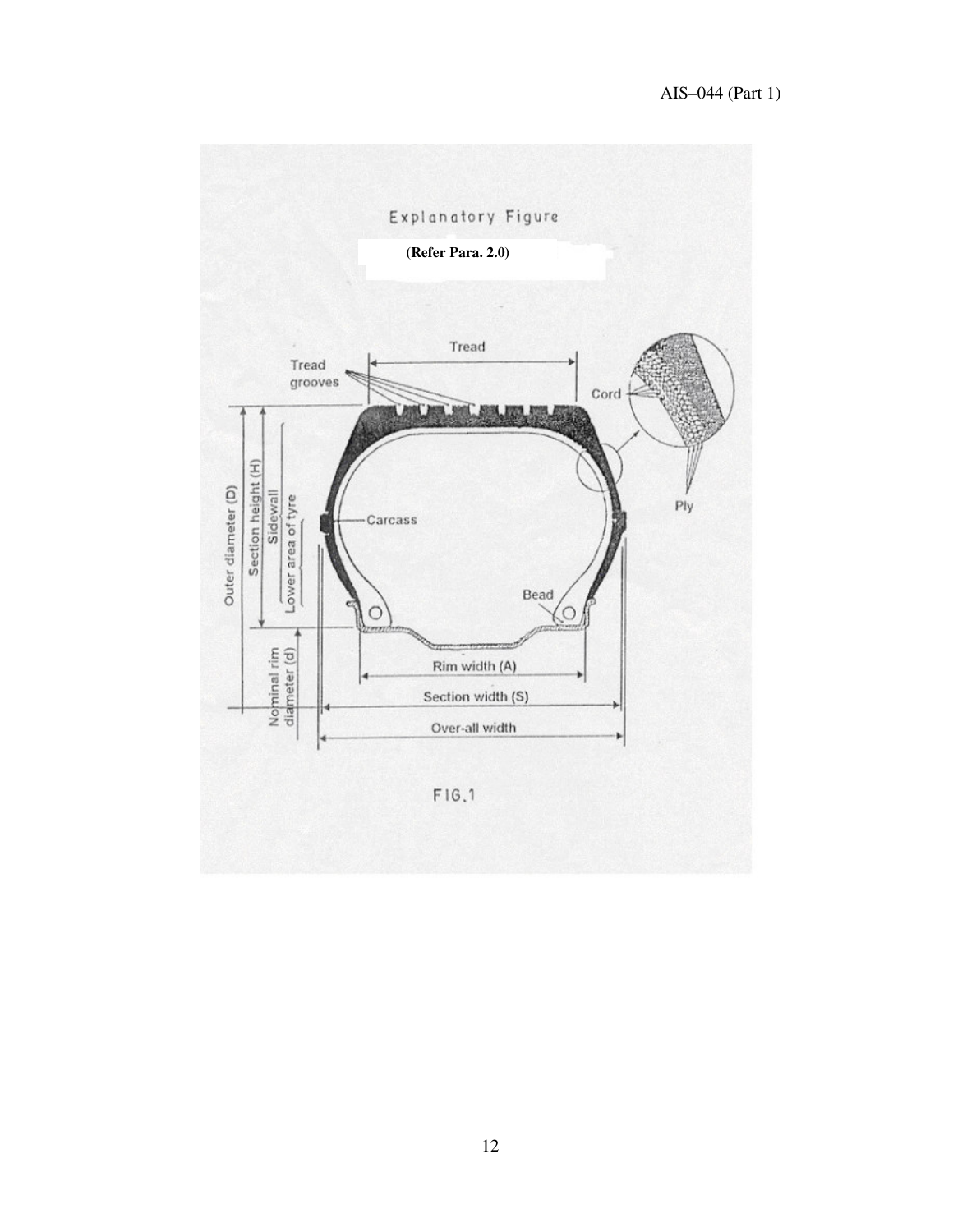# **ANNEXURE – A (Refer Para 6.1) TYRES FOR TRUCKS, BUSES AND TRAILERS FOR USE IN NORMAL HIGHWAY SERVICE (Diagonal Ply)**

|                  |            |                | <b>NEW TYRE- INFLATED</b> |                 |      |                          |      |                    |                    |                |  |  |
|------------------|------------|----------------|---------------------------|-----------------|------|--------------------------|------|--------------------|--------------------|----------------|--|--|
| <b>Tyre Size</b> | <b>RIM</b> | <b>Design</b>  | Min.                      | Max.            |      | <b>Design</b>            |      | Min.               |                    | Max.           |  |  |
| Designa-         | Rec.       | <b>Section</b> | <b>Section</b>            | Overall         |      | <b>Overall Dia.</b>      |      | <b>Overall Dia</b> | <b>Overall Dia</b> |                |  |  |
| <b>Tion</b>      | Alt.       | Width          | Width                     | Width           | Std. | Prem.                    | Std. | Prem.              | Std.               | Prem.          |  |  |
|                  |            | mm             | mm                        | Mm              | mm   | Mm                       | mm   | mm                 | Mm                 | mm             |  |  |
| 7.00-20          | 5.5        | 199            | 193                       | 209             | 904  | $\overline{\phantom{a}}$ | 892  |                    | 924                |                |  |  |
|                  | 5.0        | 194            | 188                       | 204             |      |                          |      |                    |                    |                |  |  |
| 7.50-20          | 6.0        | 215            | 209                       | 226             | 935  | $\sim$                   | 922  | $\overline{a}$     | 956                | $\overline{a}$ |  |  |
|                  | 5.5        | 210            | 204                       | 221             |      |                          |      |                    |                    |                |  |  |
| 8.25-20          | 6.5        | 236            | 229                       | 248             | 974  | 992                      | 960  | 977                | 997                | 1016           |  |  |
|                  | 6.0        | 231            | 224                       | 243             |      |                          |      |                    |                    |                |  |  |
| $9.00 - 20$      | 7.0        | 259            | 251                       | 272             | 1019 | 1038                     | 1004 | 1022               | 1045               | 1065           |  |  |
|                  | 6.5        | 254            | 246                       | 267             |      |                          |      |                    |                    |                |  |  |
| 10.00-20         | 7.5        | 278            | 270                       | 292             | 1054 | 1073                     | 1038 | 1056               | 1081               | 1101           |  |  |
|                  | 7.0        | 273            | 265                       | 287             |      |                          |      |                    |                    |                |  |  |
| 11.00-20         | 8.0        | 293            | 284                       | 308             | 1085 | 1104                     | 1068 | 1086               | 1114               | 1134           |  |  |
|                  | 7.5        | 288            | 279                       | 303             |      |                          |      |                    |                    |                |  |  |
| 11.00-24         | 8.0        | 293            | 284                       | 30 <sub>8</sub> | 1186 |                          | 1169 | $\overline{a}$     | 1215               | $\blacksquare$ |  |  |
|                  | 7.5        | 288            | 279                       | 303             |      |                          |      |                    |                    |                |  |  |
| 12.00-20         | 8.5        | 315            | 306                       | 331             | 1125 | 1146                     | 1106 | 1127               | 1156               | 1178           |  |  |
|                  | 8.0        | 310            | 301                       | 326             |      |                          |      |                    |                    |                |  |  |

# **General Dimension Data**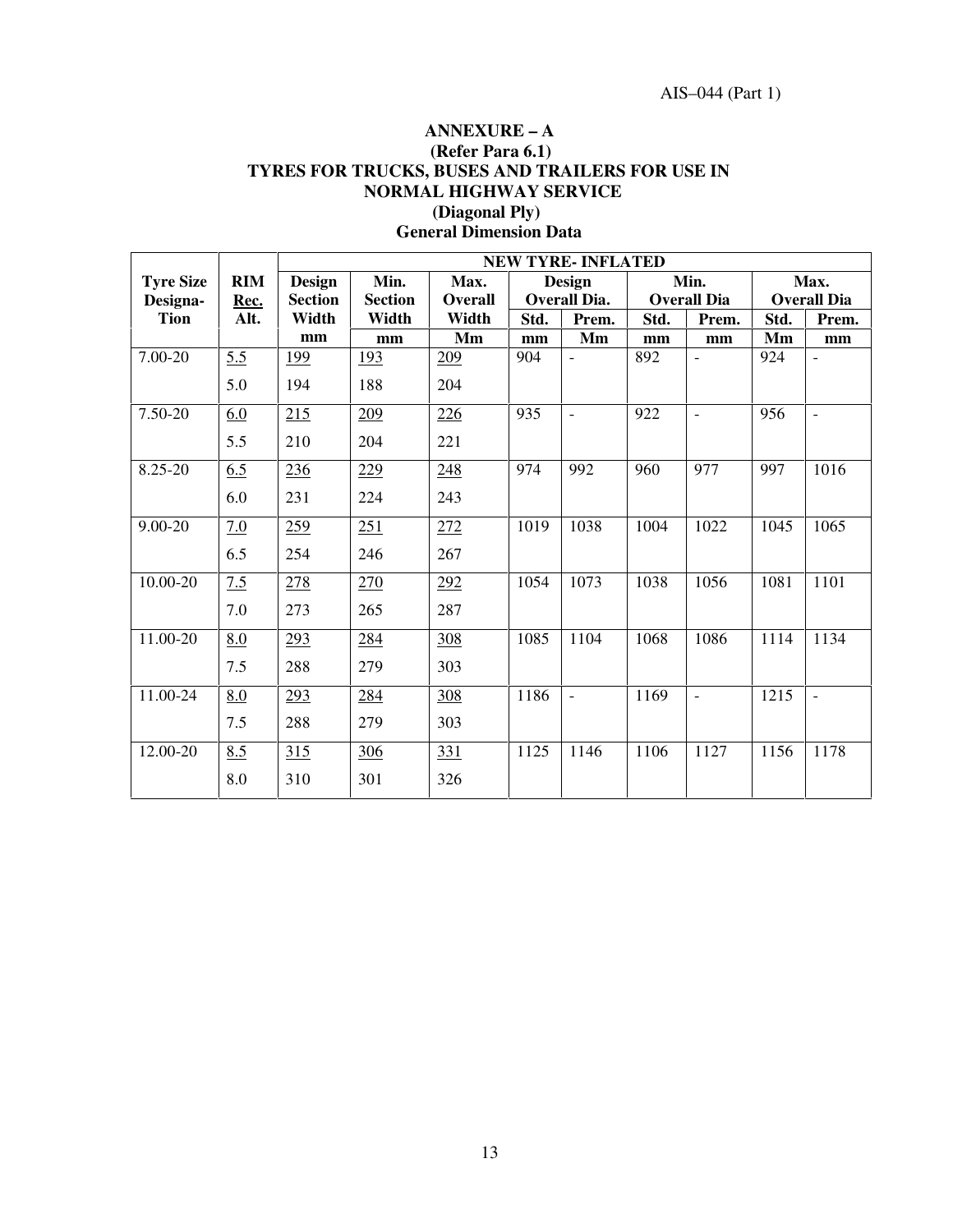|                                        | <b>General Dimension Data</b> |                                  |            |                |                     |                           |                     |                          |                     |                          |  |  |
|----------------------------------------|-------------------------------|----------------------------------|------------|----------------|---------------------|---------------------------|---------------------|--------------------------|---------------------|--------------------------|--|--|
|                                        | <b>RIMS</b>                   |                                  |            |                |                     | <b>NEW TYRE- INFLATED</b> |                     |                          |                     |                          |  |  |
|                                        | <b>Recommend</b>              | <b>Design</b>                    | Min.       | Max.           | <b>Design</b>       |                           |                     | Min.                     | Max.                |                          |  |  |
|                                        | ed shown                      | <b>Section</b><br><b>Section</b> |            | <b>Overall</b> | <b>Overall Dia.</b> |                           | <b>Overall Dia.</b> |                          | <b>Overall Dia.</b> |                          |  |  |
| <b>Tyre Size</b><br><b>Designation</b> | underlined                    | Width                            | Width      | Width          | Std.                | Prem.                     | Std.                | Prem.                    | Std.                | Prem.                    |  |  |
|                                        | <b>SDC</b><br><b>WB</b>       |                                  |            |                |                     |                           |                     |                          |                     |                          |  |  |
|                                        | <b>See</b>                    | mm                               | Mm         | mm             | mm                  | Mm                        | mm                  | mm                       | mm                  | mm                       |  |  |
|                                        | <b>NOTES 1&amp;2</b>          |                                  |            |                |                     |                           |                     |                          |                     |                          |  |  |
| $6.00 - 16$                            | 4.50E<br>4.50E                | 166                              | 161        | 174            | 737                 | 748                       | 727                 | 738                      | 754                 | 765                      |  |  |
|                                        |                               |                                  |            |                |                     |                           |                     |                          |                     |                          |  |  |
|                                        |                               |                                  |            |                |                     |                           |                     |                          |                     |                          |  |  |
| $6.50-16$                              | 4.50E                         | 175                              | 170        | 184            | 760                 | 771                       | 749                 | 760                      | 778                 | 789                      |  |  |
|                                        | 4.50E                         | 180                              | 175        | 189            |                     |                           |                     |                          |                     |                          |  |  |
|                                        |                               |                                  |            |                |                     |                           |                     |                          |                     |                          |  |  |
|                                        | 5K                            |                                  |            |                |                     |                           |                     |                          |                     |                          |  |  |
| $6.70 - 15$                            | 5K                            | 180                              | 175        | 189            | 715                 | 724                       | 705                 | $\overline{\phantom{a}}$ | 732                 | $\overline{\phantom{a}}$ |  |  |
|                                        | 5.50F                         | 185                              | 180        | 194            |                     |                           |                     |                          |                     |                          |  |  |
|                                        |                               |                                  |            |                |                     |                           |                     |                          |                     |                          |  |  |
| $7.00 - 15$                            | 5.50F<br>5.50F                | 199                              | <u>193</u> | 209            | 758                 | 769                       | 747                 | 758                      | 777                 | 788                      |  |  |
|                                        | 5K                            | 194                              | 188        | 204            |                     |                           |                     |                          |                     |                          |  |  |
|                                        |                               |                                  |            |                |                     |                           |                     |                          |                     |                          |  |  |
| 7.00-16                                | 5.50 F<br>5.50F               | 199                              | <u>193</u> | 209            | 784                 | 795                       | 773                 | 783                      | 803                 | 814                      |  |  |
|                                        | 6.00G                         | 204                              | 198        | 214            |                     |                           |                     |                          |                     |                          |  |  |
|                                        |                               |                                  |            |                |                     |                           |                     |                          |                     |                          |  |  |

# **TYRES FOR LIGHT TRUCK COMMERCIAL VEHICLES (Diagonal Ply)**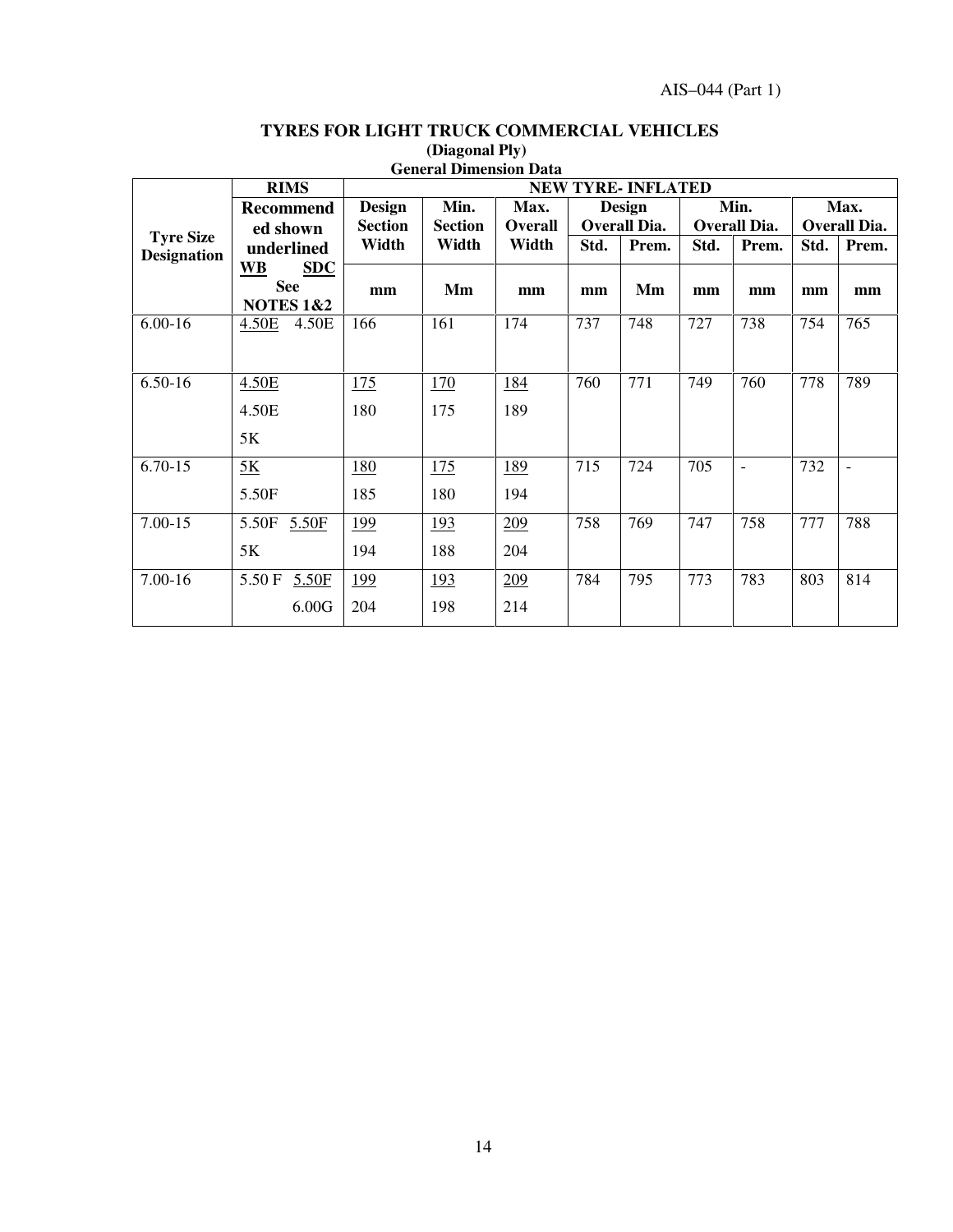|               | <b>RIMS</b>             | <b>NEW TYRE-INFLATED</b> |                |                |        |              |      |              |                     |       |  |  |
|---------------|-------------------------|--------------------------|----------------|----------------|--------|--------------|------|--------------|---------------------|-------|--|--|
| <b>Tyre</b>   | <b>Recommended</b>      | <b>Design</b>            | Min.           | Max.           | Design |              |      | Min.         | Max.                |       |  |  |
| <b>Size</b>   | shown                   | <b>Section</b>           | <b>Section</b> | <b>Overall</b> |        | Overall Dia. |      | Overall Dia. | <b>Overall Dia.</b> |       |  |  |
| Desig-        | underlined              | Width                    | Width          | Width          | Std.   | Prem.        | Std. | Prem.        | Std.                | Prem. |  |  |
| <b>Nation</b> | <b>WB</b><br><b>SDC</b> | mm                       | mm             | mm             | mm     | mm           | mm   | mm           | mm                  | mm    |  |  |
|               | <b>See</b>              |                          |                |                |        |              |      |              |                     |       |  |  |
|               | <b>NOTES 1&amp;2</b>    |                          |                |                |        |              |      |              |                     |       |  |  |
| 7.50-16       | 5.50F<br>6.00G          | 211                      | 205            | 222            | 813    | 824          | 801  | 811          | 833                 | 845   |  |  |
|               | 5.50F                   | 206                      | 200            | 217            |        |              |      |              |                     |       |  |  |
| $8.25 - 16$   | 6.50                    | 234                      | 227            | 241            | 854    | 863          | 845  | 854          | 863                 | 872   |  |  |
|               | 6.0                     | 229                      | 222            | 236            |        |              |      |              |                     |       |  |  |

#### **TYRES FOR LIGHT TRUCK COMMERCIAL VEHICLES (Diagonal Ply)**

**General Dimension Data**

- **NOTE 1**:Rims: Sizes not underlined above are permitted, but one and the same tyre may not be suitable for more than two rim widths or flange profiles. Before deciding a rim size/type, the tyre manufacturer should be consulted regarding suitability of the size/type intended to be used with a Permitted Rim. SDC (Semi Drop Center) rims provide case of tyre mounting/demounting, particularly important for the high P.R. tyres.
- **NOTE 2**: Well Base (WB) Wheels Strength: The load and inflation pressure imposed on a Rim or wheel must not exceed the rim manufacturer's recommendation. Whenever a high ply rating size is decided for original equipment or Replacement of a lower P.R. for O.E., the rim manufacturer must be consulted. To insure that the rim/wheel is of sufficient strength for the load, inflation and service intended. This applies particularly to 6.00-16, 8PR, 6.50-16 8PR, 7.00-15, 10 PR & 12 PR 7.00-16. 10 PR, 12PR & 14 PR, 7. 50-16. 10 PR, 12 PR, 14PR & 16 PR tyres on W.B. Rims.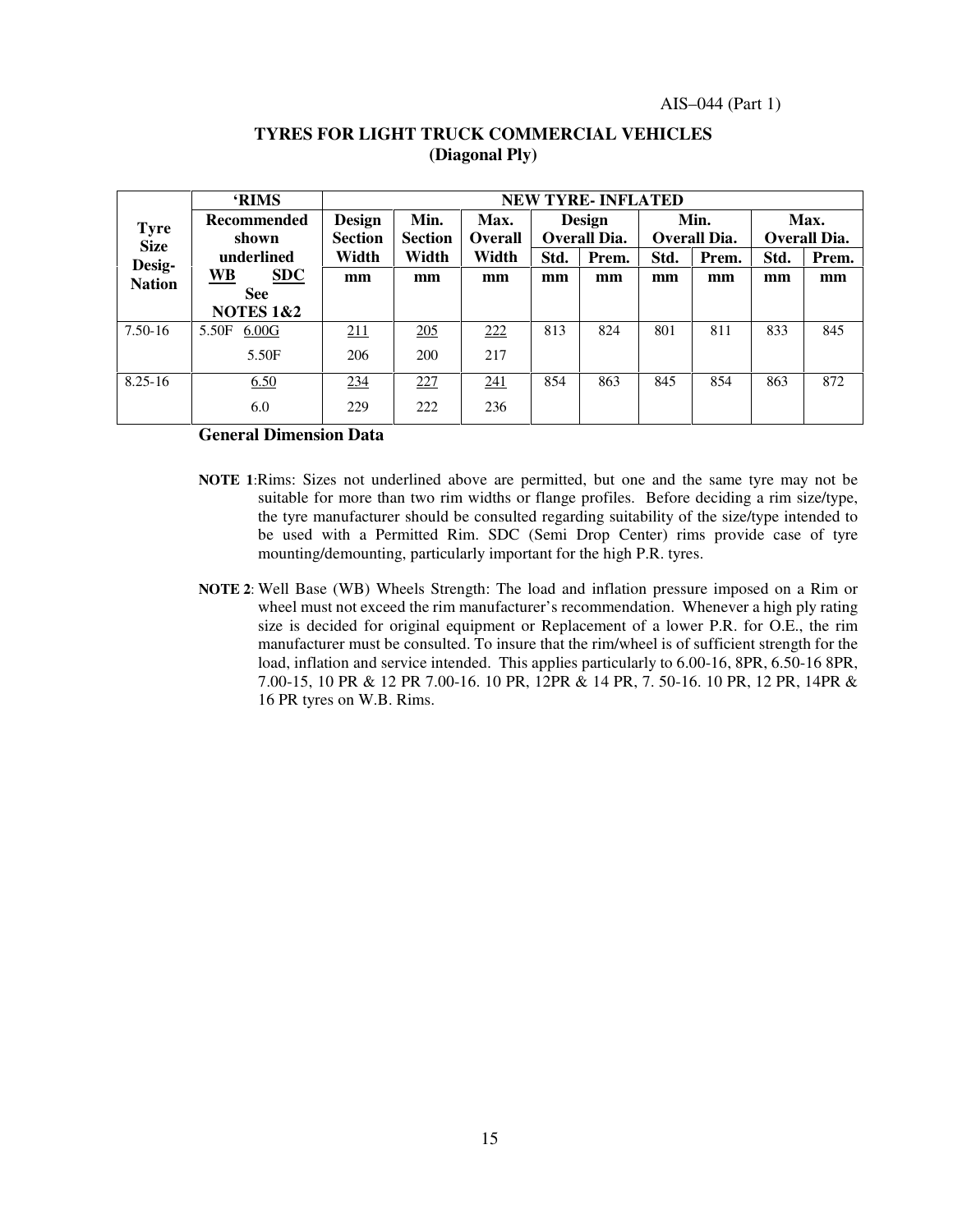AIS–044 (Part 1)

|                                        |                            | <b>NEW TYRE-INFLATED</b>                       |                                       |                                       |                                               |                                      |                                      |  |  |  |
|----------------------------------------|----------------------------|------------------------------------------------|---------------------------------------|---------------------------------------|-----------------------------------------------|--------------------------------------|--------------------------------------|--|--|--|
| <b>Tyre Size</b><br><b>Designation</b> | <b>RIM</b><br>Rec.<br>Alt. | <b>Design</b><br><b>Section</b><br>Width<br>mm | Min.<br><b>Section</b><br>Width<br>mm | Max.<br><b>Overall</b><br>Width<br>mm | <b>Design</b><br><b>Overall</b><br>Dia.<br>mm | Min.<br><b>Overall</b><br>Dia.<br>mm | Max.<br><b>Overall</b><br>Dia.<br>mm |  |  |  |
| $4.50 - 12$                            | $3\frac{1}{2}$ J           | 128                                            | 124                                   | 136                                   | 545                                           | 537                                  | 553                                  |  |  |  |
| <b>ULT</b>                             | 4 J                        | 133                                            | 129                                   | 141                                   |                                               |                                      |                                      |  |  |  |

# **ULTRA LIGHT TRUCK TYRES (Diagonal Ply) General Dimension Data**

#### **ALPHA NUMERIC LIGHT TRUCK TYRES (Diagonal Ply) General Dimension Data**

|                                        |                 |                                                |                                       | <b>NEW TYRE-INFLATED</b>              |                                               |                              |                                     |
|----------------------------------------|-----------------|------------------------------------------------|---------------------------------------|---------------------------------------|-----------------------------------------------|------------------------------|-------------------------------------|
| <b>Tyre Size</b><br><b>Designation</b> | <b>RIM Rec.</b> | <b>Design</b><br><b>Section</b><br>Width<br>mm | Min.<br><b>Section</b><br>Width<br>Мm | Max.<br><b>Overall</b><br>Width<br>mm | <b>Design</b><br><b>Overall</b><br>Dia.<br>mm | Min.<br>Overall<br>Dia<br>mm | Max.<br><b>Overall</b><br>Dia<br>mm |
| $F78 - 15 LT$                          | 5.50            | 202                                            | 196                                   | 212                                   | 698                                           | 689                          | 714                                 |

# **TYRES FOR TRUCKS, BUSES AND TRAILERS IN HIGHWAY SERVICE Numeric sizes (Radial Ply)**

**General Dimension Data**

|                      |            | <b>NEW TYRE-INFLATED</b> |                |                |           |                          |      |           |                          |           |                |           |           |
|----------------------|------------|--------------------------|----------------|----------------|-----------|--------------------------|------|-----------|--------------------------|-----------|----------------|-----------|-----------|
| <b>Tyre Size</b>     | <b>RIM</b> | <b>Design</b>            | Min.           | Max.           | Design    |                          |      | Min.      |                          |           | Max.           |           |           |
| Designa-             | Rec.       | <b>Section</b>           | <b>Section</b> | <b>Overall</b> |           | Overall                  |      |           | <b>Overall</b>           |           | <b>Overall</b> |           |           |
| tion                 |            | Width                    | Width          | Width          |           | Dia.                     |      |           | Dia                      |           |                | Dia       |           |
|                      |            | Mm                       | mm             | mm             |           | mm                       |      |           | mm                       |           |                | mm        |           |
|                      |            |                          |                |                | <b>HW</b> | <b>HT</b>                | TR   | <b>HW</b> | HT                       | <b>TR</b> | <b>HW</b>      | <b>HT</b> | <b>TR</b> |
| 9.00 R <sub>20</sub> | 7.00       | 259                      | 251            | 272            | 1019      | 1024                     | 1030 | 1004      | 1009                     | 1014      | 1034           | 1039      | 1046      |
| 10.00R20             | 7.5        | 278                      | 270            | 292            | 1054      | 1059                     | 1065 | 1038      | 1042                     | 1048      | 1070           | 1076      | 1082      |
| 11.00R20             | 8.00       | 293                      | 284            | 308            | 1085      | 1090                     | 1096 | 1068      | 1073                     | 1078      | 1102           | 1107      | 1114      |
| 12.00R20             | 8.5        | 315                      | 306            | 331            | 1125      |                          | 1136 | 1106      | $\overline{\phantom{a}}$ | 1117      | 1144           |           | 1155      |
| 11.00R22             | 8.00       | 293                      | 284            | 308            | 1135      | 1141                     | 1147 | 1118      | 1124                     | 1129      | 1152           | 1158      | 1165      |
| 12.00R24             | 8.5        | 315                      | 306            | 331            | 1226      | $\overline{\phantom{a}}$ | 1238 | 1208      | $\overline{\phantom{a}}$ | 1219      | 1244           |           | 1257      |

- HW Highway
- HT Heavy Tread
- TR Trac.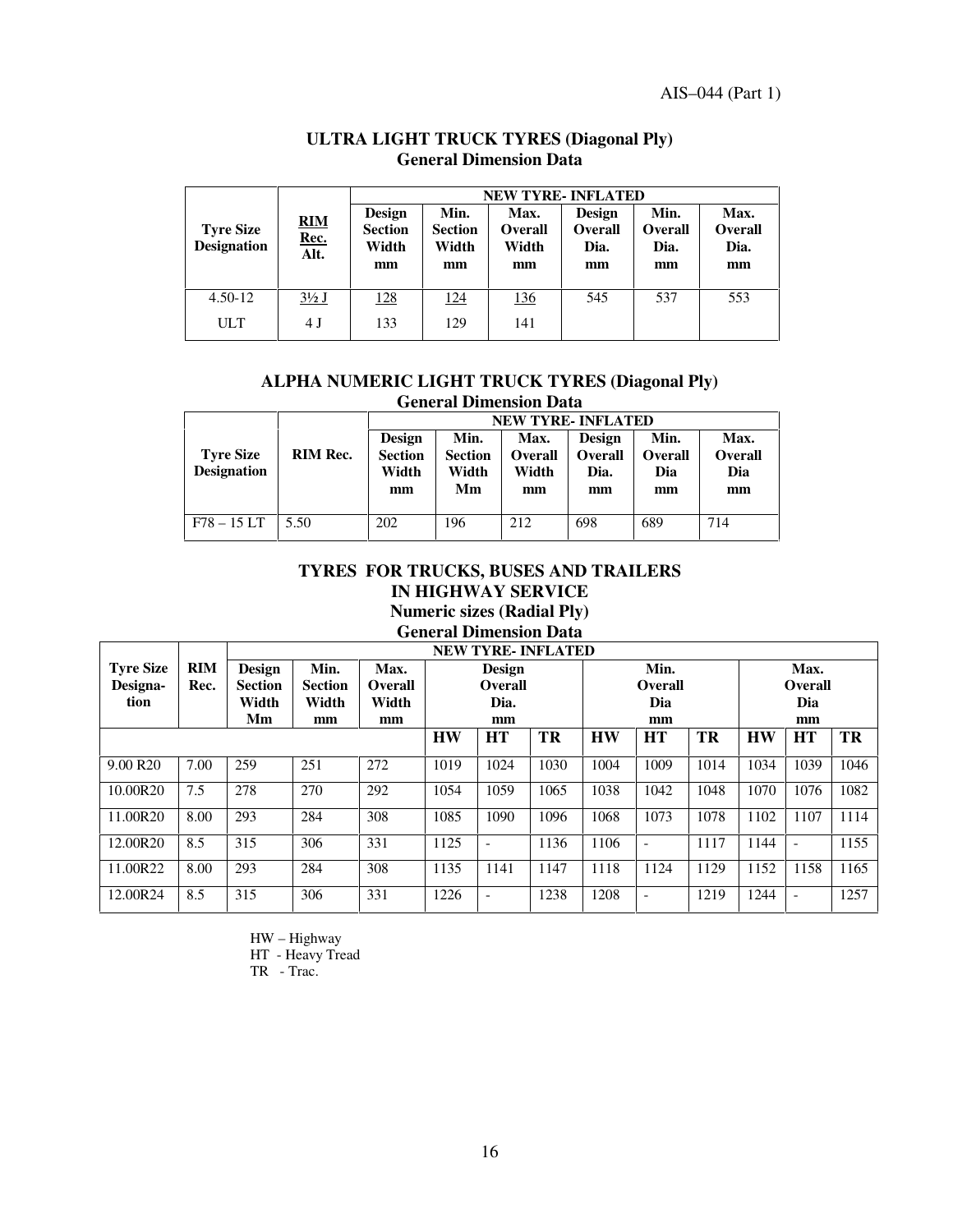AIS–044 (Part 1)

# **TYRES FOR LIGHT TRUCK Numeric sizes (Radial Ply) General Dimension Data**

|                                               |       |                                 |                        |                        |                               |      | <b>NEW TYRE-INFLATED</b> |                    |       |                     |       |
|-----------------------------------------------|-------|---------------------------------|------------------------|------------------------|-------------------------------|------|--------------------------|--------------------|-------|---------------------|-------|
| <b>RIMS</b><br><b>Tyre Size</b><br>Rec. Shown |       | <b>Design</b><br><b>Section</b> | Min.<br><b>Section</b> | Max.<br><b>Overall</b> | <b>Design</b><br>Overall Dia. |      | Min.                     | <b>Overall Dia</b> | Max.  | <b>Overall Dia.</b> |       |
| <b>Designation</b>                            |       | underlined                      | Width                  | Width                  | Width                         | Std. | Prem.                    | Std.               | Prem. | Std.                | Prem. |
|                                               | WB    | <b>SDC</b>                      | mm                     | mm                     | mm                            | mm   | Mm                       | mm                 | mm    | mm                  | mm    |
| 7.00R15                                       | 5.50F | 5.50F                           | 202                    | <u>192</u>             | 216                           | 752  | 760                      | 741                | 749   | 763                 | 771   |
|                                               | 5K    |                                 | 197                    | 187                    | 211                           |      |                          |                    |       |                     |       |
| 7.00R16                                       | 5.50F | 5.50F                           | 202                    | <u>192</u>             | 216                           | 778  | 785                      | 767                | 774   | 789                 | 796   |
|                                               |       | 6.00G                           | 207                    | 197                    | 221                           |      |                          |                    |       |                     |       |
| 7.50R16                                       | 5.50F | 6.00                            | 211                    | 200                    | 226                           | 808  | 815                      | 796                | 803   | 820                 | 827   |
|                                               |       | 5.50F                           | 206                    | 195                    | 221                           |      |                          |                    |       |                     |       |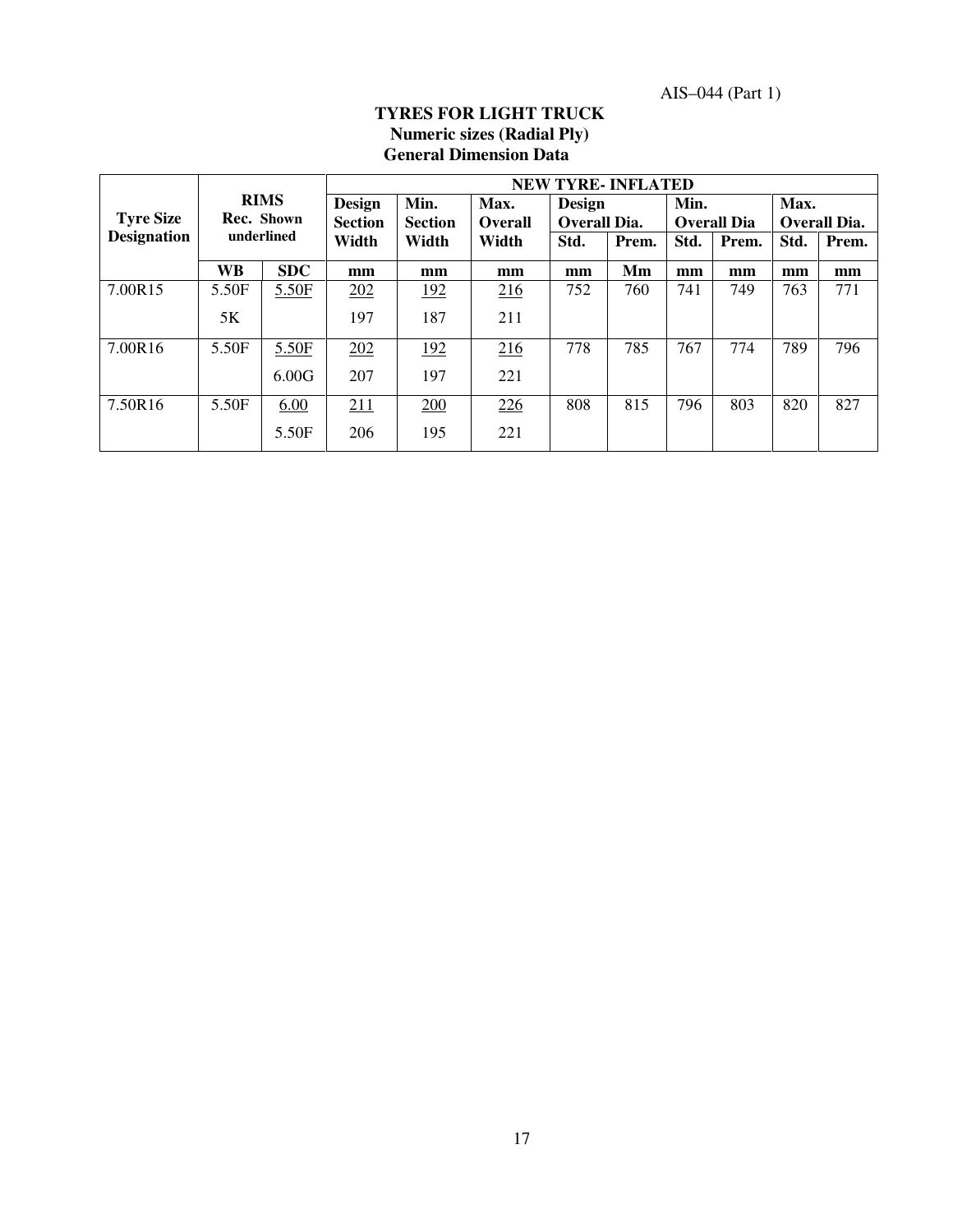| <b>General Dimension Data</b> |                  |                |                |                           |                |                |                |
|-------------------------------|------------------|----------------|----------------|---------------------------|----------------|----------------|----------------|
|                               |                  |                |                | <b>NEW TYRE- INFLATED</b> |                |                |                |
| <b>Tyre Size</b>              | <b>RIM</b>       | <b>Design</b>  | Min.           | Max.                      | <b>Design</b>  | Min.           | Max.           |
| <b>Designation</b>            | Rec.             | <b>Section</b> | <b>Section</b> | <b>Overall</b>            | <b>Overall</b> | <b>Overall</b> | <b>Overall</b> |
|                               | Alt.             | Width          | Width          | Width                     | Dia.           | Dia.           | Dia.           |
|                               |                  | mm             | mm             | mm                        | mm             | mm             | mm             |
| 215/70 R15LT                  | $6\frac{1}{2}$   | 221            | 214            | 228                       | 683            | 674            | 692            |
|                               | 7 <sub>J</sub>   | 226            | 219            | 233                       |                |                |                |
| 205/75 R16LT                  | $5\frac{1}{2}$ J | 203            | <u>197</u>     | 209                       | 714            | 705            | 723            |
|                               | 6J               | 208            | 202            | 214                       |                |                |                |
| 215/75 R15 LT                 | 6J               | 216            | 210            | 222                       | 703            | 693            | 713            |
|                               | $6\frac{1}{2}$   | 221            | 215            | 227                       |                |                |                |
|                               |                  |                |                |                           |                |                |                |
|                               |                  |                |                |                           |                |                |                |
| 225/75 R15 LT                 | 6J               | 223            | 216            | 230                       | 719            | 709            | 729            |
|                               | $6\frac{1}{2}$   | 228            | 221            | 235                       |                |                |                |
|                               |                  |                |                |                           |                |                |                |
| 195/80 R15 LT                 | $5\frac{1}{2}$   | 196            | <u>190</u>     | 202                       | 693            | 684            | 702            |
|                               |                  |                |                |                           |                |                |                |
|                               | 6J               | 201            | 195            | 207                       |                |                |                |
| 215/80 R14 LT                 | 6J               | 216            | 210            | 222                       | 700            | 690            | 710            |
|                               | $6\frac{1}{2}$   | 221            | 215            | 227                       |                |                |                |
|                               |                  |                |                |                           |                |                |                |
| 185/85 R16 LT                 | 5J               | 184            | <u>178</u>     | 190                       | 720            | 711            | 729            |
|                               | $5\frac{1}{2}$   | 189            | 183            | 195                       |                |                |                |
|                               |                  |                |                |                           |                |                |                |

# **MILLIMETRIC LIGHT TRUCK TYRES (Radial Ply)**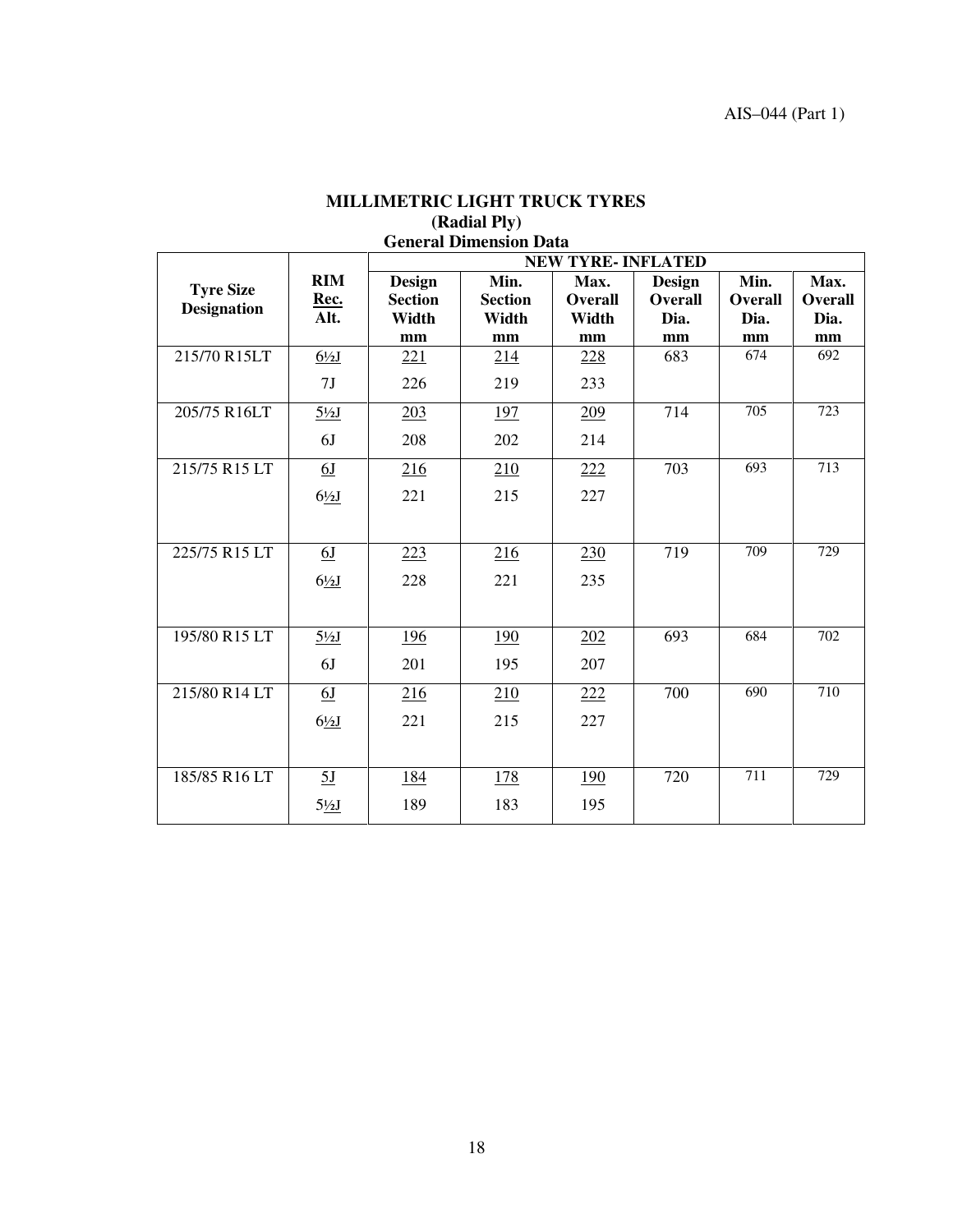|                    |                  |                | ocheran Dhhehsion Data |                          |                |                |                |
|--------------------|------------------|----------------|------------------------|--------------------------|----------------|----------------|----------------|
|                    |                  |                |                        | <b>NEW TYRE-INFLATED</b> |                |                |                |
| <b>Tyre Size</b>   | RIM              | <b>Design</b>  | Min.                   | Max.                     | <b>Design</b>  | Min.           | Max.           |
| <b>Designation</b> | Rec.             | <b>Section</b> | <b>Section</b>         | <b>Overall</b>           | <b>Overall</b> | <b>Overall</b> | <b>Overall</b> |
|                    | Alt.             | Width          | Width                  | Width                    | Dia.           |                |                |
|                    |                  |                |                        |                          |                | Dia.           | Dia.           |
|                    |                  | mm             | mm                     | mm                       | mm             | Мm             | mm             |
| 155 R13 LT         | $4\frac{1}{2}$   | 157            | 152                    | 165                      | 582            | 574            | 590            |
|                    | 5J               | 162            | 157                    | 170                      |                |                |                |
| 175 R14LT          | 5 <sub>J</sub>   | 178            | 173                    | 187                      | 638            | 630            | 646            |
|                    | $5\frac{1}{2}$   | 183            | 178                    | 192                      |                |                |                |
|                    |                  |                |                        |                          |                |                |                |
| 185 R14 LT         | $5\frac{1}{2}$ J | 188            | 182                    | 197                      | 653            | 643            | 662            |
|                    | 6J               | 193            | 187                    | 202                      |                |                |                |
| 215 R14 LT         | <u>6J</u>        | 216            | 210                    | 227                      | 704            | 694            | 715            |
|                    | $6\frac{1}{2}$   | 221            | 215                    | 232                      |                |                |                |

### **METRIC SIZE DESIGNATED LIGHT TRUCK TYRES (Radial Ply) General Dimension Data**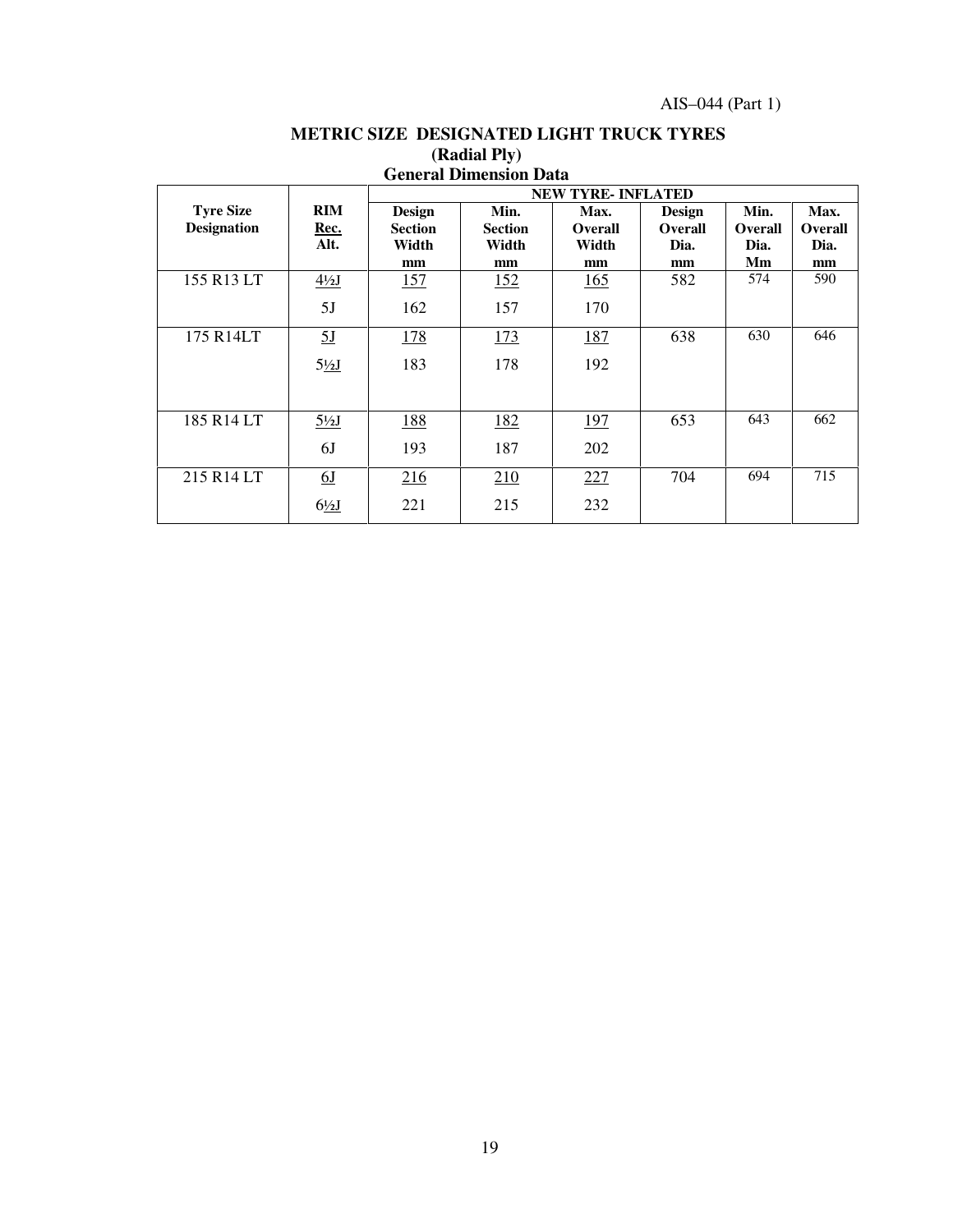| Load-capacity index | <b>Corresponding maximum mass to</b><br>be carried (kg) |  |  |  |
|---------------------|---------------------------------------------------------|--|--|--|
| 60                  | 250                                                     |  |  |  |
| 61                  | 257                                                     |  |  |  |
| 62                  | 265                                                     |  |  |  |
| 63                  | 272                                                     |  |  |  |
| 64                  | 280                                                     |  |  |  |
| 65                  | 290                                                     |  |  |  |
| 66                  | 300                                                     |  |  |  |
| 67                  | 307                                                     |  |  |  |
| 68                  | 315                                                     |  |  |  |
| 69                  | 325                                                     |  |  |  |
| 70                  | 335                                                     |  |  |  |
| 71                  | 345                                                     |  |  |  |
| 72                  | 355                                                     |  |  |  |
| 73                  | 365                                                     |  |  |  |
| 74                  | 375                                                     |  |  |  |
| 75                  | 387                                                     |  |  |  |
| 76                  | 400                                                     |  |  |  |
| 77                  | 412                                                     |  |  |  |
| 78                  | 425                                                     |  |  |  |
| 79                  | 437                                                     |  |  |  |
| 80                  | 450                                                     |  |  |  |
| 81                  | 462                                                     |  |  |  |
| 82                  | 475                                                     |  |  |  |
| 83                  | 487                                                     |  |  |  |
| 84                  | 500                                                     |  |  |  |
| 85                  | 515                                                     |  |  |  |
| 86                  | 530                                                     |  |  |  |
| 87                  | 545                                                     |  |  |  |
| 88                  | 560                                                     |  |  |  |
| 89                  | 580                                                     |  |  |  |
| 90                  | 600                                                     |  |  |  |
| 91                  | 615                                                     |  |  |  |
| 92                  | 630                                                     |  |  |  |
| 93                  | 650                                                     |  |  |  |
|                     | 670                                                     |  |  |  |
| 94                  |                                                         |  |  |  |
| 95                  | 690                                                     |  |  |  |
| 96                  | 710                                                     |  |  |  |
| 97                  | 730                                                     |  |  |  |
| 98                  | 750                                                     |  |  |  |
| 99                  | 775                                                     |  |  |  |

#### **ANNEXURE B (Refer Para 2.27) LIST OF SYMBOLS OF LOAD-CAPACITY INDICES**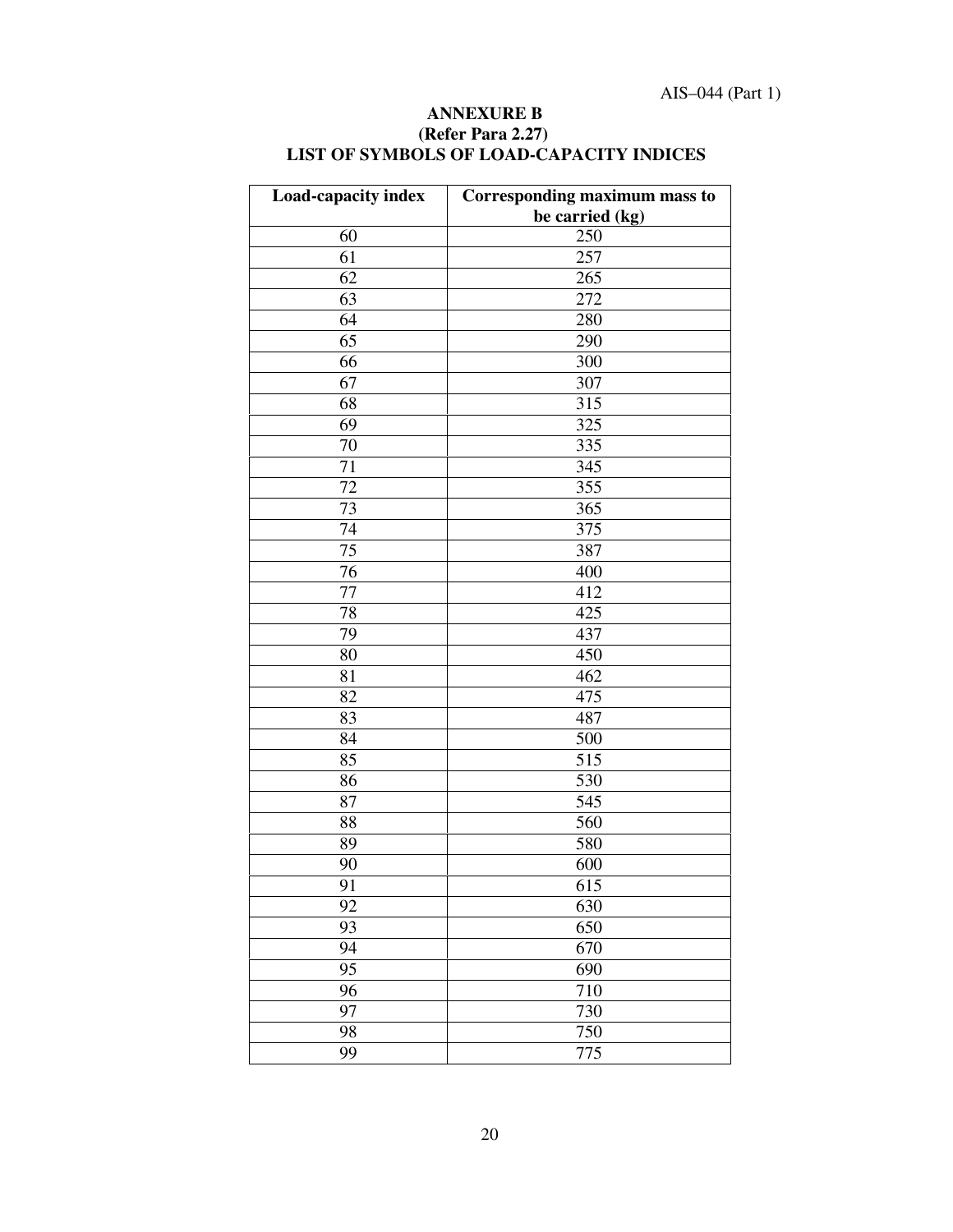| <b>Load-capacity index</b> | <b>Corresponding maximum</b> |
|----------------------------|------------------------------|
|                            | mass to be carried (kg)      |
| 100                        | 800                          |
| 101                        | 825                          |
| 102                        | 850                          |
| 103                        | 875                          |
| 104                        | 900                          |
| 105                        | 925                          |
| 106                        | 950                          |
| 107                        | 975                          |
| 108                        | 1000                         |
| 109                        | 1030                         |
| 110                        | 1060                         |
| 111                        | 1090                         |
| 112                        | 1120                         |
| 113                        | 1150                         |
| 114                        | 1180                         |
| 115                        | 1215                         |
| 116                        | 1250                         |
| 117                        | 1285                         |
| 118                        | 1320                         |
| 119                        | 1360                         |
| 120                        | 1400                         |
| 121                        | 1450                         |
| 122                        | 1500                         |
| 123                        | 1550                         |
| 124                        | 1600                         |
| 125                        | 1650                         |
| 126                        | 1700                         |
| 127                        | 1750                         |
| 128                        | 1800                         |
| 129                        | 1850                         |
| 130                        | 1900                         |
| 131                        | 1950                         |
| 132                        | 2000                         |
| 133                        | 2060                         |
| 134                        | 2120                         |
| 135                        | 2180                         |
| 136                        | 2240                         |
| 137                        | 2300                         |
| 138                        | 2360                         |
| 139                        | 2430                         |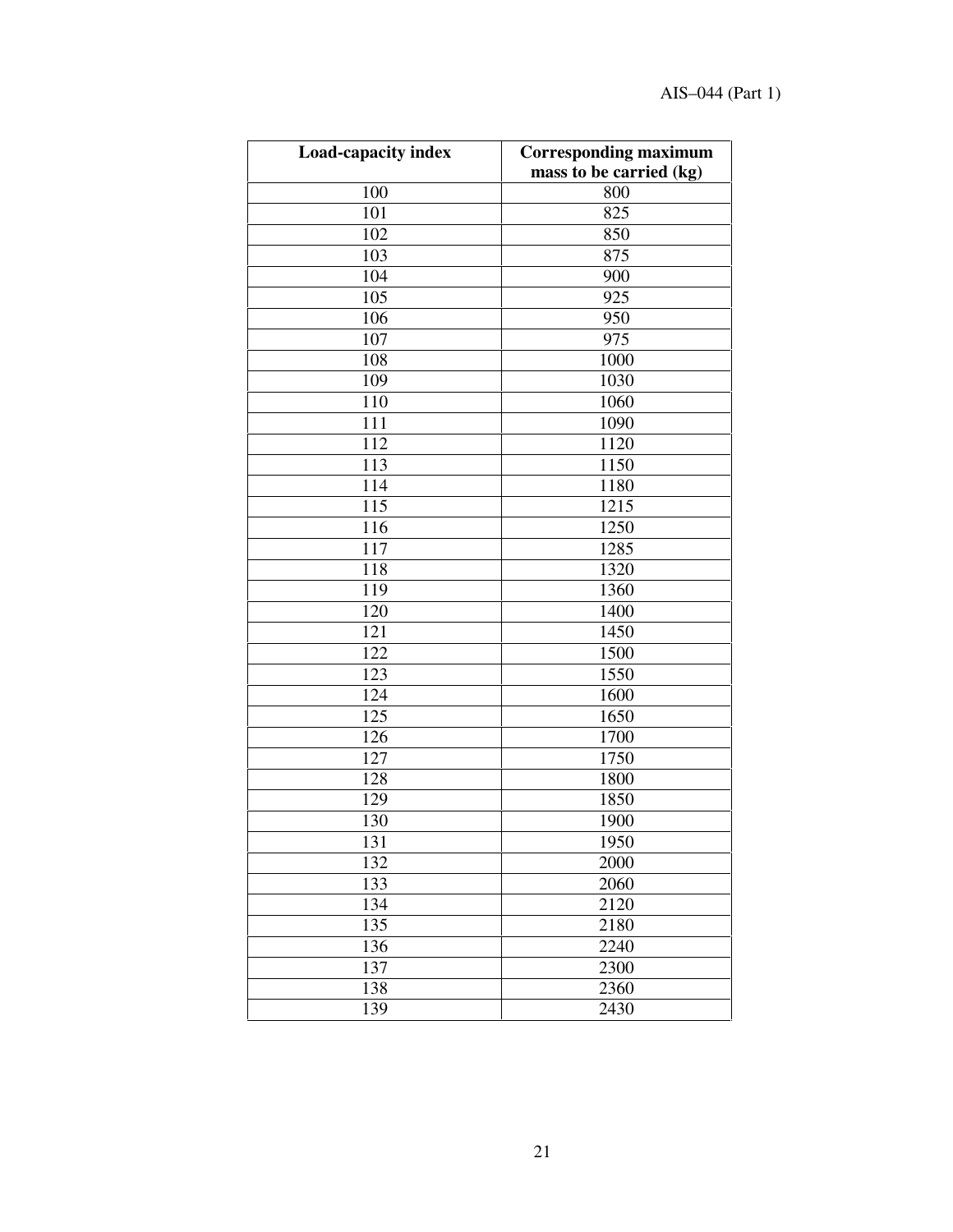# AIS–044 (Part 1)

| <b>Load-capacity index</b> | <b>Corresponding maximum</b> |
|----------------------------|------------------------------|
|                            | mass to be carried (kg)      |
| 140                        | 2500                         |
| 141                        | 2575                         |
| 142                        | 2650                         |
| 143                        | 2725                         |
| 144                        | 2800                         |
| 145                        | 2900                         |
| 146                        | 3000                         |
| 147                        | 3075                         |
| 148                        | 3150                         |
| 149                        | 3250                         |
| 150                        | 3350                         |
| 151                        | 3450                         |
| 152                        | 3550                         |
| 153                        | 3650                         |
| 154                        | 3750                         |
| 155                        | 3875                         |
| 156                        | 4000                         |
| 157                        | 4125                         |
| 158                        | 4250                         |
| 159                        | 4375                         |
| 160                        | 4500                         |
| 161                        | 4625                         |
| 162                        | 4750                         |
| 163                        | 4875                         |
| 164                        | 5000                         |
| 165                        | 5150                         |
| 166                        | 5300                         |
| 167                        | 5450                         |
| 168                        | 5600                         |
| 169                        | 5800                         |
| 170                        | 6000                         |
| 171                        | 6150                         |
| 172                        | 6300                         |
| 173                        | 6500                         |
| 174                        | 6700                         |
| 175                        | 6900                         |
| 176                        | 7100                         |
| 177                        | 7300                         |
| 178                        | 7500                         |
| 179                        | 7750                         |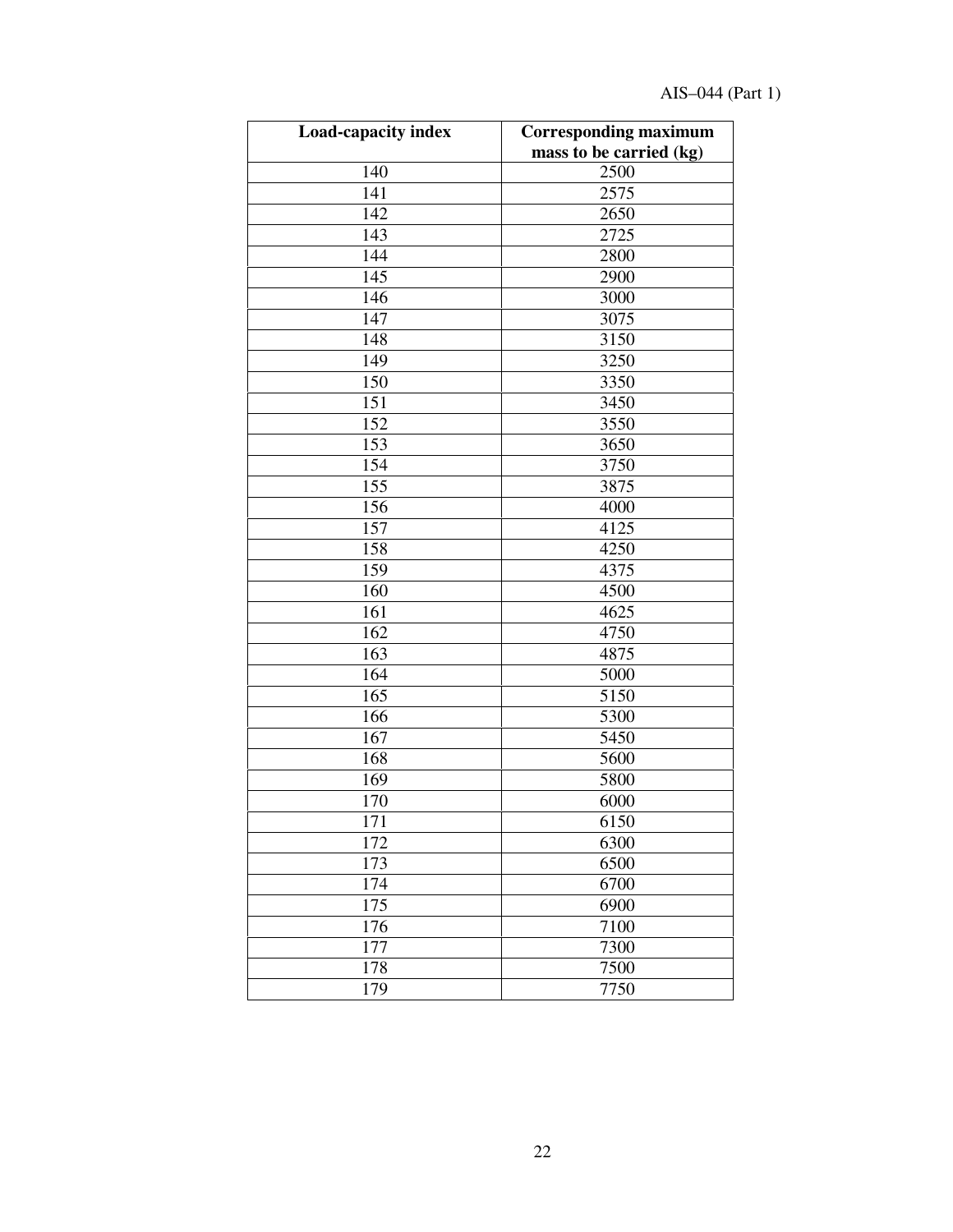# AIS–044 (Part 1)

| Load-capacity index | <b>Corresponding maximum</b><br>mass to be carried (kg) |
|---------------------|---------------------------------------------------------|
| 180                 | 8000                                                    |
| 181                 | 8250                                                    |
| 182                 | 8500                                                    |
| 183                 | 8750                                                    |
| 184                 | 9000                                                    |
| 185                 | 9250                                                    |
| 186                 | 9500                                                    |
| 187                 | 9750                                                    |
| 188                 | 10000                                                   |
| 189                 | 10300                                                   |
| 190                 | 10600                                                   |
| 191                 | 10900                                                   |
| 192                 | 11200                                                   |
| 193                 | 11500                                                   |
| 194                 | 11800                                                   |
| 195                 | 12150                                                   |
| 196                 | 12500                                                   |
| 197                 | 12850                                                   |
| 198                 | 13200                                                   |
| 199                 | 13600                                                   |
| 200                 | 14000                                                   |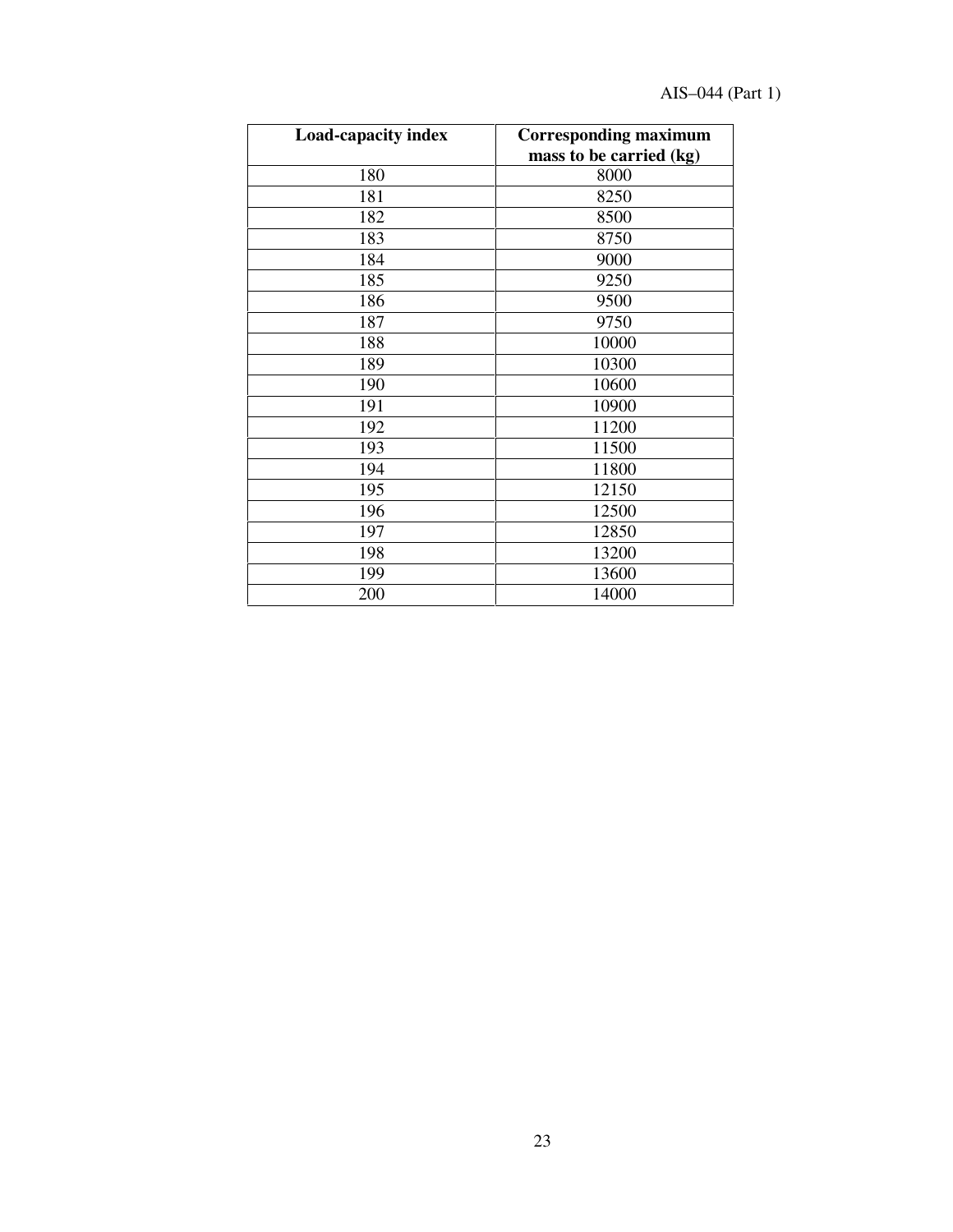#### **ANNEXURE C (Refer Paras 2.27, 2.29 & 6.2.4) VARIATION OF LOAD CAPACITY WITH SPEED COMMERCIAL VEHICLES TYRES – RADIAL AND DIAGONAL**

|                  | Variation of load capacity $(\%)$ |                         |                  |                  |                     |                           |                  |                                        |                  |                               |  |
|------------------|-----------------------------------|-------------------------|------------------|------------------|---------------------|---------------------------|------------------|----------------------------------------|------------------|-------------------------------|--|
|                  |                                   | <b>All load indices</b> |                  |                  | <b>Load</b> indices |                           |                  | Load indices $\leq$ 121 <sup>(1)</sup> |                  |                               |  |
| <b>Speed</b>     |                                   |                         |                  |                  |                     | $\geq$ 122 <sup>(1)</sup> |                  |                                        |                  |                               |  |
| (km/h)           |                                   | <b>Speed</b>            |                  |                  |                     | <b>Speed</b>              |                  | <b>Speed</b>                           |                  |                               |  |
|                  |                                   |                         | category         |                  | category            |                           |                  |                                        | category         |                               |  |
|                  |                                   | symbol                  |                  |                  |                     | symbol                    |                  |                                        | symbol           | $\overline{\mathbf{P}^{(2)}}$ |  |
|                  | $\mathbf F$                       | G                       | J                | $\mathbf K$      | L                   | $\mathbf{M}$              | L                | $\mathbf{M}$                           | N                |                               |  |
| $\boldsymbol{0}$ | $+150$                            | $+150$                  | $+150$           | $+150$           | $+150$              | $+150$                    | $+110$           | $+110$                                 | $+110$           | $+110$                        |  |
| 5                | $+110$                            | $+110$                  | $+110$           | $+110$           | $+110$              | $+110$                    | $+90$            | $+90$                                  | $+90$            | $+90$                         |  |
| 10               | $+80$                             | $+80$                   | $+80$            | $+80$            | $+80$               | $+80$                     | $+75$            | $+75$                                  | $+75$            | $+75$                         |  |
| 15               | $+65$                             | $+65$                   | $+65$            | $+65$            | $+65$               | $+65$                     | $+60$            | $+60$                                  | $+60$            | $+60$                         |  |
| 20               | $+50$                             | $+50$                   | $+50$            | $+50$            | $+50$               | $+50$                     | $+50$            | $+50$                                  | $+50$            | $+50$                         |  |
| 25               | $+35$                             | $+35$                   | $+35$            | $+35$            | $+35$               | $+35$                     | $+42$            | $+42$                                  | $+42$            | $+42$                         |  |
| 30               | $+25$                             | $+25$                   | $+25$            | $+25$            | $+25$               | $+25$                     | $+35$            | $+35$                                  | $+35$            | $+35$                         |  |
| 35               | $+19$                             | $+19$                   | $+19$            | $+19$            | $+19$               | $+19$                     | $+29$            | $+29$                                  | $+29$            | $+29$                         |  |
| 40               | $+15$                             | $+15$                   | $+15$            | $+15$            | $+15$               | $+15$                     | $+25$            | $+25$                                  | $+25$            | $+25$                         |  |
| 45               | $+13$                             | $+13$                   | $+13$            | $+13$            | $+13$               | $+13$                     | $+22$            | $+22$                                  | $+22$            | $+22$                         |  |
| 50               | $+12$                             | $+12$                   | $+12$            | $+12$            | $+12$               | $+12$                     | $+20$            | $+20$                                  | $+20$            | $+20$                         |  |
| 55               | $+11$                             | $+11$                   | $+11$            | $+11$            | $+11$               | $+11$                     | $+17.5$          | $+17.5$                                | $+17.5$          | $+17.5$                       |  |
| 60               | $+10$                             | $+10$                   | $+10$            | $+10$            | $+10$               | $+10$                     | $+15.0$          | $+15.0$                                | $+15.0$          | $+15.0$                       |  |
| 65               | $+7.5$                            | $+8.5$                  | $+8.5$           | $+8.5$           | $+8.5$              | $+8.5$                    | $+13.5$          | $+13.5$                                | $+13.5$          | $+13.5$                       |  |
| 70               | $+5.0$                            | $+7.0$                  | $+7.0$           | $+7.0$           | $+7.0$              | $+7.0$                    | $+12.5$          | $+12.5$                                | $+12.5$          | $+12.5$                       |  |
| 75               | $+2.5$                            | $+5.5$                  | $+5.5$           | $+5.5$           | $+5.5$              | $+5.5$                    | $+11.0$          | $+11.0$                                | $+11.0$          | $+11.0$                       |  |
| 80               | $\mathbf{0}$                      | $+4.0$                  | $+4.0$           | $+4.0$           | $+4.0$              | $+4.0$                    | $+10.0$          | $+10.0$                                | $+10.0$          | $+10.0$                       |  |
| 85               |                                   | $+2.0$                  | $+3.0$           | $+3.0$           | $+3.0$              | $+3.0$                    | $+8.5$           | $+8.5$                                 | $+8.5$           | $+8.5$                        |  |
| 90               |                                   | $\boldsymbol{0}$        | $+2.0$           | $+2.0$           | $+2.0$              | $+2.0$                    | $+7.5$           | $+7.5$                                 | $+7.5$           | $+7.5$                        |  |
| 95               |                                   |                         | $+1.0$           | $+1.0$           | $+1.0$              | $+1.0$                    | $+6.5$           | $+6.5$                                 | $+6.5$           | $+6.5$                        |  |
| 100              |                                   |                         | $\boldsymbol{0}$ | $\boldsymbol{0}$ | $\boldsymbol{0}$    | $\boldsymbol{0}$          | $+5.0$           | $+5.0$                                 | $+5.0$           | $+5.0$                        |  |
| 105              |                                   |                         |                  | $\boldsymbol{0}$ | $\overline{0}$      | $\boldsymbol{0}$          | $+3.75$          | $+3.75$                                | $+3.75$          | $+3.75$                       |  |
| 110              |                                   |                         |                  | $\mathbf{0}$     | $\boldsymbol{0}$    | $\mathbf{0}$              | $+2.5$           | $+2.5$                                 | $+2.5$           | $+2.5$                        |  |
| 115              |                                   |                         |                  |                  | $\overline{0}$      | $\boldsymbol{0}$          | $+1.25$          | $+1.25$                                | $+1.25$          | $+1.25$                       |  |
| 120              |                                   |                         |                  |                  | $\overline{0}$      | $\overline{0}$            | $\boldsymbol{0}$ | $\boldsymbol{0}$                       | $\boldsymbol{0}$ | $\boldsymbol{0}$              |  |
| 125              |                                   |                         |                  |                  |                     | $\boldsymbol{0}$          |                  | $\boldsymbol{0}$                       | $\boldsymbol{0}$ | $\boldsymbol{0}$              |  |
| 130              |                                   |                         |                  |                  |                     | $\boldsymbol{0}$          |                  | $\boldsymbol{0}$                       | $\boldsymbol{0}$ | $\boldsymbol{0}$              |  |
| 135              |                                   |                         |                  |                  |                     |                           |                  |                                        | $\boldsymbol{0}$ | $\mathbf{0}$                  |  |
| 140              |                                   |                         |                  |                  |                     |                           |                  |                                        | $\boldsymbol{0}$ | $\overline{0}$                |  |
| 145              |                                   |                         |                  |                  |                     |                           |                  |                                        |                  | $\boldsymbol{0}$              |  |
| 150              |                                   |                         |                  |                  |                     |                           |                  |                                        |                  | $\boldsymbol{0}$              |  |
| 155              |                                   |                         |                  |                  |                     |                           |                  |                                        |                  |                               |  |
| 160              |                                   |                         |                  |                  |                     |                           |                  |                                        |                  |                               |  |

(1) The load capacity indices refer to a single operation.

(2) Load variations are not allowed for speeds above 160 km/h. For speed category symbols "Q" and above the speed category corresponding to the speed category symbol (See para 2.28.2) specifies the maximum speed permitted for the tyre.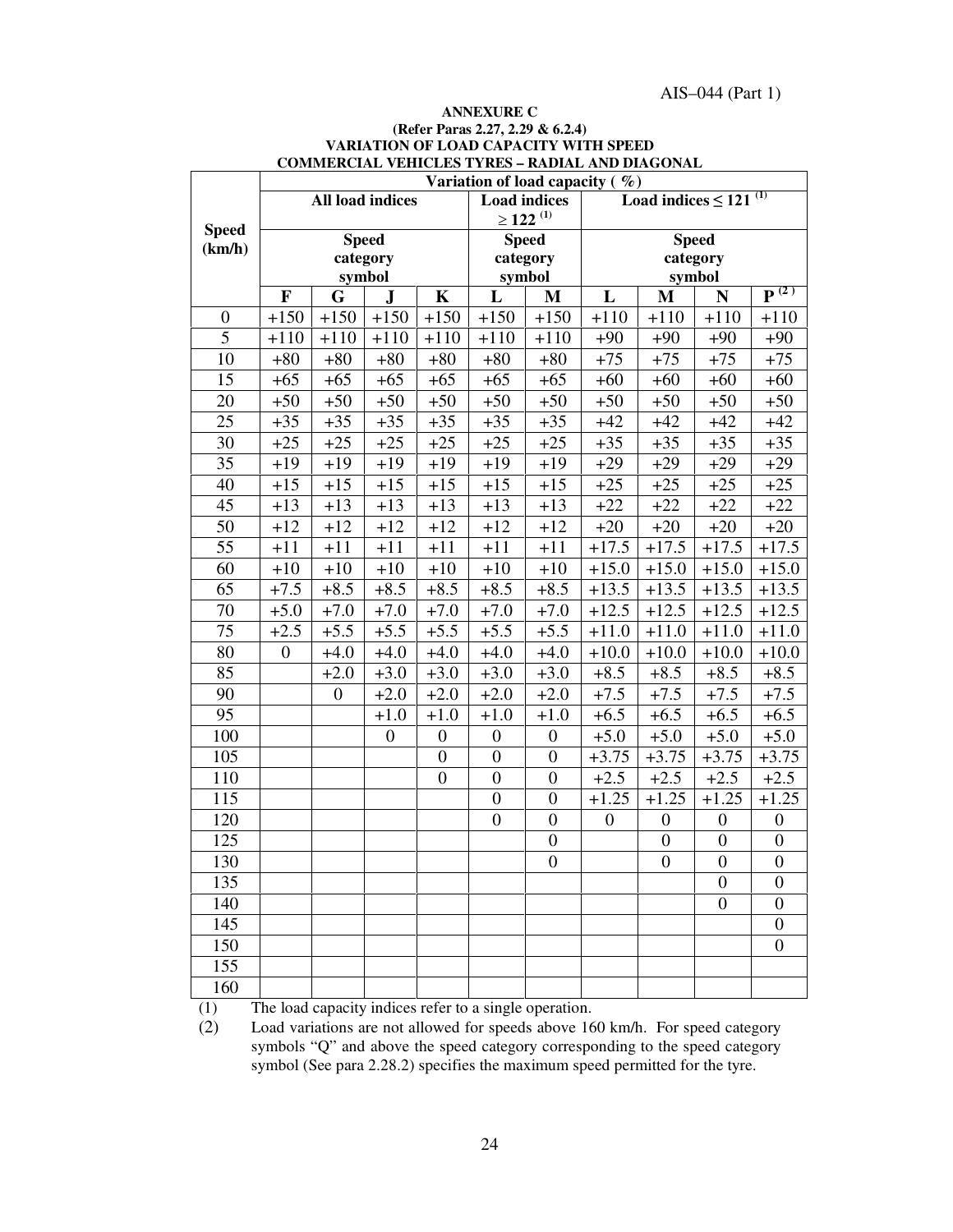#### **ANNEXURE D (Refer Para. 2.17 & 3.2) ARRANGEMENT OF TYRE MARKINGS**



#### **These markings define a pneumatic tyre:**

- Having a nominal section width of 250;
- Having a nominal aspect ratio of 70;
- Of radial-ply structure (R);
- Having a nominal rim diameter of 514.4mm, for which the symbol is 20;
- Having load capacities of 3250 kg when single and 2900 kg when twinned (dual), corresponding respectively to the load indices 149 and 145 shown in Annexure B to this Standard;
- Classified in the nominal speed Category J (reference speed 100 km/h);
- Capable of being fitted without an inner tube ("TUBELESS");
- Manufactured during the month MARCH of year 2002;
- Max pressure of 620 kPa or 6.2 bar or 6.32 kg/cm<sup>2</sup>.
	- **Note:** Arrangement of tyre marking relates to the tyre size designation. Other markings location will be left to the discretion of the tyre manufacturer.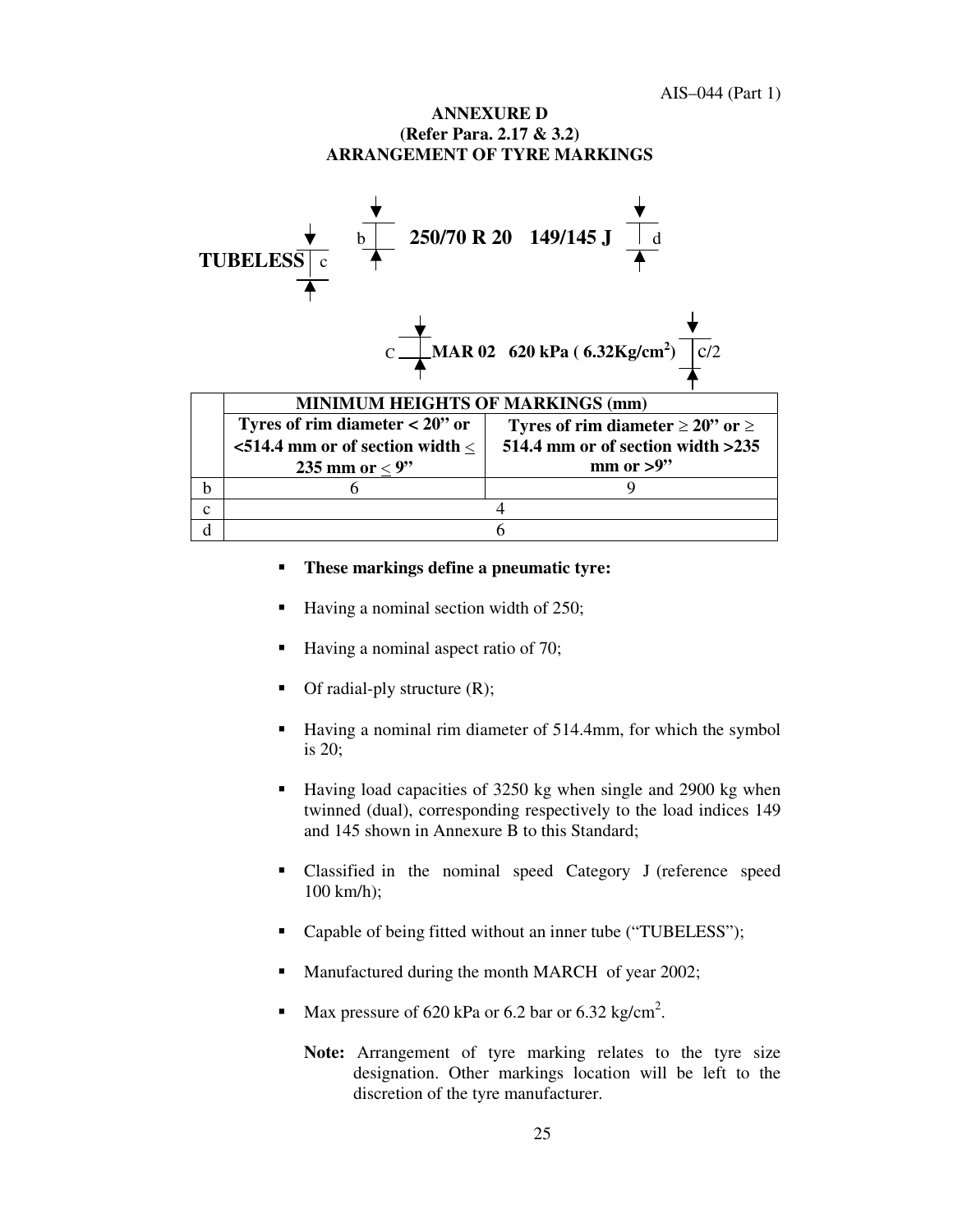#### **ANNEXURE E (Refer Para. 6.1.5) METHOD OF MEASURING PNEUMATIC TYRES**

- E.1.0 The tyre is mounted on the measuring rim specified by the manufacturer pursuant to para.4.1 of this standard. and is inflated to a pressure specified by the manufacturer pursuant to Para.4.1 of this standard.
- E.2.0 The tyre fitted on its rim is conditioned to the ambient temperature of the laboratory for at least 24 hours.
- E.3.0 The pressure is readjusted to the value specified in Para.1 above.
- E.4.0 The overall width is measured by caliper at six equally-spaced points, account being taken of the thickness of the protective ribs or bands. The highest measurement so obtained is taken as the overall width.
- E.5.0 The outer diameter is calculated from the maximum circumference.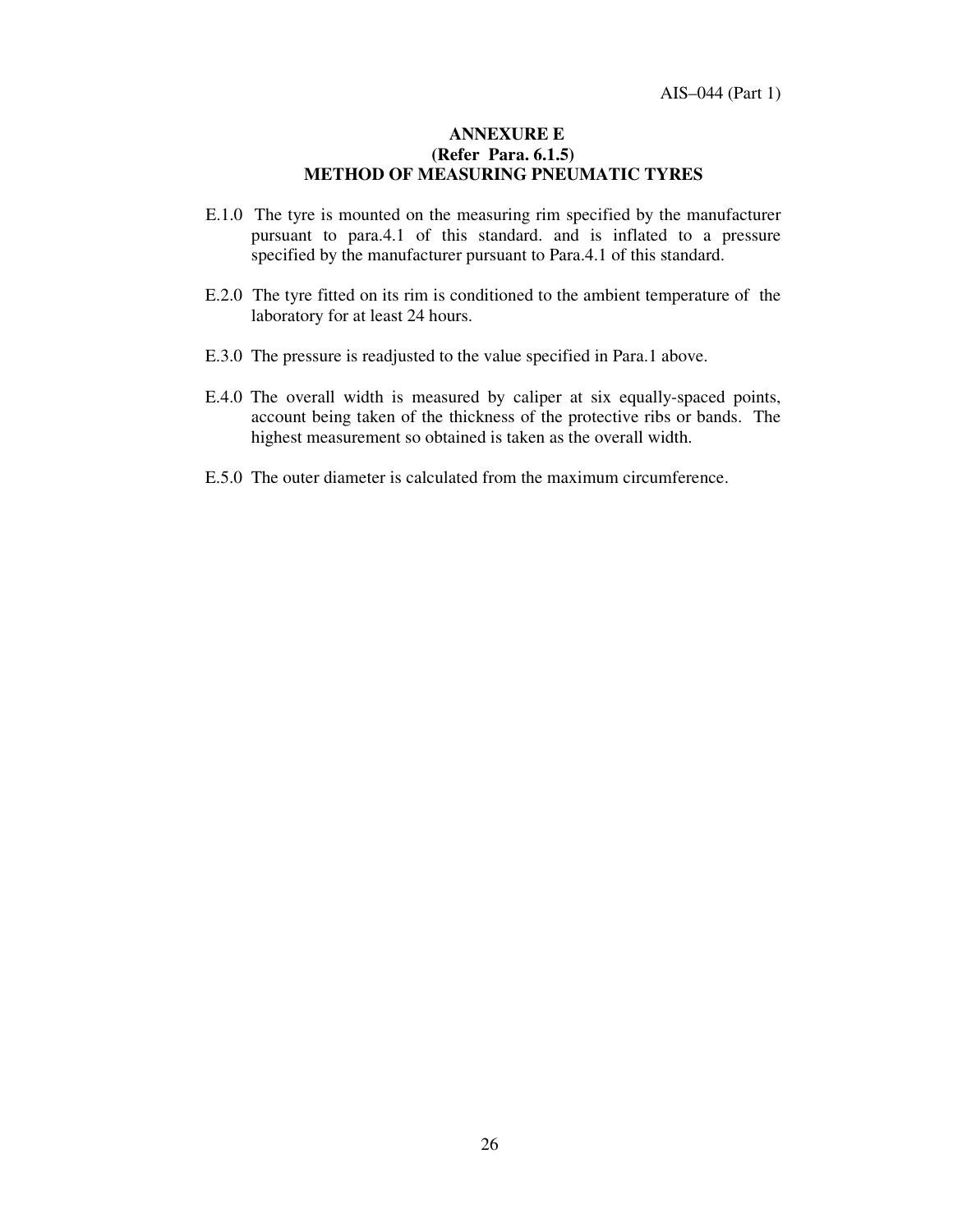#### **ANNEXURE F (Refer Para. 6.2.1) PROCEDURE FOR ENDURANCE TEST**

#### **F.1.0 PREPARING THE TYRE**

- F.1.1 Mount a new tyre on the test rim specified by the manufacturer pursuant to para.4.1 of this standard.
- F.1.2 Use a new inner tube or combination of inner tube, valve and flap (as required) when testing tyres with inner tubes.
- F.1.3 Inflate the tyre to the pressure corresponding to the pressure specified by the manufacturer.
- F.1.4 Condition the tyre-and-wheel assembly at test-room temperature for not less than three hours.
- F.1.5 Readjust the tyre pressure to that specified in para.F.1.3

#### **F.2.0 TEST PROCEDURE**

- F 2.1 Mount the tyre-and wheel assembly on the test axle and press it against the outer face of a smooth power-driven test drum  $1.70 \pm 1\%$  in diameter having a surface at least as wide as the tyre tread.
- F.2.2 Apply to the test axle a series of test loads expressed in percent of the load indicated, in Annexure B to this Regulation, opposite the load index or max load engraved on the sidewall of the tyre, in accordance with the test programme below. Where the tyre has load-capacity indices for both single and twinned utilisation, the reference load for single utilisation shall be taken as the basis for the test loads.
- F.2.2.1 In the case of a tyre with a load capacity index 121 or less and a speed category above P, test procedures are as specified in para. F.3.0.
- F.2.2.2 For all other tyre types, the endurance test programme is shown in Appendix 1 to this annexure.
- F.2.2.3 The tyre pressure must not be corrected throughout the test and the test load must be kept constant throughout each of the three test stages.
- F.2.3 During the test the temperature in the test-room must be maintained at between 20  $\degree$ C and 40  $\degree$ C or at a higher temperature if the manufacturer so agrees.
- F.2.4 The endurance-test programme shall be carried out without interruption.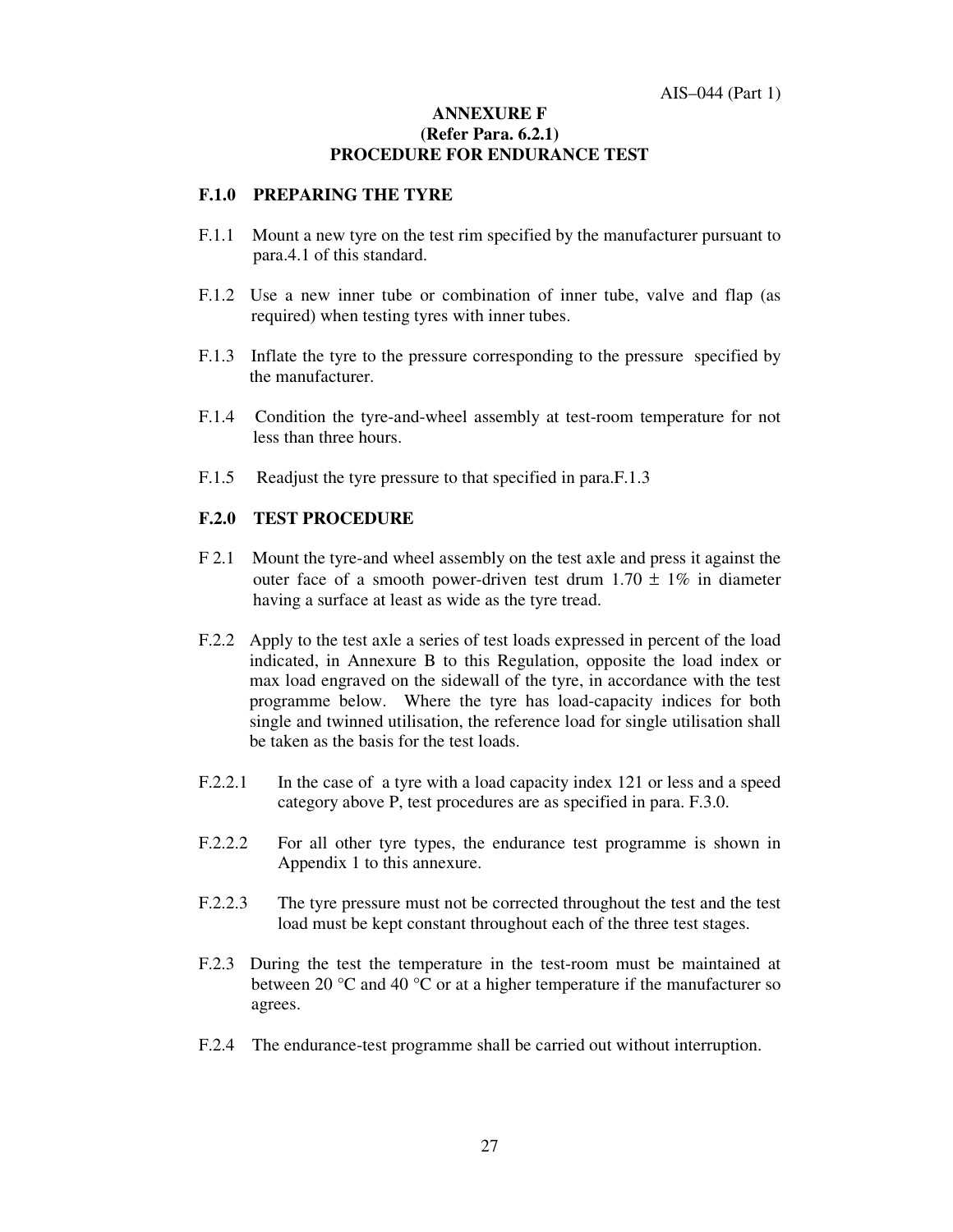#### **F.3.0 LOAD/SPEED TEST PROGRAMME FOR TYRE WITH A LOAD CAPACITY INDEX 121 OR LESS AND A SPEED CATEGORY Q AND ABOVE.**

- F.3.1 Load placed on the wheel as a percentage of the load corresponding to the load index:
- F.3.1.1 90% when tested on a test drum 1.70 m  $\pm$  1% in diameter;
- F.3.1.2 92% when tested on a test drum 2.0 m  $\pm$  1% in diameter.
- F.3.2 Initial test speed: speed corresponding to the speed category symbol less 20km/h;
- F.3.2.1 Time to reach the initial test speed 10 min.
- F.3.2.2 Duration of the first step = 10 min
- F.3.3 Second test speed: speed corresponding to the speed category symbol less 10 km/h;
- F.3.3.1 Duration of the second step = 10 min.
- F.3.4 Final test speed: speed corresponding to the speed category symbol:
- F.3.4.1 Duration of the final step = 30 min.
- F.3.5 Total test duration: 1 H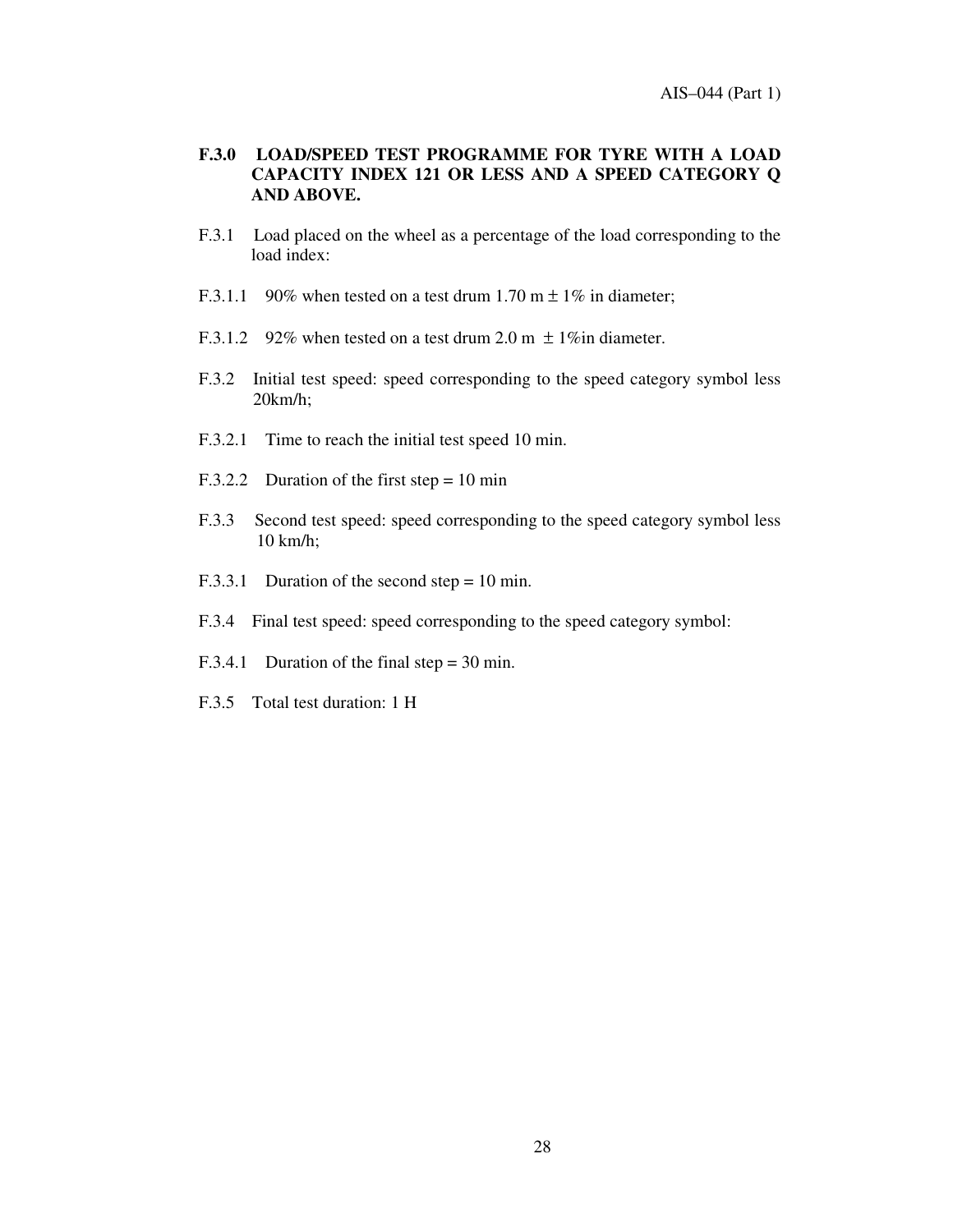| $APPENDIX - 1 TO ANNEXURE F$    |
|---------------------------------|
| <b>ENDURANCE TEST PROGRAMME</b> |

| <b>Load index</b> | <b>Tyre speed</b><br>category |                                 | <b>Test-drum speed</b>               |      | Load placed on the wheel as<br>a percentage of the load<br>corresponding to the load<br>index |       |
|-------------------|-------------------------------|---------------------------------|--------------------------------------|------|-----------------------------------------------------------------------------------------------|-------|
|                   |                               | <b>Radial-ply</b><br>$min^{-1}$ | <b>Diagonal</b><br>(bias-ply)<br>min | 7 h. | 16 h.                                                                                         | 24 h. |
|                   | F                             | 100                             | 100                                  |      |                                                                                               |       |
|                   | G                             | 125                             | 100                                  |      |                                                                                               |       |
| 122 or more       | J                             | 150                             | 125                                  |      |                                                                                               |       |
|                   | K                             | 175                             | 150                                  |      |                                                                                               |       |
|                   | L                             | 200                             |                                      | 66%  | 84%                                                                                           | 101%  |
|                   | M                             | 225                             |                                      |      |                                                                                               |       |
|                   | F                             | 100                             | 100                                  |      |                                                                                               |       |
|                   | G                             | 125                             | 125                                  |      |                                                                                               |       |
|                   | J                             | 150                             | 150                                  |      |                                                                                               |       |
|                   | K                             | 175                             | 175                                  |      |                                                                                               |       |
| 121 or less       | L                             | 200                             | 175                                  | 70%  | 88%                                                                                           | 106%  |
|                   |                               |                                 |                                      | 4h.  | 6 h.                                                                                          | 24h   |
|                   | $\mathbf M$                   | 250                             | 200                                  | 75%  | 97%                                                                                           | 114%  |
|                   | N                             | 275                             |                                      | 75%  | 97%                                                                                           | 114%  |
|                   | P                             | 300                             |                                      | 75%  | $97\%$                                                                                        | 114%  |

**Notes: (1) " Special-use" tyres (see para 2.1.3 of the Standard) should be tested at a speed equal to 85% of the speed prescribed for equivalent normal tyres.**

> **(2) Tyres with a Load Index of 122 or more of speed categories above M are not yet produced. Approval cannot be granted to them under this Standard.**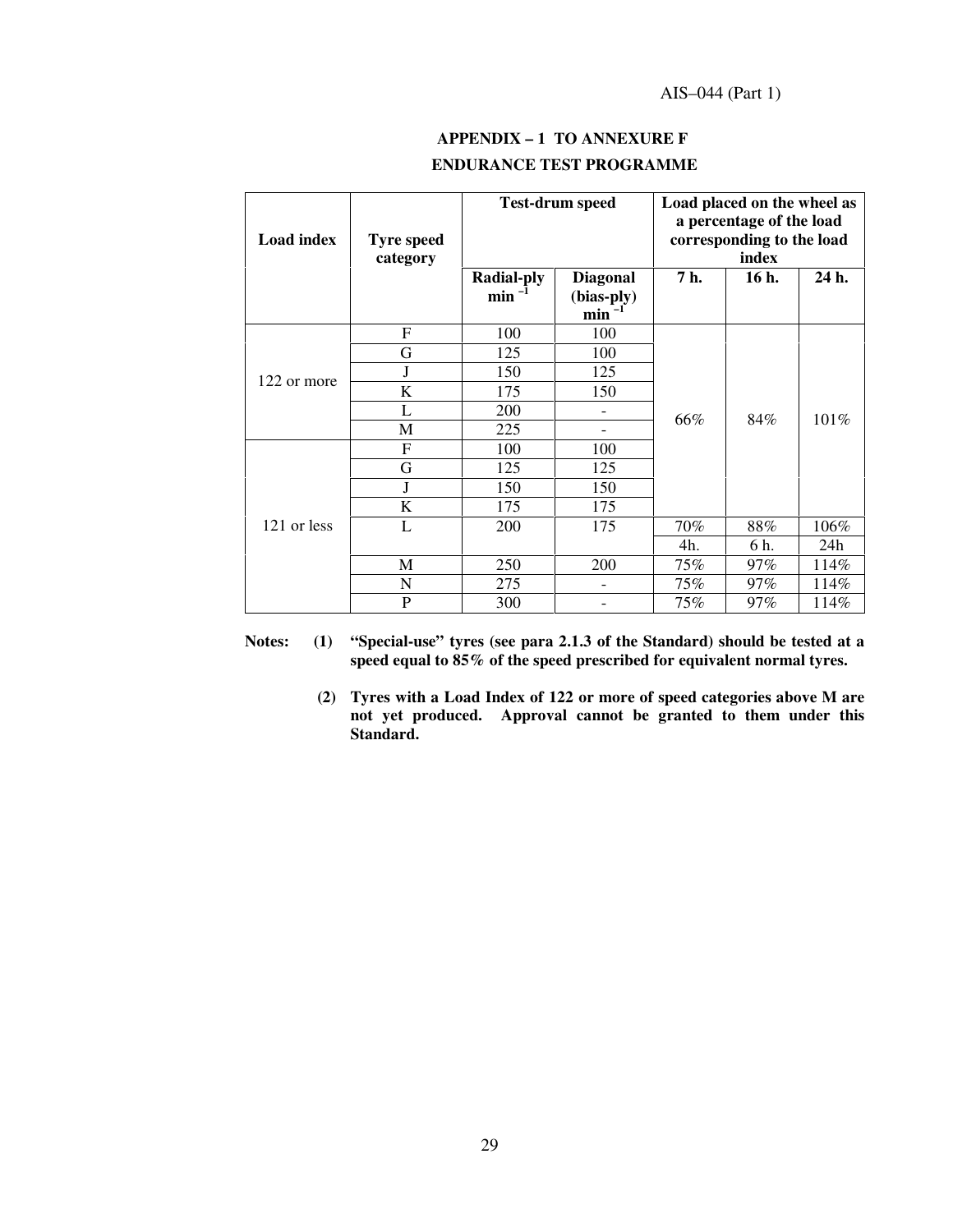### **ANNEXURE G (Refer Para. 6.3.1) LOAD / SPEED TEST**

#### **G.1.0 PREPARING THE TYRE**

- G.1.1 Mount a new tyre on the test rim specified by the manufacturer pursuant to Para.4.1 of this standard.
- G.1.2 Use a new inner tube or combination of inner tube, valve and flap (as required) when testing tyres with inner tubes.
- G.1.3 Inflate the tyre to the pressure corresponding to the pressure specified by the manufacturer.
- G.1.4 Condition the tyre-and-wheel assembly at test-room temperature for not less than three hours.
- G.1.5 Read just the tyre pressure to that specified in para.G.1.3 above.

#### **G.2.0 TEST PROCEDURE**

- G.2.1 Load placed on the wheel as a percentage of the load corresponding to the load index:
- G.2.1.1 90% when tested on a test drum 1.70 m  $\pm$  1% in diameter:
- G.2.1.2 92% when tested on a test drum 2.0 m  $\pm$  1% in diameter.
- G.2.2 Initial test speed: speed corresponding to the speed category symbol less 20km/h;
- G.2.2.1 Time to reach the initial test speed 10 min.
- G.2.2.2 Duration of the first step =  $10 \text{ min}$
- G.2.3 Second test speed: speed corresponding to the speed category symbols less by 10 km/hr;
- G.2.3.1 Duration of the second step = 20 min.
- G.2.4 Final test speed: speed corresponding to the speed category symbol (Reference speed).
- G.2.4.1 Duration of the final step  $= 20$  min.
- G.2.5 Total test duration: 1 H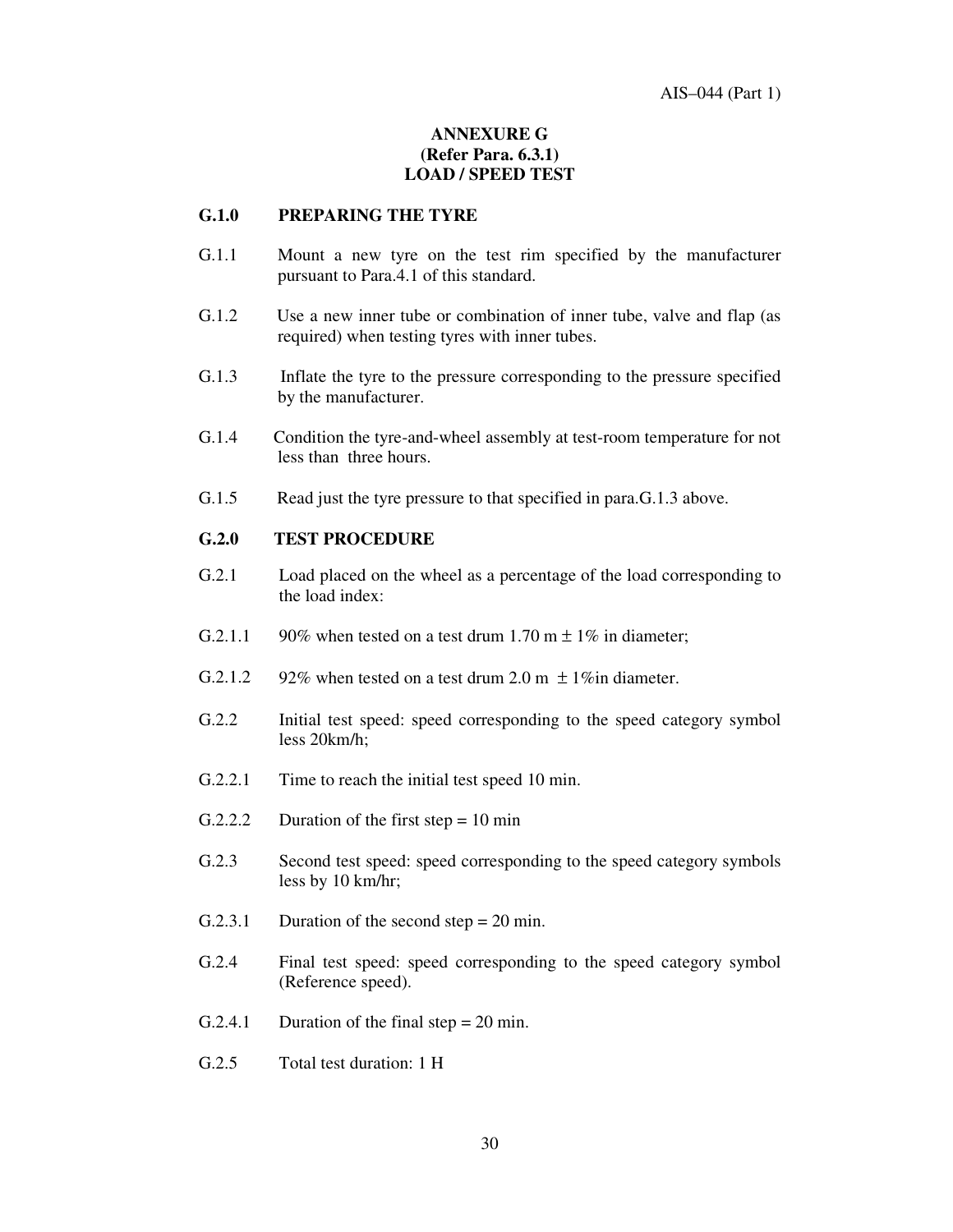#### **ANNEXURE H (Refer Para. 6.5) TYRE STRENGTH TEST (PLUNGER TEST)**

#### **H.1.0 APPARATUS**

The equipment consists of a cylindrical steel plunger, having a hemispherical end of a diameter specified in the paras. 6.5.2 & 6.5.3 for type of tyre and a device to force the plunger rod into a tyre at the rate of  $50 \pm 1.5$  mm per minute.

#### **H.1.1 PREPARATION OF TYRE FOR THE TEST**

The tyre with a tube shall be mounted and inflated on a test rim of the recommended size and shall be conditioned at approximately the temperature of the room in which the test is to be conducted, for at least 3 hours after which the pressure shall be adjusted, if necessary, to the test inflation pressure specified in paras. 6.5.2 & 6.5.3.

#### **H.1.2 TEST PROCEDURE**

The plunger rod shall be forced into the tread of the tyre/wheel assembly mounted as described in para. H.1.1. Perpendicularly over a tread element at the centerline of the tread, or as near as possible to avoiding penetration into a tread groove. The rate of travel of the plunger; shall be  $50 \pm 1.5$  mm per minute until the tyre breaks or the plunger is stopped by the rim (bottoming of the plunger against the rim), in which case the tyre shall be deemed to have passed the test regardless of energy value. Measurement of force and penetration at break (or bottoming against the rim) shall be made at 5 points nearly equally spaced around the tyre circumference. The arithmetic mean energy absorbed shall be calculated from the five energy values obtained at the break, using the formula given in Para. H.1.3.

- **H.1.3** Formula for calculating the breaking energy:  $W = \frac{FXP}{X} = 10^{-3}$ 2 Where;  $W =$  Energy at break (or bottoming) in J (Joule)  $F =$  Force at break (or bottoming) in N; and  $P =$  Penetration at break (or bottoming) in mm. **H.1.4** As an option, for purpose of conformity, if the plunger energy
- measurements meet or exceed the minimum value specified, it is not necessary to continue penetration of the plunger to break the tyre.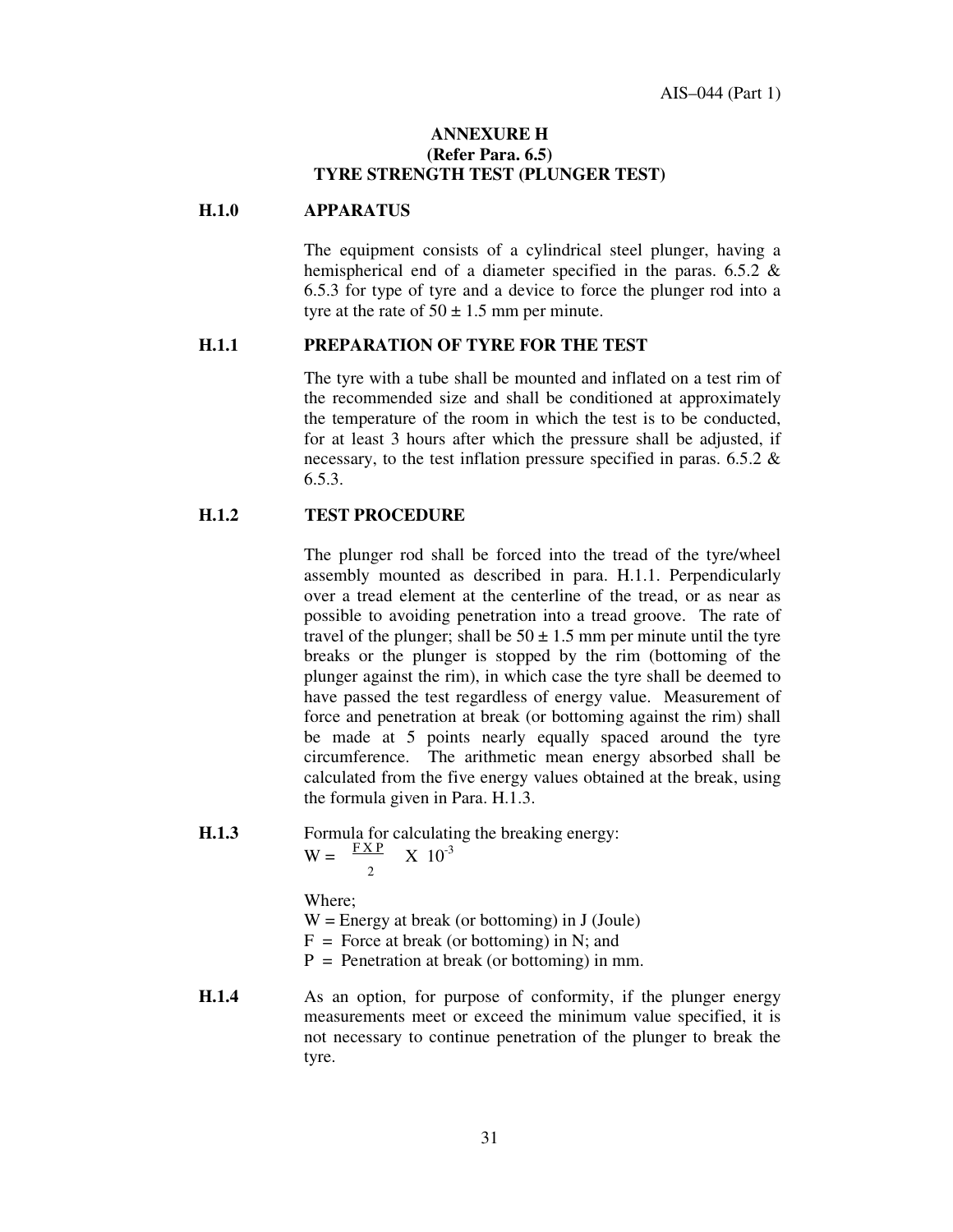

**ANNEXURE J (Refer Para. 3.5)**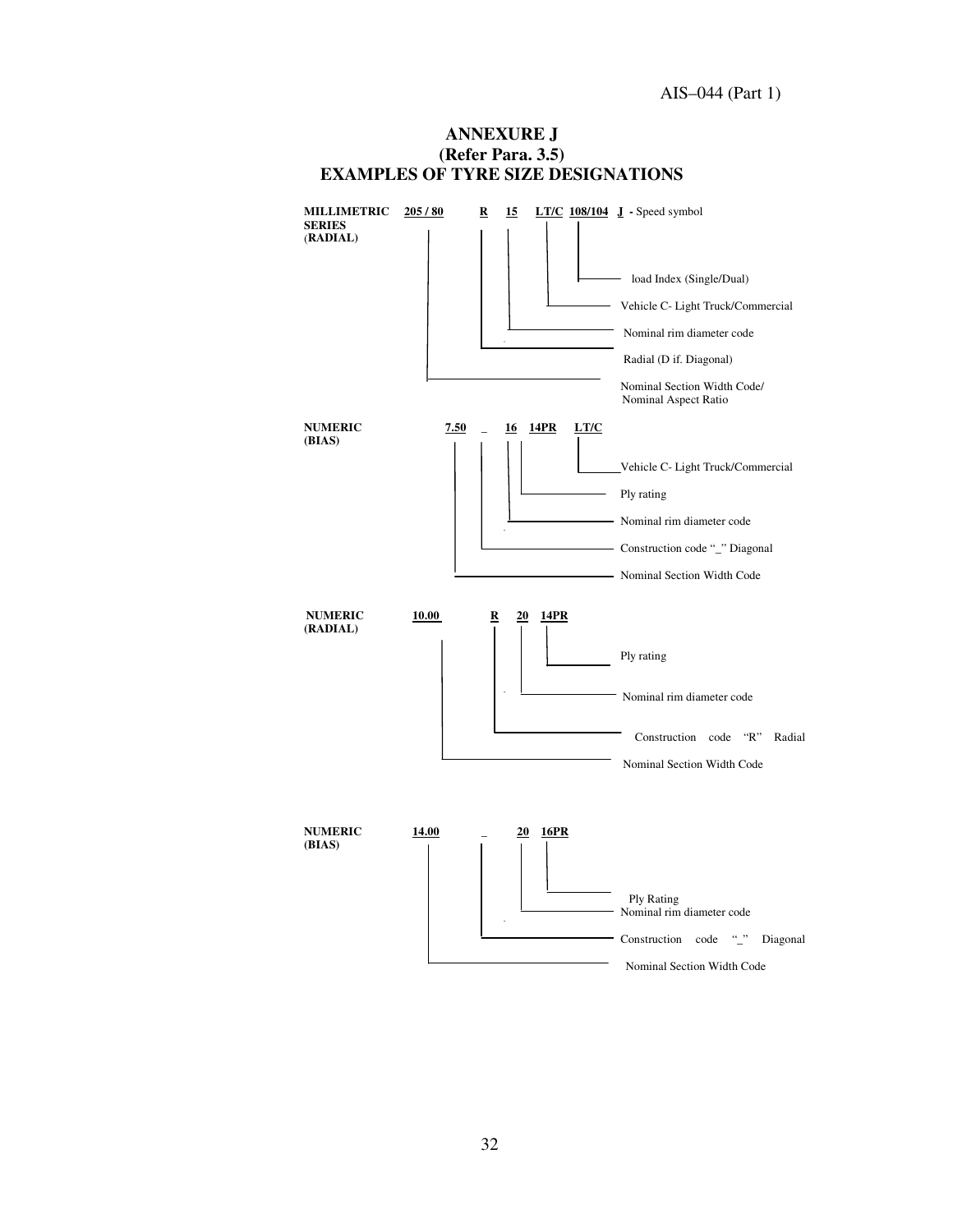#### **ANNEXURE K (Refer Para. 6.6.1) TYRE UNIFORMITY TEST**

#### **K.1.0 PREPARING THE TYRE**

- K 1.1 Mount a new tyre on the test rim specified by the manufacturer pursuant to para.4.1 of this standard.
- K.1.2 Use a new inner tube or combination of inner tube, valve and flap (as required) when testing tyres with inner tubes.
- K.1.3 Inflate the tyre to the pressure corresponding to the pressure specified by the manufacturer.
- K.1.4 Condition the tyre-and-wheel assembly at test-room temperature for not less than three hours.

#### **K.2.0 TEST PROCEDURE**

- K.2.1 Apply a load of 85% of rated load (for rim up to 14 inch) and 88% of rated Load (for rim above 15 inch) to the tyre and warm up the tyre for two minutes at 300-400 rpm of tyre rotating speed.
- K2.2 Outer diameter of test drum shall be  $854.1 \pm 2.5$  mm for rim diameter up to 14 inches and  $1600.2 \pm 2.5$  mm for rim diameter above 15 or more and drum surface shall have High friction coarse textured surface
- K.2.2 Adjust the inflation pressure and rotating speed of tyre to 60 rpm.
- K.2.3 The distance between the axis of the tyre and the axis of the drum shall be held constant.
- K.2.4 Rotate the tyre at 60 rpm and measure the components and variations of the following generated force with indicators and recorders

Radial force variation Lateral force variation Tractive force variation Conicity and Ply steer

If necessary, repeat the measurements after reversing the tyre on the machine, or reversing the direction of the rotation.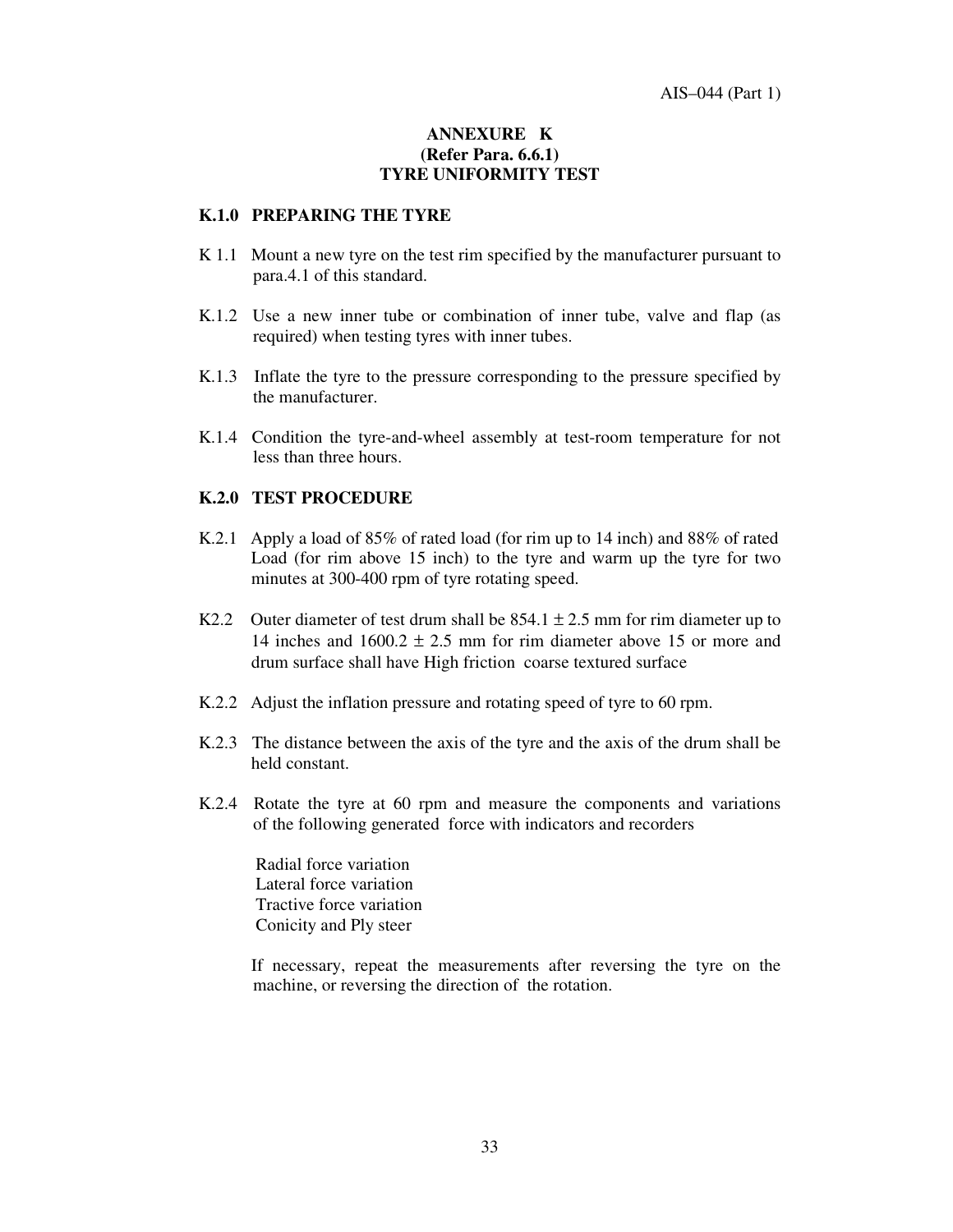#### **ANNEXURE L (Refer Para. 6.7.1) TYRE STIFFNESS TEST**

#### **L.1.0 PREPARING THE TYRE**

- L 1.1 Mount a new tyre on the test rim specified by the manufacturer pursuant to para.4.1 of this standard.
- L.1.2 Use a new inner tube or combination of inner tube, valve and flap (as required) when testing tyres with inner tubes.
- L.1.3 Inflate the tyre to the pressure corresponding to the pressure specified by the manufacturer.
- L.1.4 Condition the tyre-and-wheel assembly at test-room temperature for not less than three hours.

#### **L.2.0 TEST PROCEDURE**

#### **L.2.1 Radial Stiffness:**

L2.1.1 Radial load shall be applied equal to its maximum load capacity. Stiffness shall be reported for the load (difference between 80% and 20% of rated load) divided by corresponding deflection in mm.

#### **L 2.2 Lateral Stiffness:**

- L2.2.1 Radial load shall be applied equal to its maximum load or load Index.
- L.2.2.2 Tyre or the surface on which radial load is applied shall be pulled laterally at a speed of 50mm./min. by maintaining constant radial load.
- L.2.2.3 Load required to pull tyre/surface shall be monitored and slip is recorded when there is reduction in lateral pull load.
- L.2.2.4 Stiffness shall be reported for the load (between 80% & 20% of maximum lateral load) divided by corresponding displacement in mm (Surface finish of surface on which radial load is applied shall be reported in test report).

#### **L2.3 Tangential Stiffness:**

- L2.3.1 Radial load shall be applied equal to its maximum load or load Index
- L.2.3.2 Tyre or the surface on which radial load is applied shall be pulled in the direction of rotation of tyre at a speed of 50mm/min by maintaining constant radial load.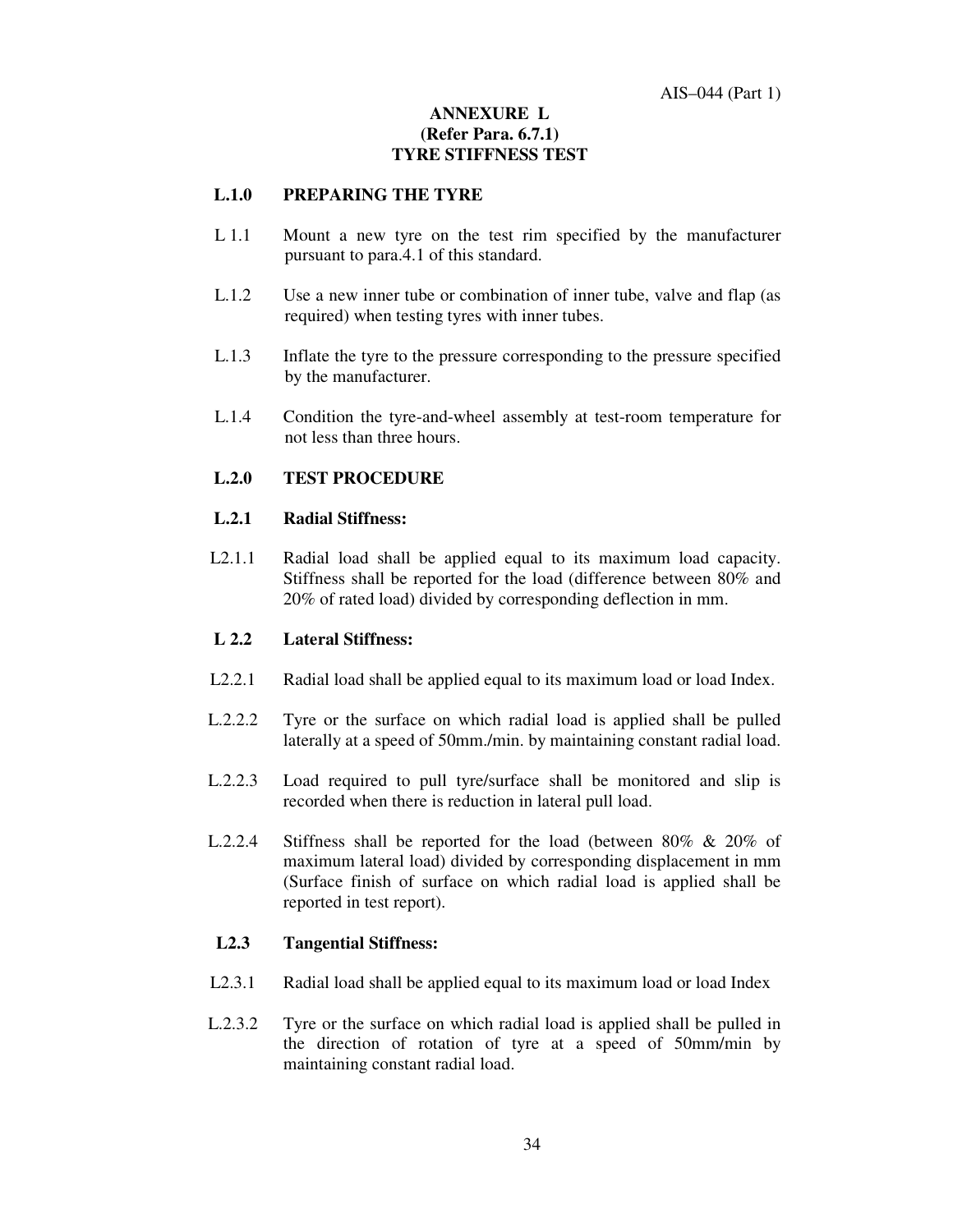- L.2.3.3 Load required to pull tyre/surface shall be monitored and slip is recorded when there is reduction in tangential pull load.
- L.2.3.4 Stiffness shall be reported for the load (between 80% & 20% of maximum lateral load) divided by corresponding displacement in mm. (surface finish of surface on which radial load is applied shall be reported in test report).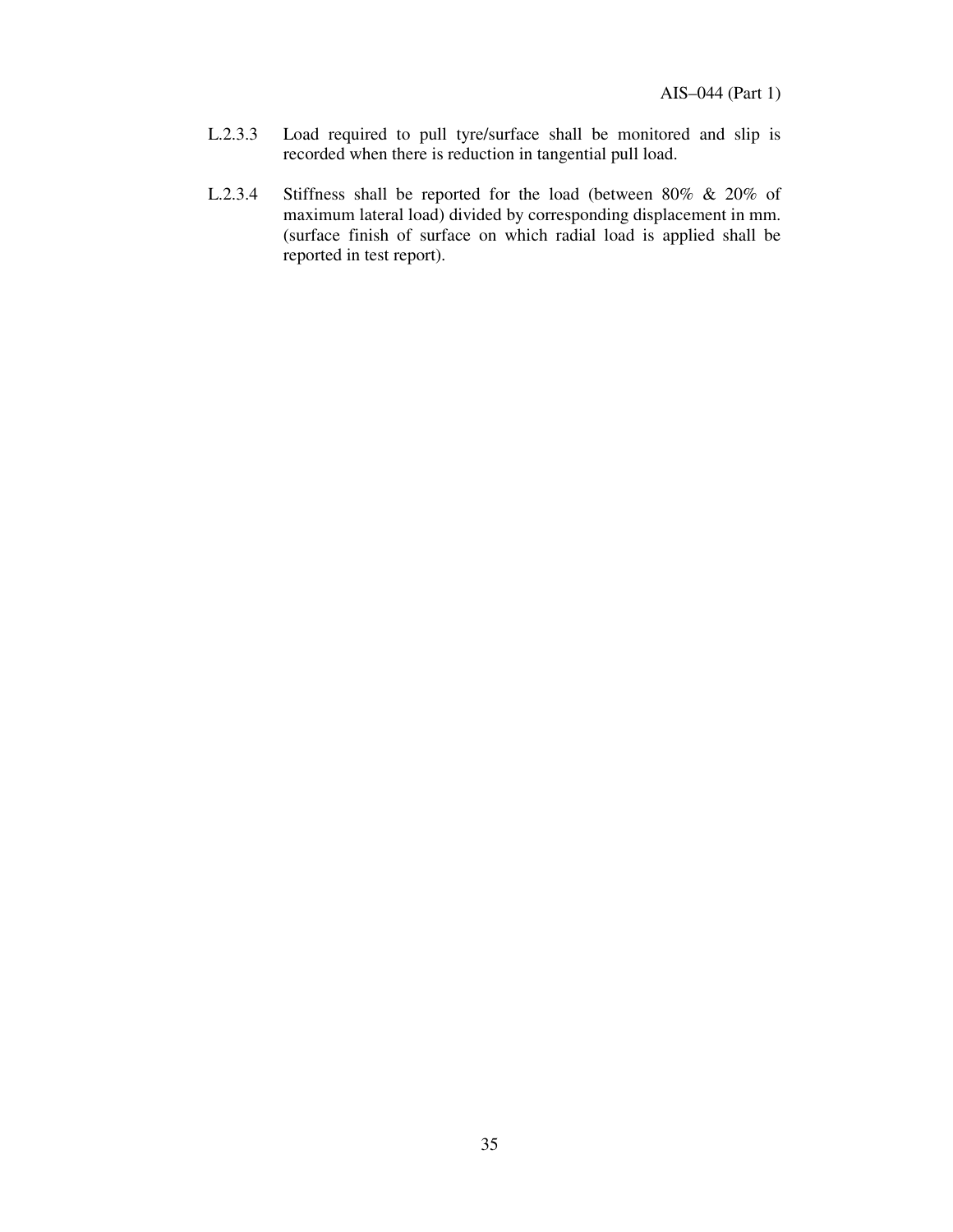#### AIS–044 (Part 1)

# **ANNEXURE M ( Refer Para 4.1) TECHNICAL SPECIFICATION TO BE SUBMITTED BY MANUFACTURER**

- M.1 Tyre make (trade name), brand name and type
- M.2 Manufacturers name and address
- M.3 Tyre-size designation as defined in para 2.17 of this standard
- M.4 The category of use (normal or special or snow);
- M.5 The Structure: diagonal (bias ply) or radial;
- M.6 The speed category;
- M.7 The load-capacity index or Max Permissible load;
- M.8 Whether the tyre is intended to be used with or without an inner tube;
- M.9 Normal or Reinforced
- M.10 Ply-Rating
- M.11 The overall dimensions: overall section width and outer diameter;
- M.12 The rims on which the tyre can be mounted;
- M.13 The measuring rim and test rim;
- M.14 The measuring pressure and test pressure;
- M.15 Number and height of tread wear indicators
- M.16 Drawing or photographs of sidewall showing marking.
- M.17 Drawing or photographs of tread, which can identify tread pattern
- M.18 Dimensional drawing of tyre cross-section.